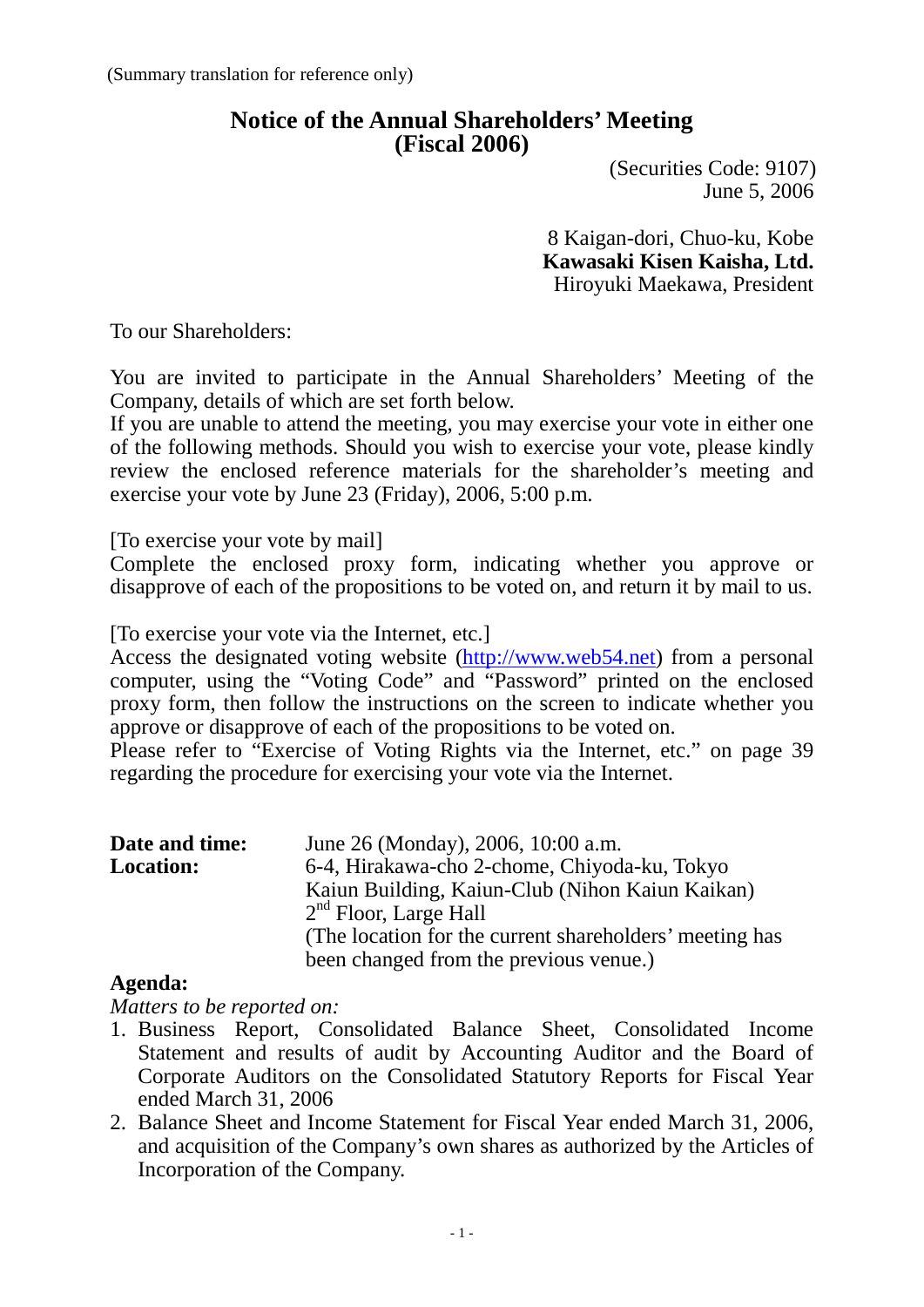*Matters to be voted on:*

- 1. Approval of proposed appropriation of retained earnings for the Fiscal Year 2006
- 2. Partial amendment to the Articles of Incorporation
- 3. Institution of policy governing countermeasures to large-scale acquisitive moves (takeover defenses)
- 4. Election of six (6) directors
- 5. Election of one (1) substitute corporate auditor
- 6. Approval of granting retirement allowance to resigning directors and terminal payment of retirement allowance with the abolition of retirement allowance system for directors and corporate auditors
- 7. Revision of remuneration amount for corporate auditors

Details of the proposition are as described in the "Reference Materials for Shareholders' Meeting" in the latter part of this notice.

- For those attending the meeting on the day, please submit the enclosed
- voting form at the reception desk.<br>
O If you vote by proxy, the proxy must be another shareholder of the Company
- with the voting rights pursuant to Article 16 of the Articles of Incorporation<br>of the Company. The number of such proxy must be one (1).<br>O Any changes in the ma[tters described in this n](http://www.kline.co.jp/)otice will be posted on our<br>web site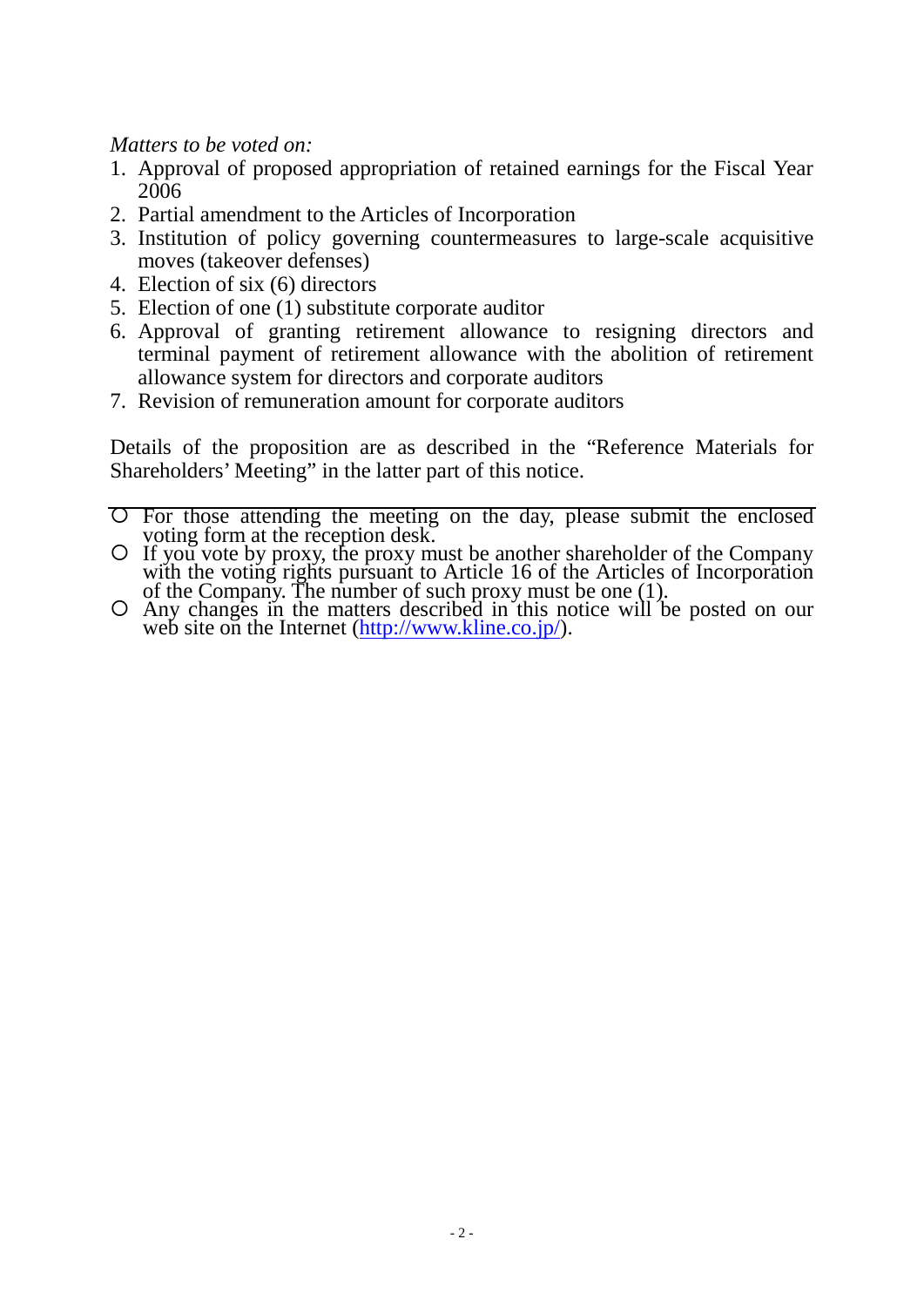# **Reference Materials for The Shareholders' Meeting**

#### **Propositions and Reference Matters**

#### **Proposition 1:** *Approval of proposed appropriation of retained earnings for the Fiscal Year 2006*

The proposed appropriation of retained earnings for the Fiscal Year is shown in the table below. Although freight movement improved in all business sectors, both ordinary income and net income were lower than the initial forecast due to some negative factors, including a surge in fuel oil prices and softening markets for tramp shipping and some container shipping routes. In spite of this, net income marked a record high. Considering the business results, we propose that the year-end dividend be ¥9.00 per share. Since we paid an interim dividend of ¥9.00 per share last November, if our proposal is approved, total annual dividend for the Fiscal Year will be ¥18.00 per share, a ¥1.5 increase over last year. We would also like to make an appropriation to directors' bonuses and increase the special reserve, and carry forward the remaining retained earnings to the next term.

With regard to bonuses to directors, considering the number of directors we propose to pay ¥220 million, an increase of ¥15 million over last year, to directors in office as of the end of this term.

| Item                                         | Amount in yen  |                |
|----------------------------------------------|----------------|----------------|
| Unappropriated retained earnings at the end  |                | 33,940,728,685 |
| of Fiscal Year 2006                          |                |                |
| Reversal of reserve for special depreciation | 570,008,106    |                |
| Reversal of reserve for reduction of         | 91,472,345     | 661,480,451    |
| acquisition cost                             |                |                |
| Total                                        |                | 34,602,209,136 |
| We would like to propose appropriation of    |                |                |
| the above sums as follows:                   |                |                |
| Dividend (¥9 per share)                      | 5,328,365,256  |                |
| Directors' Bonuses                           | 220,000,000    |                |
| Special reserve                              | 28,500,000,000 | 34,048,365,256 |
| Retained earnings carried forward            |                | 553,843,880    |

### **Proposed Appropriation of Retained Earnings**

*Note: We paid an interim dividend of ¥9.00 per share (total ¥5,335,073,163) to shareholders registered as of September 30, 2005.*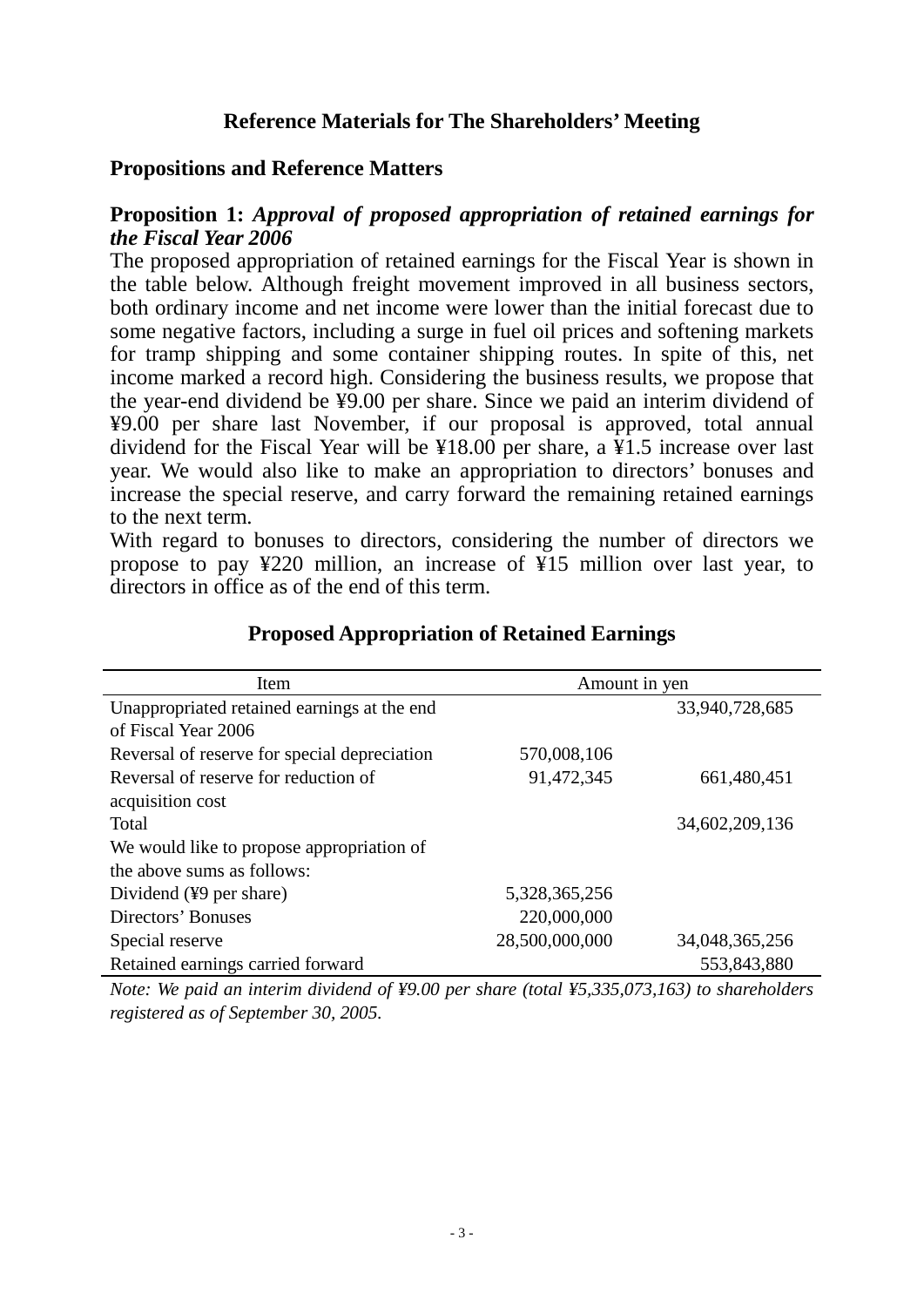#### **Proposition 2:** *Partial amendment to the Articles of Incorporation*

- 1. Reason for amendment
	- (1)The proposed Article 6

The Company has already issued shares of about 62% of total number of shares that may be issued. Considering new shipbuilding demand in the future and international maritime industry trend, etc., we expect there will be circumstances where flexible fund raising would be required, and to prepare for such circumstances we propose to increase the total number of shares that may be issued by the Company.

In addition, if proposition 3: Institution of Policy Governing Responses to Large-Scale Acquisitive Moves (Takeover Defenses) is approved, the proposed increase would also be for the Company to respond based on said Policy.

- (2)The proposed Article 21: We propose to reduce the number of directors in order to accelerate the decision-making process of the Board of Directors.
- (3)We propose to make the following changes relating to matters, which can be set in the Articles of Incorporation by the enforcement of the Corporation Law (Law No. 86). (The article numbers reflect the proposed amendments.)
	- 1) Article 15: The Corporation Law has abolished restrictions on the venue of a shareholders' meeting. To facilitate the convening of shareholders' meetings, however, we propose to limit the venue of a shareholders' meeting to Hyogo Prefecture, where our registered head office is located, and Tokyo, where our main office is located.
	- 2) Article 20: We propose to enable the disclosure of reference documents via the Internet to improve shareholders' convenience when convening the shareholders meeting.
	- 3) Article 28-2: Pursuant to Article 370 of the Corporation Law to permit resolutions in writing, etc., we propose to make a required amendment in order to enable the Board of Directors to adopt resolutions in writing, etc. to facilitate flexible management of the Board of Directors.
	- 4) Article 40: Pursuant to Paragraph 1 of Article 427 of the Corporation Law to conclude liability-limiting contracts with external corporate auditors, we propose to establish a new article to invite highlytalented people who are highly independent as external corporate auditors.
- (4)Purpose of the following amendments to specify the issuance of share certificates and establishment of governing bodies pursuant to the enforcement of the "Corporation Law" (the chapter and article numbers already reflect the proposed amendments).
	- 1) Article 4: Establishment of the Board of Directors, Corporate Auditors, the Board of Corporate Auditors and Accounting Auditors
	- 2) Article 9: Issuance of share certificates
	- 3) Article 41 to Article 43 of Chapter VI: Establishment of a chapter regarding Accounting Auditors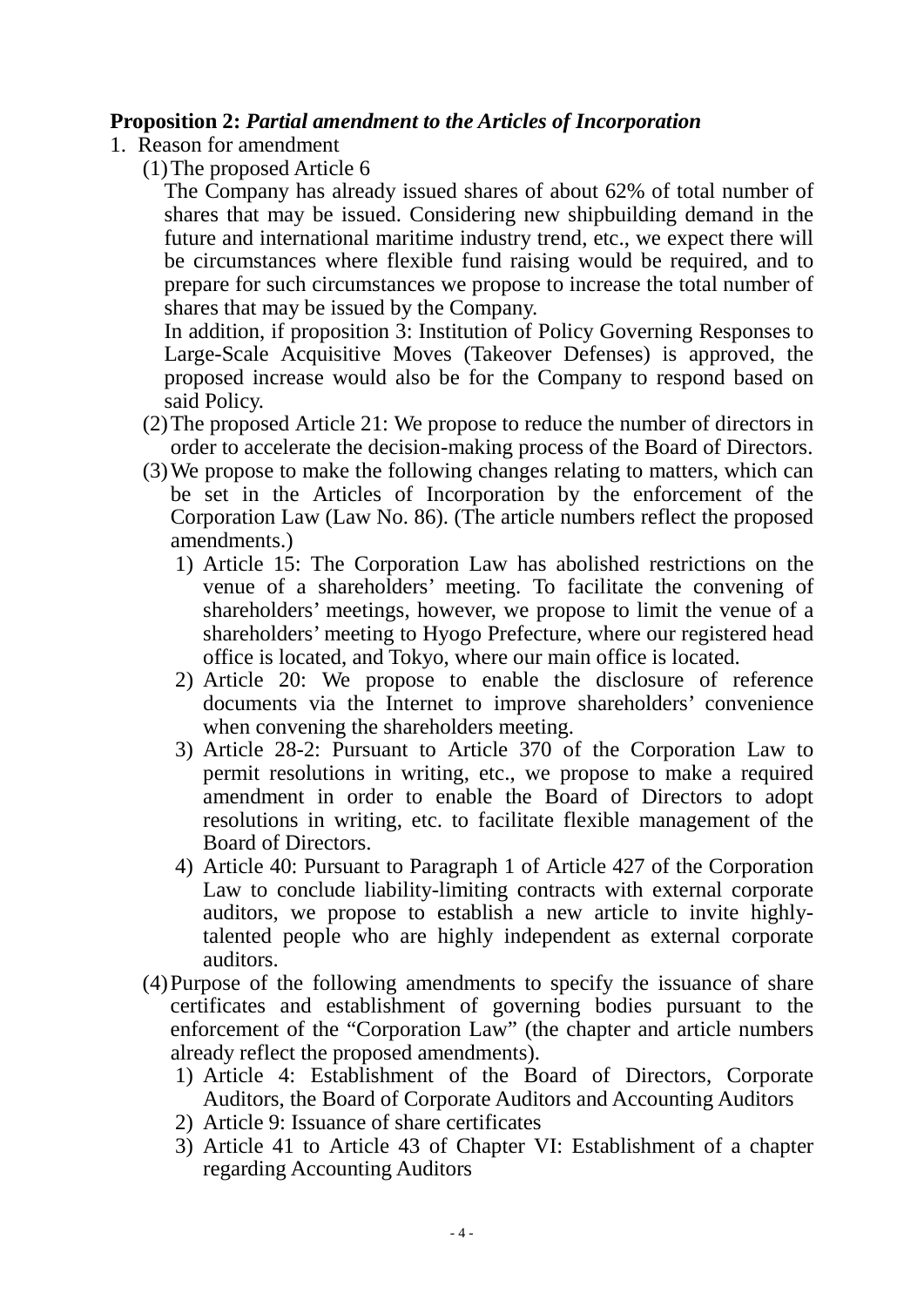(5)Purpose of the following amendments is to amend the wording pursuant to the enforcement of the "Corporation Law" (the article numbers already reflect the proposed amendments).

CHAPTER I: Article 5 (Public Notices), CHAPTER II: Article 6 (Total Number of Shares that May be Issued), Paragraph 2 of Article 6 (Acquisition of Treasury Stock), Article 7 (Share-voting Unit), Article 8 (Request of Sale of Additional Shares by Shareholders), Article 11 (Share-Handling Regulations), Article 12 (Agent to Manage Shareholders' Registry), CHAPTER III: Article 14 (Record Date of Annual Shareholders Meeting), Article 17 (Resolutions), Article 18 (Vote by Proxy), Article 19 (Minutes), CHAPTER IV: Article 22 (Term of Office), Article 23 (Election), Article 26 (Meeting of the Board of Directors), Article 28 (Resolution of the Board of Directors), Article 29 (Minutes of the Board of Directors Meetings), Article 30 (Remuneration, etc.), CHAPTER V: Article 32 (Term of Office), Article 33 (Election), Article 34 (Board of Corporate Auditors and Standing Auditors), Article 35 (Convocation of the Board of Corporate Auditors), Article 36 (Resolutions at the Board of Corporate Auditors Meeting), Article 38 (Minutes of the Board of Corporate Auditors Meeting), Article 39 (Remuneration, etc.), CHAPTER VII: Article 43 (Business Year and Closing of Accounts), Article 44 (Record Date of Dividend), Article 45 (Interim Dividend) and Article 46 (Exclusion Period of Dividend)

(6)In addition, we propose to make other changes including the number of articles as a result of establishment of new articles.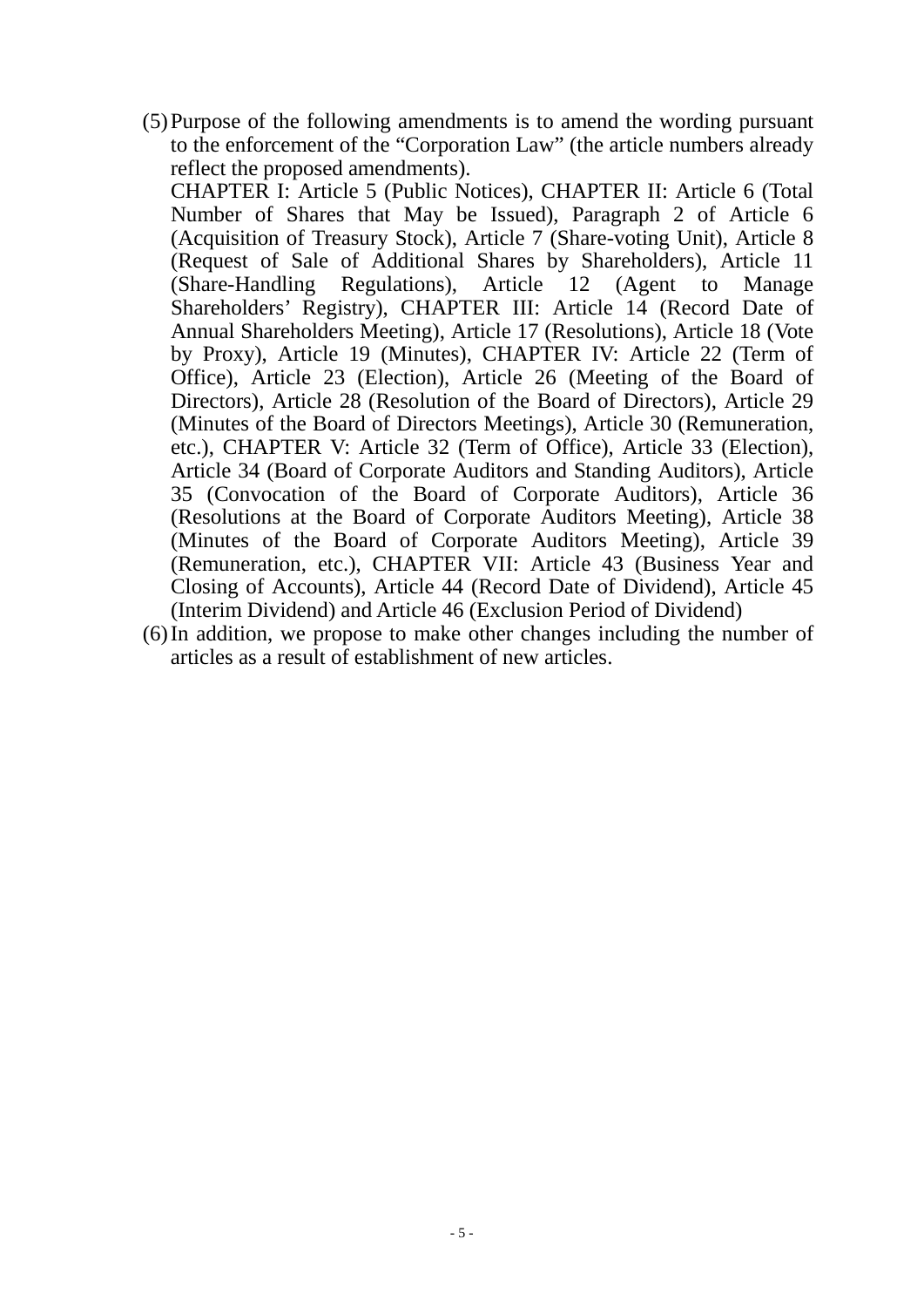2. Amendment to the Articles of Incorporation Contents of amendments are as follows:

|                                                                               | $\alpha$ ondermined parts are to be enanged.                                  |
|-------------------------------------------------------------------------------|-------------------------------------------------------------------------------|
| <b>Current Articles of Incorporation</b>                                      | <b>Proposed Amendment</b>                                                     |
| <b>CHAPTER I</b>                                                              | <b>CHAPTER I</b>                                                              |
| <b>GENERAL PROVISIONS</b>                                                     | <b>GENERAL PROVISIONS</b>                                                     |
|                                                                               |                                                                               |
| (New)                                                                         | (Governing Bodies)                                                            |
|                                                                               | Article 4.                                                                    |
|                                                                               | <u>The Company shall have the following</u>                                   |
|                                                                               | governing bodies:                                                             |
|                                                                               | 1. Board of Directors;                                                        |
|                                                                               | 2. Corporate Auditors;                                                        |
|                                                                               | 3. Board of Corporate Auditors;                                               |
|                                                                               | 4. Accounting Auditors.                                                       |
|                                                                               |                                                                               |
| (Public Notices)                                                              | (Public Notices)                                                              |
| Article 4.                                                                    | Article 5.                                                                    |
| Public Notices of the Company shall<br>be made by Electronic Notification. In | Public Notices of the Company shall<br>be made by Electronic Notification. In |
|                                                                               |                                                                               |
| the case that Electronic Notification is                                      | the case that Electronic Notification is                                      |
| disabled due to an accident or other                                          | disabled due to an accident or other                                          |
| causes beyond the control of the                                              | causes beyond the control of the                                              |
| Company, Public Notices of the                                                | Company, Public Notices of the                                                |
| Company may be made in the "Nihon"                                            | Company may be made by means of                                               |
| Keizai Shimbun" published in Tokyo                                            | posting in the "Nihon Keizai Shimbun"                                         |
| ultimately.                                                                   | published in Tokyo ultimately.                                                |
| <b>CHAPTER II</b>                                                             |                                                                               |
| <b>SHARES</b>                                                                 | <b>CHAPTER II</b><br><b>SHARES</b>                                            |
|                                                                               |                                                                               |
|                                                                               |                                                                               |
| (Total Number of Shares)<br>Article 5.                                        | (Total Number of Shares that May be)<br>Issued)                               |
| The total number of shares authorized                                         | Article 6.                                                                    |
| to be issued shall be one billion and                                         | The total number of shares that may be                                        |
| eighty million $(1,080,000,000)$ shares.                                      | issued shall be two billion                                                   |
|                                                                               | $(2,000,000,000)$ shares.                                                     |
|                                                                               |                                                                               |
| (Acquisition of Treasury Stock)                                               | (Acquisition of Treasury Stock)                                               |
| Article $5 - 2$ .                                                             | Article $6 - 2$ .                                                             |
| Pursuant to the Commercial Code of                                            | Pursuant to the Corporation Law of                                            |
| Japan, Article 211-3, paragraph 1, item                                       | Japan, Article 165, paragraph 2, the                                          |
| (2) the Company may purchase its                                              | Company may acquire its shares for                                            |
| shares for treasury stock upon a                                              | treasury stock upon a resolution of its                                       |
| resolution of its Board of Directors.                                         | Board of Directors.                                                           |
|                                                                               |                                                                               |
|                                                                               |                                                                               |

# (Underlined parts are to be changed.)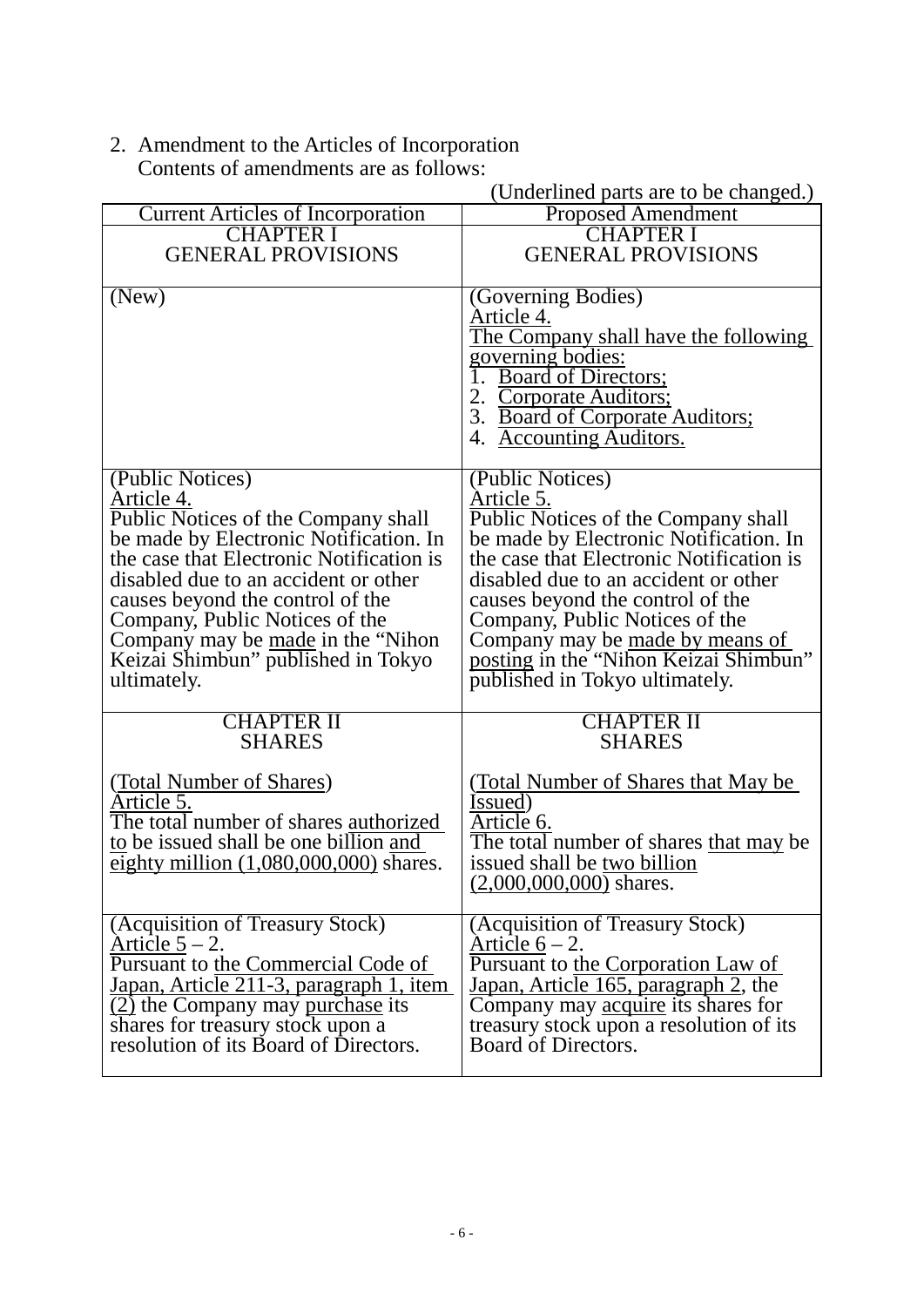| <b>Current Articles of Incorporation</b>         | <b>Proposed Amendment</b>                |
|--------------------------------------------------|------------------------------------------|
| (Share-voting Unit)                              | (Share-voting Unit)                      |
| Article 6.                                       | Article 7.                               |
| 1. One share-voting unit                         | 1. The share-voting unit                 |
| ("tangen-kabu") of the Company                   | ("tangen-kabu") of the Company           |
| shall consist of 1,000 shares.                   | shall consist of <u>one</u> thousand     |
| 2. The Company shall not issue any               | $(1,000)$ shares.                        |
| share certificate if shares held                 | 2. The Company shall not issue any       |
| constitute less than one                         | share certificate if shares held         |
| share-voting unit. However, the                  | constitute less than the share-voting    |
| scope of the Share-Handling                      | unit. However, the scope of the          |
| Regulations may not be limited by                | <b>Share-Handling Regulations may</b>    |
| this article.                                    | not be limited by this article.          |
| 3.                                               |                                          |
| (Purchase of Additional Shares by                | (Request of Sale of Additional Shares    |
| Shareholders)                                    | by Shareholders)                         |
| Article 7.                                       | Article 8.                               |
| In compliance with the Share-Handling            | In compliance with the share-Handling    |
| Regulations, the shareholders who                | Regulations, the shareholders who        |
| possess less than one share-voting unit,         | possess less than one share-voting unit, |
| including beneficial shareholders, may           | including beneficial shareholders, may   |
| request the Company to transfer the              | request the Company to sell the          |
| necessary number of shares in order to           | necessary number of shares in order to   |
| be entitled to <u>one</u> voting unit.<br>$(\ln$ | be entitled to the voting unit. (In each |
| each article that follows hereunder, the         | article that follows hereunder, the      |
| language of shareholders shall include           | language of shareholders shall include   |
| beneficial shareholders.)                        | beneficial shareholders.)                |
|                                                  |                                          |
| (New)                                            | (Issuance of Share Certificates)         |
|                                                  | Article 9.                               |
|                                                  | The Company shall issue share            |
|                                                  | certificates.                            |
|                                                  |                                          |
| (Share Certificates)                             | (Share Certificates)                     |
| Article 8.                                       | Article 10. (No change)                  |
| The denominations of share certificates          |                                          |
| to be issued by the Company shall be             |                                          |
| stipulated in the Share-Handling                 |                                          |
| Regulations instituted by the Board Of           |                                          |
| Directors of the Company.                        |                                          |
|                                                  |                                          |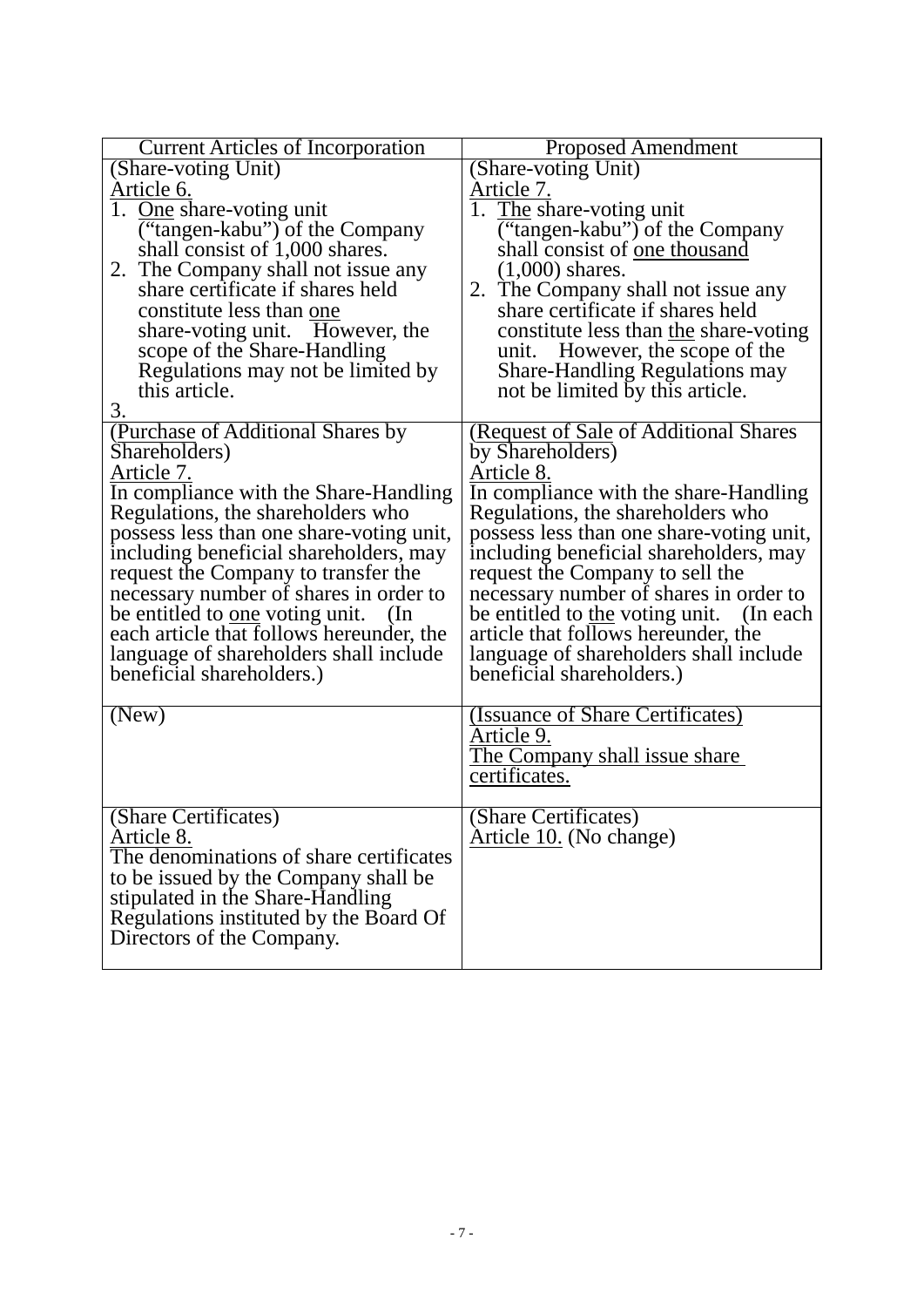| <b>Current Articles of Incorporation</b> | <b>Proposed Amendment</b>                |
|------------------------------------------|------------------------------------------|
| (Share-Handling Regulations)             | (Share-Handling Regulations)             |
| Article 9.                               | Article 11.                              |
| The registration of transfer of shares,  | The registration of transfer of shares,  |
| purchase of shares constituting less     | the purchase and sale of shares          |
| than one share-voting unit including     | constituting less than one share-voting  |
| purchase of additional shares by         | unit including purchase of additional    |
| shareholders and other procedures        | shares by existent shareholders, entry   |
| relating to shares of the Company and    | and recording into the Register of       |
| fees shall be governed by the            | Rights to subscribe for new shares,      |
| Share-Handling Regulations instituted    | other procedures relating to shares of   |
| by the Board of Directors.               | the Company as well as fees and          |
|                                          | procedures pertaining to the exercise of |
|                                          | shareholders' voting rights, etc. shall  |
|                                          | be governed by the Share-Handling        |
|                                          | Regulations instituted by the Board of   |
|                                          | Directors in addition to the relevant    |
|                                          | laws and ordinances as well as these     |
|                                          | Articles of Incorporation.               |
|                                          |                                          |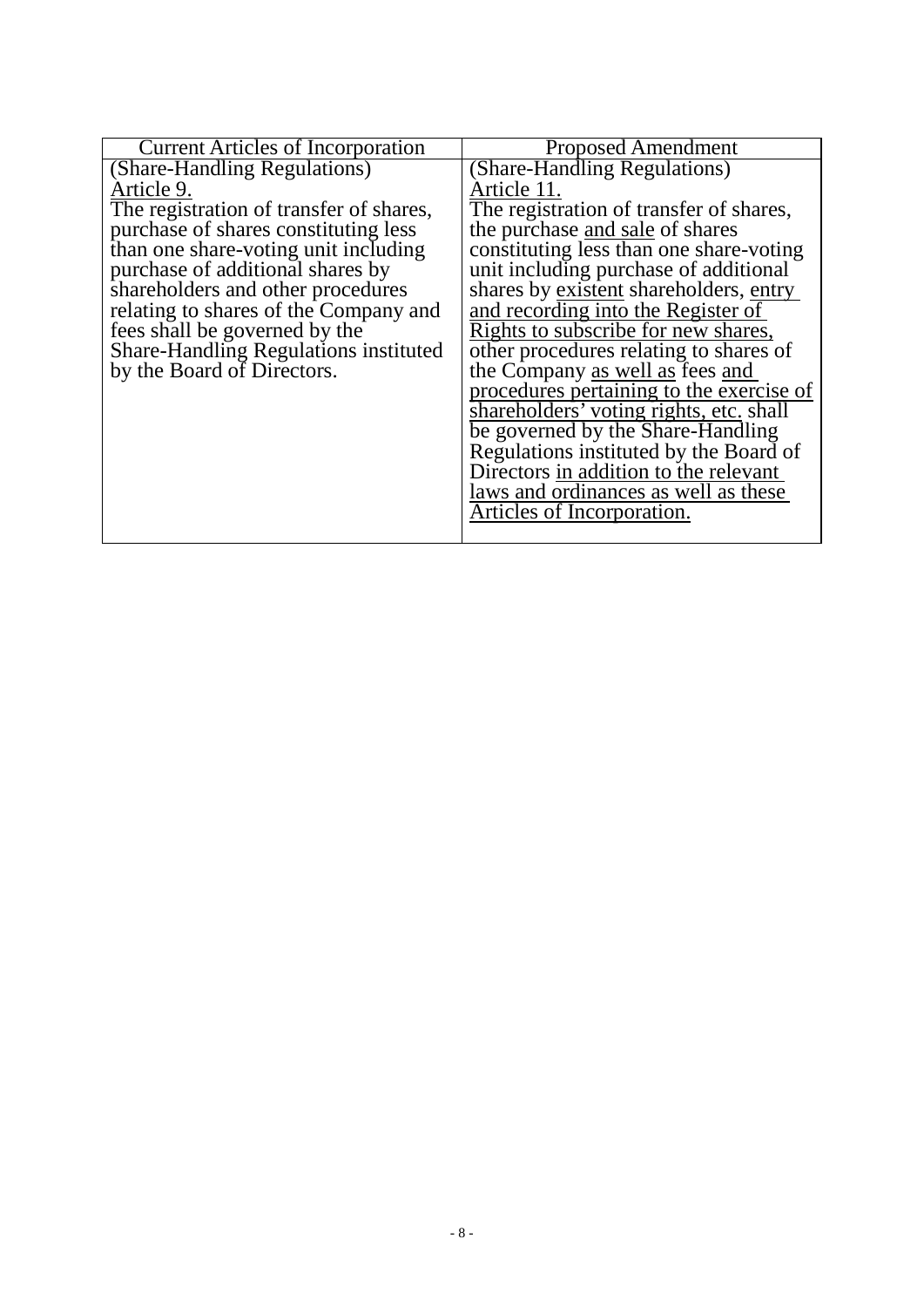| <b>Current Articles of Incorporation</b>  | <b>Proposed Amendment</b>                |
|-------------------------------------------|------------------------------------------|
| (Transfer Agent)                          | <b>Agent to Manage Shareholders</b>      |
| Article 10.                               | Registry)                                |
| 1. The Company shall have a Transfer      | Article 12.                              |
| Agent for handling all share              | 1. The Company shall have an Agent       |
| transactions.                             | to Manage Shareholders Registry.         |
| The Transfer Agent and its place of<br>2. | 2. The Agent to Manage Shareholders      |
| business shall be determined by a         | Registry and its place of business       |
| resolution of the Board of Directors      | shall be determined by a resolution      |
| and public notice shall be given          | of the Board of Directors and public     |
| thereof.                                  | notice shall be given thereof.           |
| 3. The Transfer Agent shall always        | 3. The Agent to Manage Shareholders      |
| maintain in its place of business         | Registry shall always maintain in        |
| the Register of Shareholders, the         | its place of business: Register of       |
| <b>Register of Beneficial</b>             | Shareholders, the Register of            |
| Shareholders of the Company and           | rights to subscribe for new shares       |
| the Register of Lost Shares of            | and the Register of Lost Shares of       |
| Company Stock, and shall handle           | Company Stock. The Agent to              |
| registration of transfer of shares,       | <b>Manage Shareholders Registry</b>      |
| purchase of less than one                 | shall be in charge of the                |
| share-voting unit, purchase of            | registration of transfer of shares,      |
| additional shares by shareholders         | the administration of the Register       |
| and other matters relating to             | of Rights to subscribe for new           |
| shares of Company stock, and the          | shares, the registration of the          |
| Company itself shall not be               | right of pledge and any                  |
| involved in such matters.                 | indications of trusts or deletion of     |
|                                           | <u>the same, non-possession of stock</u> |
|                                           | <u>certificates, issuance of stock</u>   |
|                                           | certificates, procedures of              |
|                                           | <u>registration of lost shares of</u>    |
|                                           | <u>company stock, purchase and sale</u>  |
|                                           | of shares less than one                  |
|                                           | share-voting unit and other              |
|                                           | matters relating to shares of the        |
|                                           | Company's stock, and the                 |
|                                           | Company itself shall not be              |
|                                           | involved in such matters.                |
|                                           |                                          |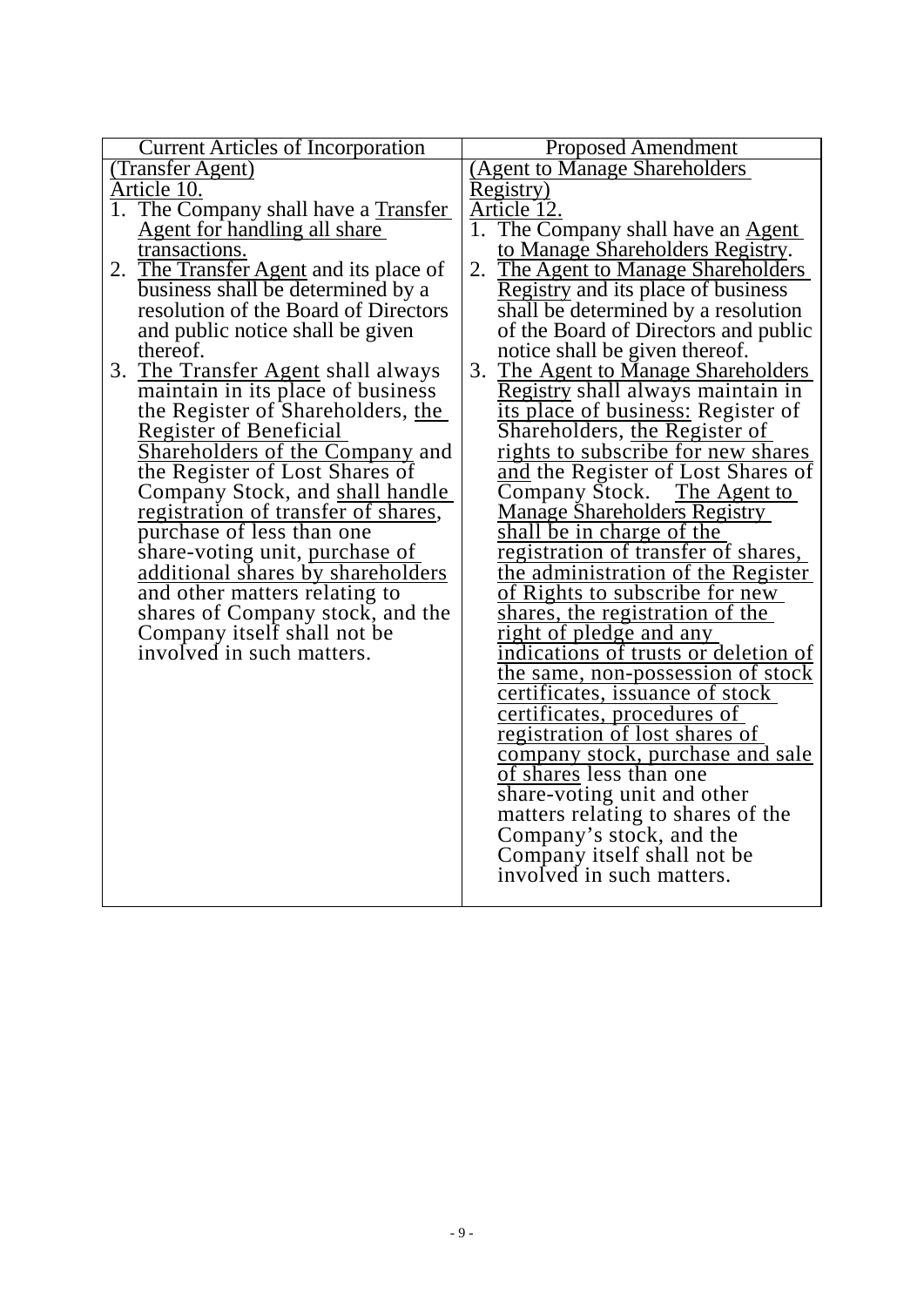| <b>Current Articles of Incorporation</b>                                        | <b>Proposed Amendment</b>                                            |
|---------------------------------------------------------------------------------|----------------------------------------------------------------------|
| (Fixed Record Date)                                                             | (Deleted)                                                            |
| Article 11.                                                                     |                                                                      |
| The Company shall deem that those                                               |                                                                      |
| shareholders listed or recorded in                                              |                                                                      |
| the last Register of Shareholders on<br>March 31 of each year are entitled      |                                                                      |
| to exercise their voting rights at the                                          |                                                                      |
| <b>Annual Shareholders' Meeting for</b>                                         |                                                                      |
| the related fiscal year.                                                        |                                                                      |
| 2. In addition to the fixed record date                                         |                                                                      |
| under the preceding paragraph, the                                              |                                                                      |
| Company may, by a resolution of<br>the Board of Directors and by                |                                                                      |
|                                                                                 |                                                                      |
| giving public notice in advance, set                                            |                                                                      |
| another extraordinary record date, if<br>necessary.                             |                                                                      |
|                                                                                 |                                                                      |
| Chapter III<br>SHAREHOLDERS' MEETING                                            | Chapter III                                                          |
|                                                                                 | <b>SHAREHOLDERS' MEETING</b>                                         |
|                                                                                 |                                                                      |
| (Convocation)                                                                   | (Convocation)                                                        |
| Article 12.<br>The Annual Shareholders' Meeting                                 | Article 13. (No change)                                              |
| of the Company shall be convened in                                             |                                                                      |
| June of every year, and                                                         |                                                                      |
| Extraordinary Shareholders'                                                     |                                                                      |
| Meeting may be convened whenever                                                |                                                                      |
| deemed necessary.                                                               |                                                                      |
|                                                                                 |                                                                      |
| (New)                                                                           | (Record Date of Annual Shareholders'                                 |
|                                                                                 | Meeting)<br>Article 14.                                              |
|                                                                                 | The record date of shareholders' voting                              |
|                                                                                 | rights in the annual shareholders'                                   |
|                                                                                 | meeting shall be the 31 <sup>st</sup> of March of                    |
|                                                                                 | each year.                                                           |
|                                                                                 |                                                                      |
| (Place of Shareholders' Meeting)                                                | (Place of Shareholders' Meeting)                                     |
| Article 13.                                                                     | Article 15.                                                          |
| A Shareholders' Meeting may be held                                             | A Shareholders' Meeting may be held<br>in Tokyo in addition to Hyogo |
| in Tokyo (Minato Ward) in addition to<br>Kobe where the Head Office is located. | Prefecture where the Head Office is                                  |
|                                                                                 | located.                                                             |
|                                                                                 |                                                                      |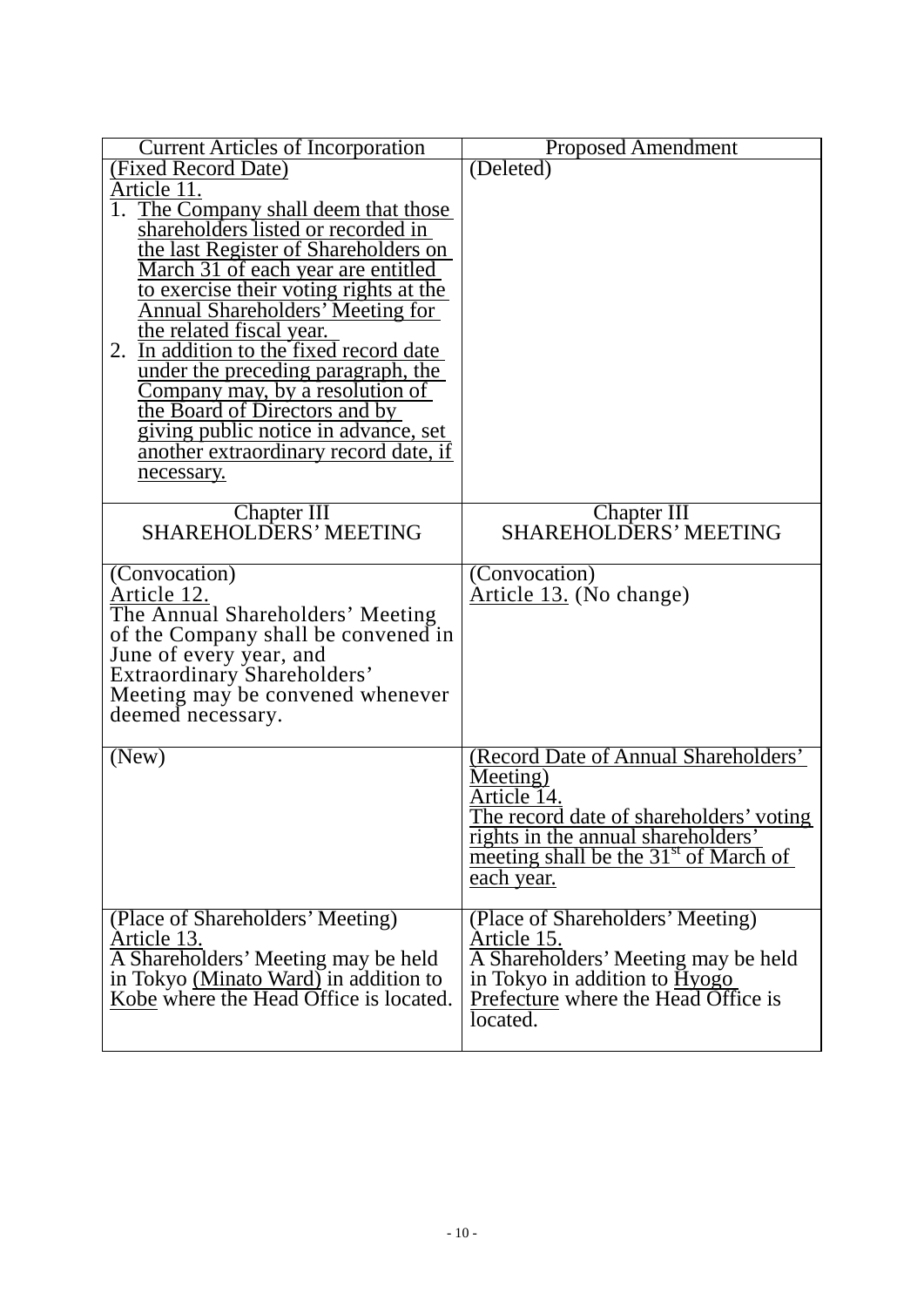| <b>Current Articles of Incorporation</b>                                                                                                                                                                                                                                                                                                                                                                                                                                                                                                                      | <b>Proposed Amendment</b>                                                                                                                                                                                                                                                                                                                                                                                                                                                                                                                                                                                                                                                                |
|---------------------------------------------------------------------------------------------------------------------------------------------------------------------------------------------------------------------------------------------------------------------------------------------------------------------------------------------------------------------------------------------------------------------------------------------------------------------------------------------------------------------------------------------------------------|------------------------------------------------------------------------------------------------------------------------------------------------------------------------------------------------------------------------------------------------------------------------------------------------------------------------------------------------------------------------------------------------------------------------------------------------------------------------------------------------------------------------------------------------------------------------------------------------------------------------------------------------------------------------------------------|
| (Chairperson)<br>Article 14.<br>The President of the Company shall act<br>as the Chairperson of a Shareholders'<br>Meeting, and in case the office of the<br>President is vacant or the President is<br>unable to act, another Director shall act<br>as the Chairperson in accordance with<br>the order fixed in advance by the<br>Board of Directors.                                                                                                                                                                                                        | (Chairperson)<br>Article 16. (No change)                                                                                                                                                                                                                                                                                                                                                                                                                                                                                                                                                                                                                                                 |
| (Resolutions)<br>Article 15.<br>1. Unless otherwise provided by laws<br>or ordinances, any and all<br>resolutions of a Shareholders'<br>Meeting shall be adopted by a<br>majority of votes of the<br>shareholders present at the meeting.<br>2. A special resolution specified in<br>Article 343 of the Commercial<br>Code of Japan requires that the<br>quorum be one-third of the total<br>number of voting shares and shall<br>become legally effective with<br>two-thirds or more of voting rights<br>of shareholders attending in person<br>or by proxy. | (Resolutions)<br>Article 17.<br>1. Unless otherwise provided by laws<br>or ordinances or these Articles of<br>Incorporation, any and all<br>resolutions of a Shareholders'<br>Meeting shall be adopted by a<br>majority of votes of the<br>shareholders present at the meeting.<br>2. A special resolution specified in<br><u>Article 309, paragraph 2 of the</u><br><b>Corporation Law of Japan requires</b><br>that the quorum be one-third of the<br>total number of voting shares held<br>by shareholders with exercisable<br>voting rights and shall become<br>legally effective with two-thirds or<br>more of voting rights of<br>shareholders attending in person or<br>by proxy. |
| (Vote by Proxy)<br>Article 16.<br>A shareholder may exercise his or her<br>voting right through any other<br>shareholder of the Company entitled to<br>exercise voting rights who attends a<br>General Meeting, provided that this<br>other shareholder presents to the<br>Company a document certifying his or<br>her right to act as a proxy at a<br>Shareholders' Meeting.                                                                                                                                                                                 | (Vote by Proxy)<br>Article 18.<br>A shareholder may exercise his or her<br>voting right through any other<br>shareholder of the Company entitled to<br>exercise voting rights who attends a<br>General Meeting, provided that this<br>other shareholder presents to the<br>Company a document certifying his or<br>her right to act as a proxy at each<br>Shareholders' Meeting.                                                                                                                                                                                                                                                                                                         |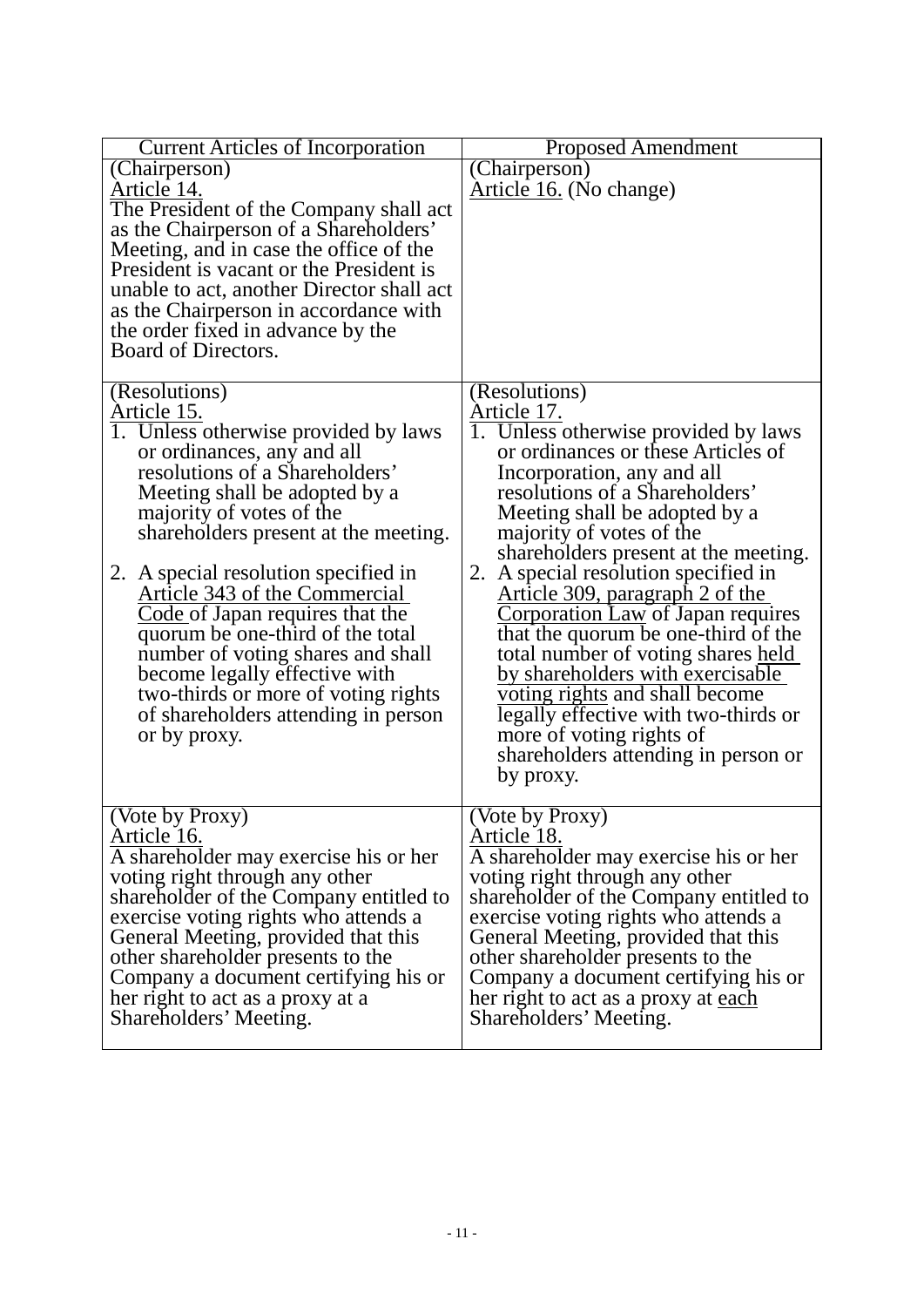| <b>Current Articles of Incorporation</b>                                   | <b>Proposed Amendment</b>                                                     |
|----------------------------------------------------------------------------|-------------------------------------------------------------------------------|
| (Minutes)                                                                  | (Minutes)                                                                     |
| Article 17.                                                                | <u>Article 19.</u>                                                            |
| The substance of the proceedings and<br>results of a Shareholders' Meeting | The substance of the proceedings and<br>results of a Shareholders' Meeting as |
|                                                                            |                                                                               |
| shall be recorded or stored in the                                         |                                                                               |
| Minutes, to which the Chairperson and                                      | well as any other matters provided by<br>the law on the Shareholders' Meeting |
| <u>all the Directors present shall affix</u>                               | shall be recorded or stored in the                                            |
| their names and seals or insert                                            | Minutes.                                                                      |
| <u>electronic signatures.</u>                                              |                                                                               |
|                                                                            |                                                                               |
| (New)                                                                      | (Internet Disclosure of the Reference)                                        |
|                                                                            | Materials, etc. for the Shareholders'                                         |
|                                                                            | Meeting and Deemed Provision)                                                 |
|                                                                            | Article 20.                                                                   |
|                                                                            | In convening a Shareholders' Meeting,                                         |
|                                                                            | The Company shall be deemed to have                                           |
|                                                                            | provided the shareholders with the                                            |
|                                                                            | information which must be mentioned                                           |
|                                                                            | or displayed in the Reference Materials                                       |
|                                                                            | for the Shareholders' Meeting,                                                |
|                                                                            | <b>Business Report, Account Statement</b>                                     |
|                                                                            | and Consolidated Account Statement                                            |
|                                                                            | by disclosing such information using                                          |
|                                                                            | the Internet pursuant to the Ministry of                                      |
|                                                                            | Justice Ordinance.                                                            |
|                                                                            |                                                                               |
| <b>CHAPTER IV</b>                                                          | <b>CHAPTER IV</b>                                                             |
| DIRECTORS, BOARD OF                                                        | DIRECTORS, BOARD OF                                                           |
| <b>DIRECTORS AND COUNSELLORS</b>                                           | <b>DIRECTORS AND COUNSELLORS</b>                                              |
|                                                                            |                                                                               |
| (Number)                                                                   | (Number)                                                                      |
| Article 18.                                                                | Article 21.                                                                   |
| The Company shall have not more than                                       | The Company shall have not more than                                          |
| twenty five $(25)$ Directors.                                              | fifteen $(15)$ Directors.                                                     |
|                                                                            |                                                                               |
| (Term of Office)                                                           | (Term of Office)                                                              |
| Article 19.                                                                | Article 22.                                                                   |
| The term of office of each Director                                        | The term of office of each Director                                           |
| shall expire at the close of the Annual                                    | shall expire at the close of the Annual                                       |
| Shareholders' Meeting for the last                                         | Shareholders' Meeting for the last                                            |
| fiscal year within $two(2)$ years after                                    | business year that ends within two (2)                                        |
| their assumption of office.                                                | years after their election.                                                   |
|                                                                            |                                                                               |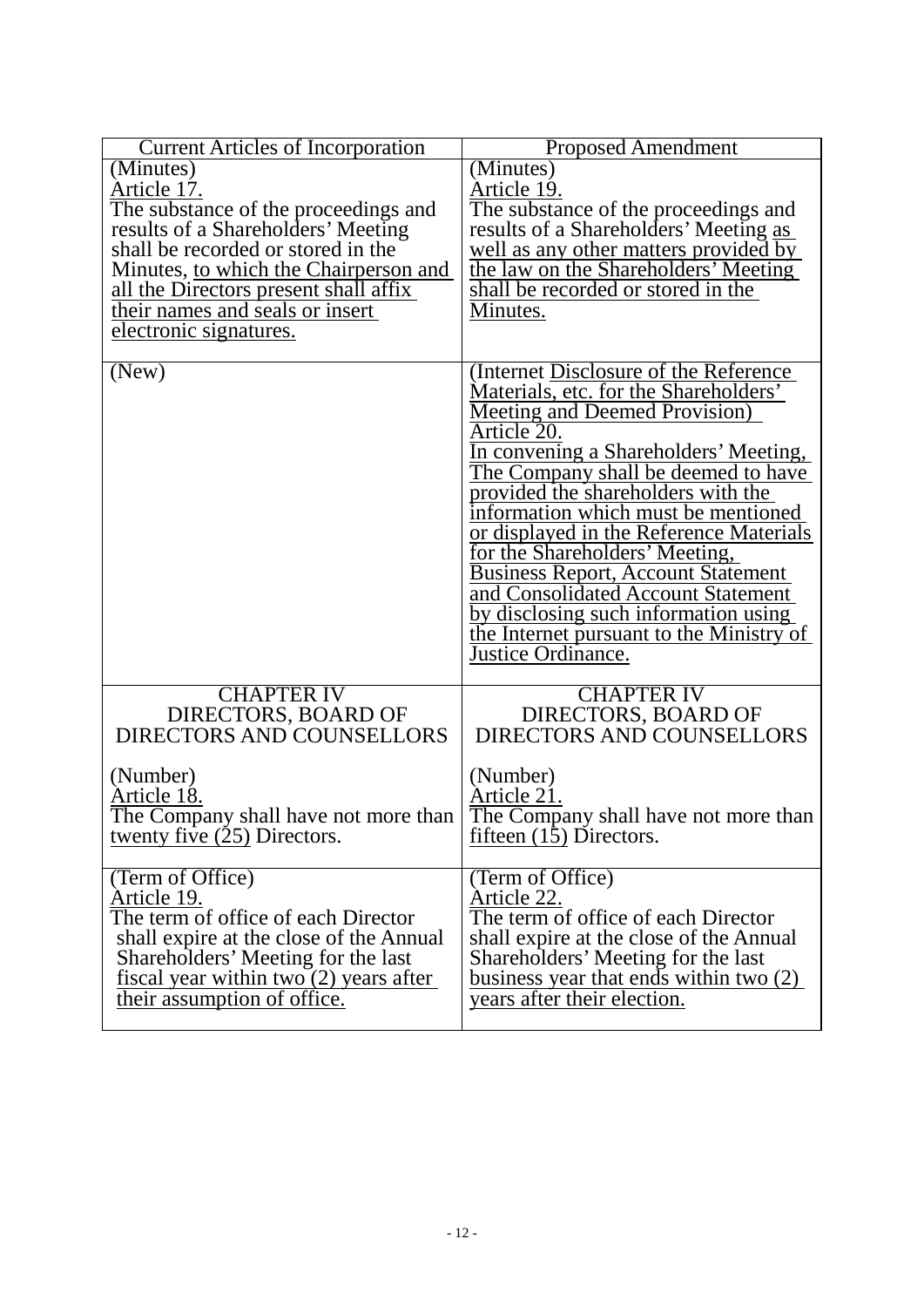| <b>Current Articles of Incorporation</b>         | <b>Proposed Amendment</b>              |
|--------------------------------------------------|----------------------------------------|
| (Election)                                       | (Election)                             |
| Article 20.                                      | Article 23.                            |
| 1. Directors shall be elected at a               | Directors shall be elected by a        |
| Shareholders' Meeting.                           | resolution at a Shareholders'          |
| 2. There must be a sufficient number             | Meeting.                               |
| of shareholders entitled to vote in              | 2. Resolution to elect Directors shall |
| attendance at the Meeting either in              | be adopted by a majority of votes      |
| person and/or represented by                     | held by the attending shareholders     |
| proxies whose total shareholdings                | who hold not less than one-third of    |
| in aggregate constitute not less than            | the votes of shareholders entitled to  |
| <u>one-third of shares with voting</u>           | exercise their voting rights.          |
| rights. The resolution shall be                  |                                        |
| passed by majority of the voting                 |                                        |
| rights. The resolution shall be                  |                                        |
| passed by majority of the voting                 |                                        |
| rights of such shareholders.                     |                                        |
| 3. No cumulative voting shall be used            | (No change)                            |
| for the election of Directors.                   |                                        |
| (Representative Directors and                    | (Representative Directors and          |
| Directors with Special Titles)                   | Directors with Special Titles)         |
| Article 21.                                      | Article 24. (No change)                |
| 1. The Board of Directors shall                  |                                        |
| appoint by a resolution several                  |                                        |
| Representative Directors of the                  |                                        |
| Company.                                         |                                        |
| 2. The Board of Directors may appoint            |                                        |
| by a resolution from among its                   |                                        |
| members a Chairperson of the                     |                                        |
| Board, a President and a certain                 |                                        |
| number of Executive Vice                         |                                        |
| Presidents, Senior Managing                      |                                        |
| Directors and Managing Directors.                |                                        |
|                                                  |                                        |
| (Counsellors)                                    | (Counsellors)                          |
| Article 22.                                      | Article 25. (No change)                |
| The Board of Directors may appoint by            |                                        |
| a resolution a certain number of<br>Counsellors. |                                        |
|                                                  |                                        |
|                                                  |                                        |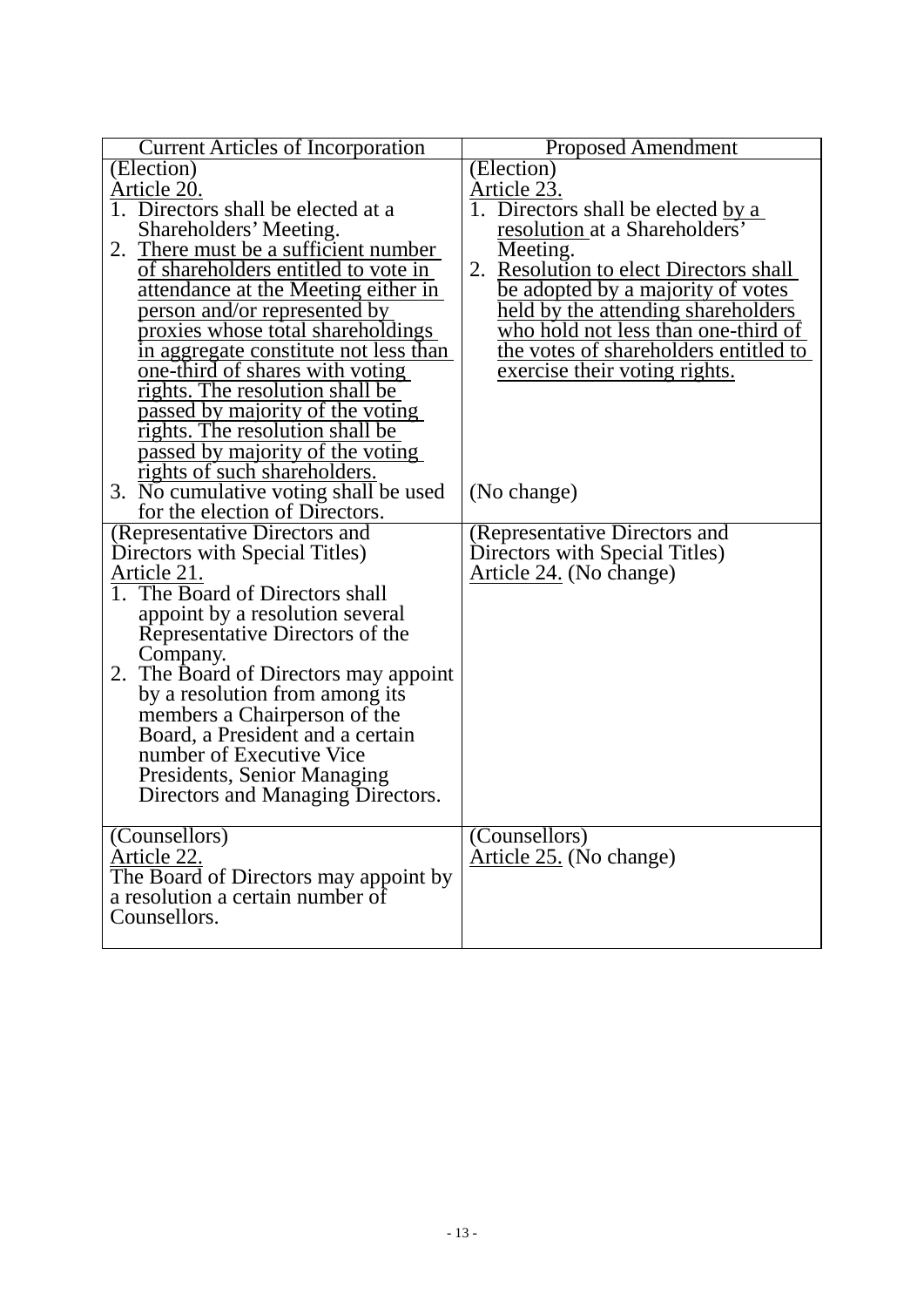| <b>Current Articles of Incorporation</b>                                     | <b>Proposed Amendment</b>                                                          |
|------------------------------------------------------------------------------|------------------------------------------------------------------------------------|
| (Meeting of the Board of Directors)                                          | (Meeting of the Board of Directors)                                                |
| Article 23.                                                                  | Article 26.                                                                        |
| $\overline{1}$ . In convening a Meeting of the                               | (No change)                                                                        |
| Board of Directors, notice to that                                           |                                                                                    |
| effect shall be given to each                                                |                                                                                    |
| Director and Corporate Auditor at                                            |                                                                                    |
| least three (3) days prior to the                                            |                                                                                    |
| meeting date. However, in case of                                            |                                                                                    |
| emergency, this period may be                                                |                                                                                    |
| shortened.                                                                   |                                                                                    |
| 2. A Meeting of the Board of Directors                                       | 2. A Meeting of the Board of Directors                                             |
| may be held without adhering to                                              | may be held without adhering to                                                    |
| this procedure upon consent of all                                           | this procedure upon consent of all                                                 |
| Directors and Corporate Auditors.                                            | Directors and Corporate Auditors.                                                  |
| (Person to Convene and Preside Over                                          | (Person to Convene and Preside Over)                                               |
| Meeting of the Board of Directors)                                           | Meeting of the Board of Directors)                                                 |
| Article 24.                                                                  | Article 27. (No change)                                                            |
| The Board of Directors shall determine                                       |                                                                                    |
| by a resolution the person who shall                                         |                                                                                    |
| convene and preside over the meeting                                         |                                                                                    |
| of the Board of Directors.                                                   |                                                                                    |
|                                                                              |                                                                                    |
| (Resolution of the Board of Directors)                                       | (Resolution of the Board of Directors)                                             |
| Article 25.                                                                  | Article 28.                                                                        |
| A resolution at a Meeting of the Board<br>of Directors shall be adopted by a | 1. A resolution at a Meeting of the<br>Board of Directors (limited to those        |
| majority of the Directors present in                                         | who are entitled to vote on the                                                    |
| person, who shall in turn be a majority                                      | relevant item to be resolved) shall                                                |
| of all the Directors.                                                        | be adopted by a majority of the                                                    |
|                                                                              | Directors present in person, who                                                   |
|                                                                              | shall in turn be a majority of all the                                             |
|                                                                              | Directors.                                                                         |
| (New)                                                                        | 2. If all the Directors (limited to those                                          |
|                                                                              | who are entitled to vote on the                                                    |
|                                                                              | relevant agenda item to be resolved)                                               |
|                                                                              | approve of that item to be resolved                                                |
|                                                                              | at the Meeting of the Board of                                                     |
|                                                                              | Directors in writing or by                                                         |
|                                                                              | electromagnetic means, the relevant                                                |
|                                                                              | item to be resolved is regarded as                                                 |
|                                                                              | <u>having been adopted by a resolution</u>                                         |
|                                                                              | of the Board of Directors unless a                                                 |
|                                                                              | <u>Corporate Auditor raises any</u><br><u>objection to the relevant item to be</u> |
|                                                                              | resolved.                                                                          |
|                                                                              |                                                                                    |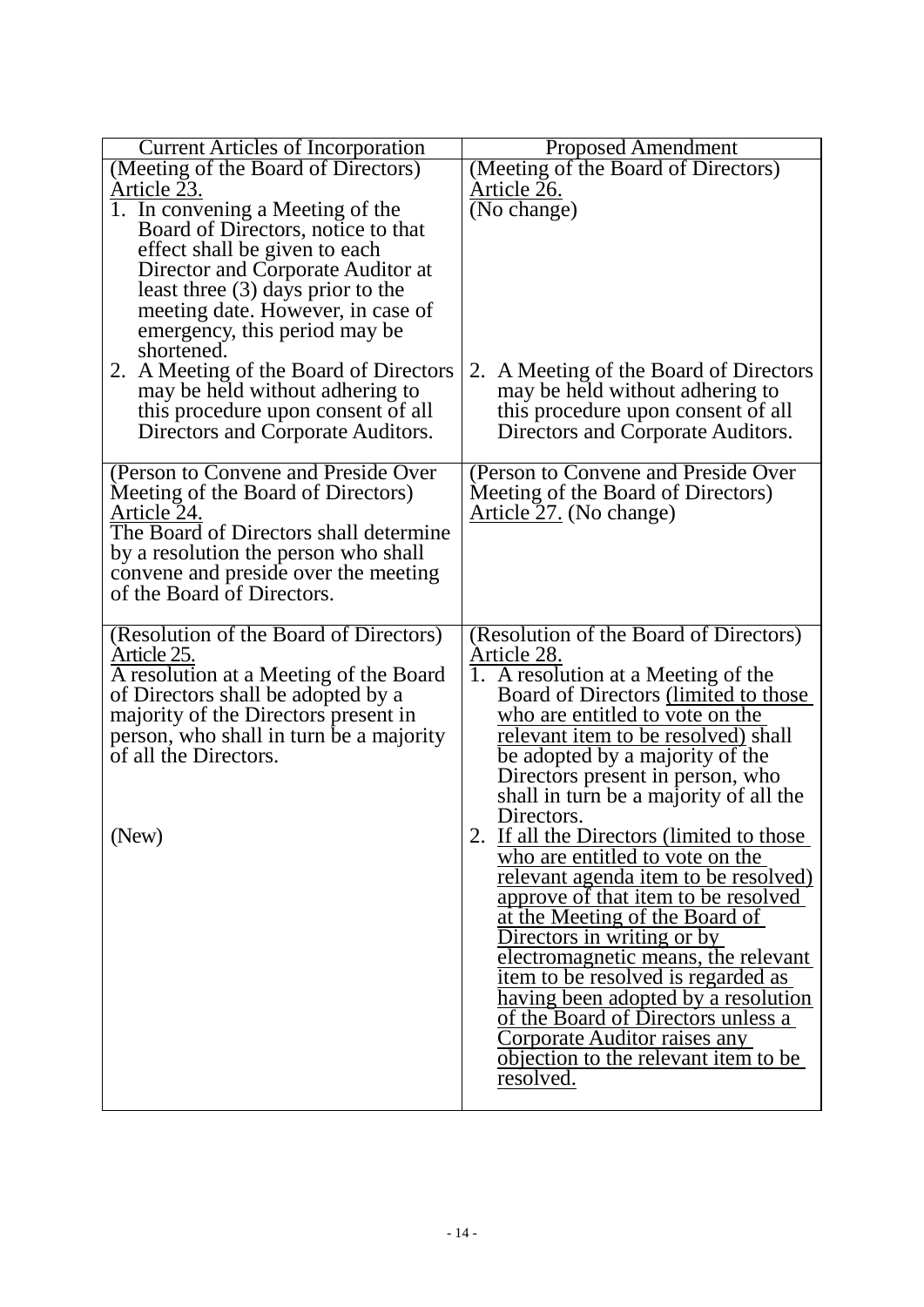| <b>Current Articles of Incorporation</b>      | <b>Proposed Amendment</b>                                          |
|-----------------------------------------------|--------------------------------------------------------------------|
| (Minutes of Board of Directors                | (Minutes of Board of Directors                                     |
| Meetings)                                     | Meetings)                                                          |
| Article 26.                                   | Article 29.                                                        |
| The substance of the proceedings and          | The substance of the proceedings and                               |
| results of a Meeting of the Board of          | results of a Meeting of the Board of                               |
| Directors shall be recorded or stored in      | Directors <u>as well as any other matters</u>                      |
| the Minutes, to which the Directors           | provided by law on the Meeting of the                              |
| and the Corporate Auditors present            | Board of Directors shall be recorded or                            |
| shall affix their names and seals or          | stored in the Minutes, to which the                                |
| insert electronic signatures.                 | Directors and the Corporate Auditors                               |
|                                               | present shall affix their names and                                |
|                                               | seals or insert electronic signatures.                             |
|                                               |                                                                    |
| (Remuneration)                                | (Remuneration, etc.)                                               |
| Article 27.                                   | Article 30.                                                        |
| Ceiling on remuneration of the                | Directors' remuneration, bonuses and                               |
| Directors shall be determined by a            | other proprietary benefits received                                |
| resolution of a Shareholders' Meeting.        | from the Company as consideration for                              |
|                                               | execution of their duties, (hereafter                              |
|                                               | referred to as "Remuneration, etc.")                               |
|                                               | shall be determined by a resolution of a<br>Shareholders' Meeting. |
|                                               |                                                                    |
| <b>CHAPTER V</b>                              | <b>CHAPTER V</b>                                                   |
| <b>CORPORATE AUDITORS AND</b>                 | <b>CORPORATE AUDITORS AND</b>                                      |
| <b>MEETING OF CORPORATE</b>                   | <b>BOARD OF CORPORATE</b>                                          |
| <b>AUDITORS</b>                               | <b>AUDITORS</b>                                                    |
|                                               |                                                                    |
| (Number)                                      | (Number)                                                           |
| Article 28.                                   | Article 31. (No change)                                            |
| The Company shall have not more than          |                                                                    |
| five (5) Corporate Auditors.                  |                                                                    |
|                                               |                                                                    |
| (Term of Office)<br>Article 29.               | (Term of Office)<br>Article 32.                                    |
| The term of office of each Corporate          | The term of office of each Corporate                               |
| Auditor shall expire at the close of the      | Auditor shall expire at the close of the                           |
| Annual Shareholders' Meeting for the          | Annual Shareholders' Meeting for the                               |
| last <u>fiscal year within four</u> (4) years | last business year that ends within four                           |
| after their assumption of the office.         | (4) years after their election.                                    |
|                                               |                                                                    |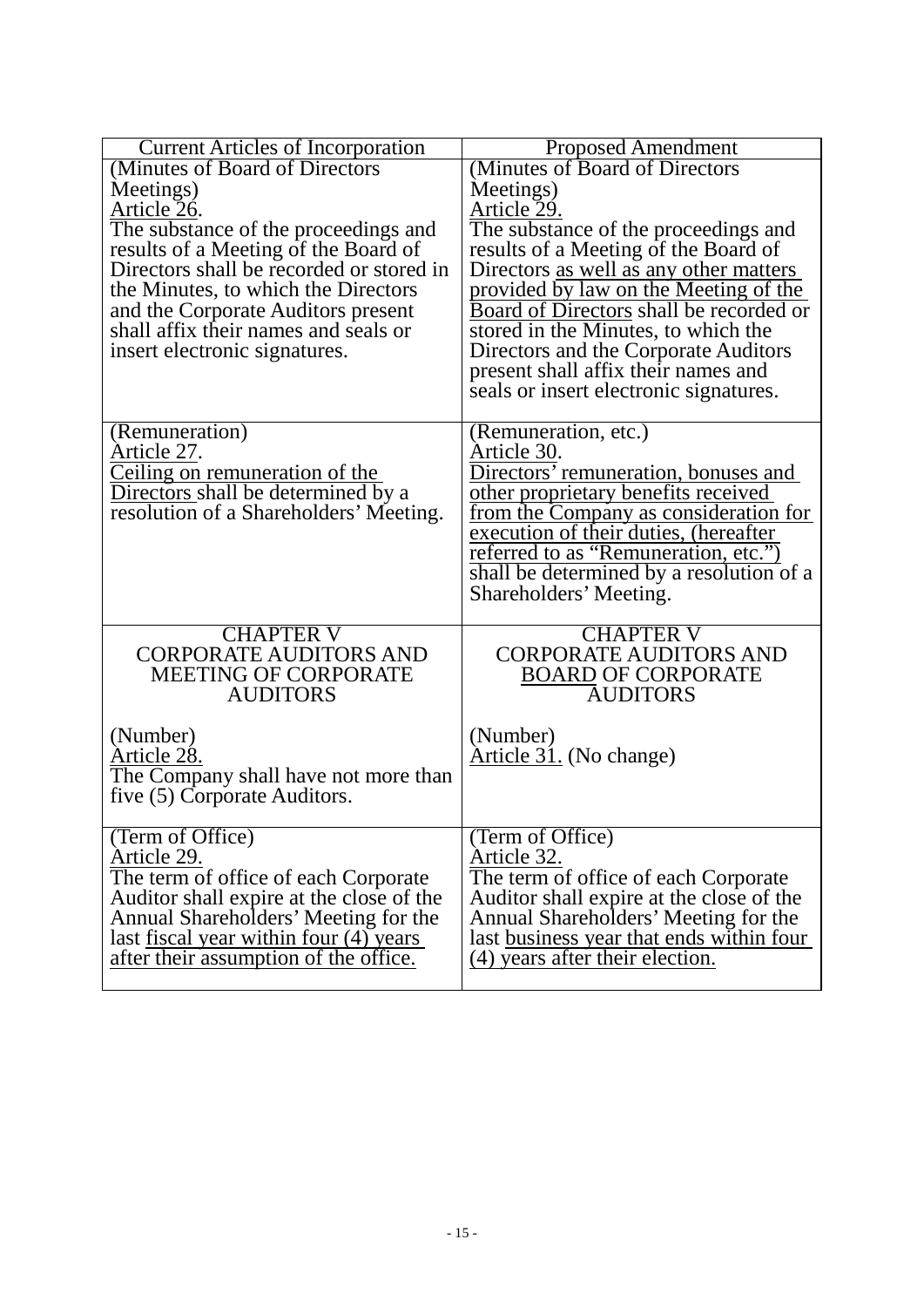| <b>Current Articles of Incorporation</b>                                        | <b>Proposed Amendment</b>                                                     |
|---------------------------------------------------------------------------------|-------------------------------------------------------------------------------|
| $\overline{E}$ lection)                                                         | (Election)                                                                    |
| Article 30.                                                                     | Article 33.                                                                   |
| 1. Corporate Auditors shall be elected                                          | 1.<br>Corporate Auditors shall be elected                                     |
| at a Shareholders' Meeting.                                                     | by a resolution at a Shareholders'                                            |
| 2. There must be a sufficient number                                            | Meeting.                                                                      |
| of shareholders entitled to vote in                                             | 2. Resolution to elect Corporate                                              |
| <u>attendance at the Meeting either in</u><br>person and/or represented by      | <u>Auditors shall be adopted by a</u><br><u>majority of votes held by the</u> |
| <u>proxies whose total holdings in</u>                                          | attending shareholders who hold not                                           |
| aggregate constitute not less than                                              | less than one-third of the votes of                                           |
| <u>one-third of shares with voting</u>                                          | shareholders entitled to exercise                                             |
| rights. The resolution shall be                                                 | their voting rights.                                                          |
| passed by a majority of the voting                                              | 3.                                                                            |
| rights of such shareholders.                                                    |                                                                               |
| (New)                                                                           | (Board of Corporate Auditors and                                              |
|                                                                                 | <b>Standing Corporate Auditor)</b>                                            |
|                                                                                 | Article 34.                                                                   |
|                                                                                 | The Board of Corporate Auditors shall                                         |
|                                                                                 | elect full time Corporate Auditors from<br>the Corporate Auditors.            |
|                                                                                 |                                                                               |
| (Convocation of meeting of Corporate)                                           | (Convocation of Meeting of the Board                                          |
| Auditors)                                                                       | of Corporate Auditors)                                                        |
| <u> Article 31.</u>                                                             | Article 35.                                                                   |
| 1. In convening a Meeting of                                                    | 1. In convening a Meeting of the                                              |
| Corporate Auditors, notice to that                                              | <b>Board of Corporate Auditors, notice</b>                                    |
| effect shall be given to each of the                                            | to that effect shall be given to each                                         |
| Corporate Auditors at least three (3)                                           | of the Corporate Auditors at least                                            |
| days prior to the meeting date.                                                 | three $(3)$ days prior to the meeting                                         |
| However, in case of emergency, this<br>period may be shortened.                 | date. However, in case of                                                     |
| 2. A Meeting of Corporate Auditors                                              | emergency, this period may be<br>shortened.                                   |
| may be held without adhering to                                                 | 2. A Meeting of the Board of                                                  |
| this procedure upon consent of all                                              | Corporate Auditors may be held                                                |
| the Corporate Auditors.                                                         | without adhering to this procedure                                            |
|                                                                                 | upon consent of all the Corporate                                             |
|                                                                                 | Auditors.                                                                     |
|                                                                                 |                                                                               |
| (Resolutions at Corporate Auditor                                               | (Resolutions <u>at the Board of Corporate</u>                                 |
| Meeting)                                                                        | <b>Auditors Meeting</b> )                                                     |
| Article 32.                                                                     | Article 36.                                                                   |
| Unless otherwise provided in laws and                                           | Unless otherwise provided in laws and                                         |
| ordinances, a resolution at a Meeting<br>of Corporate Auditors shall be adopted | ordinances, a resolution at a Meeting<br>of the Board of Corporate Auditors   |
| by a majority of all the Corporate                                              | shall be adopted by a majority of all                                         |
| Auditors.                                                                       | the Corporate Auditors.                                                       |
|                                                                                 |                                                                               |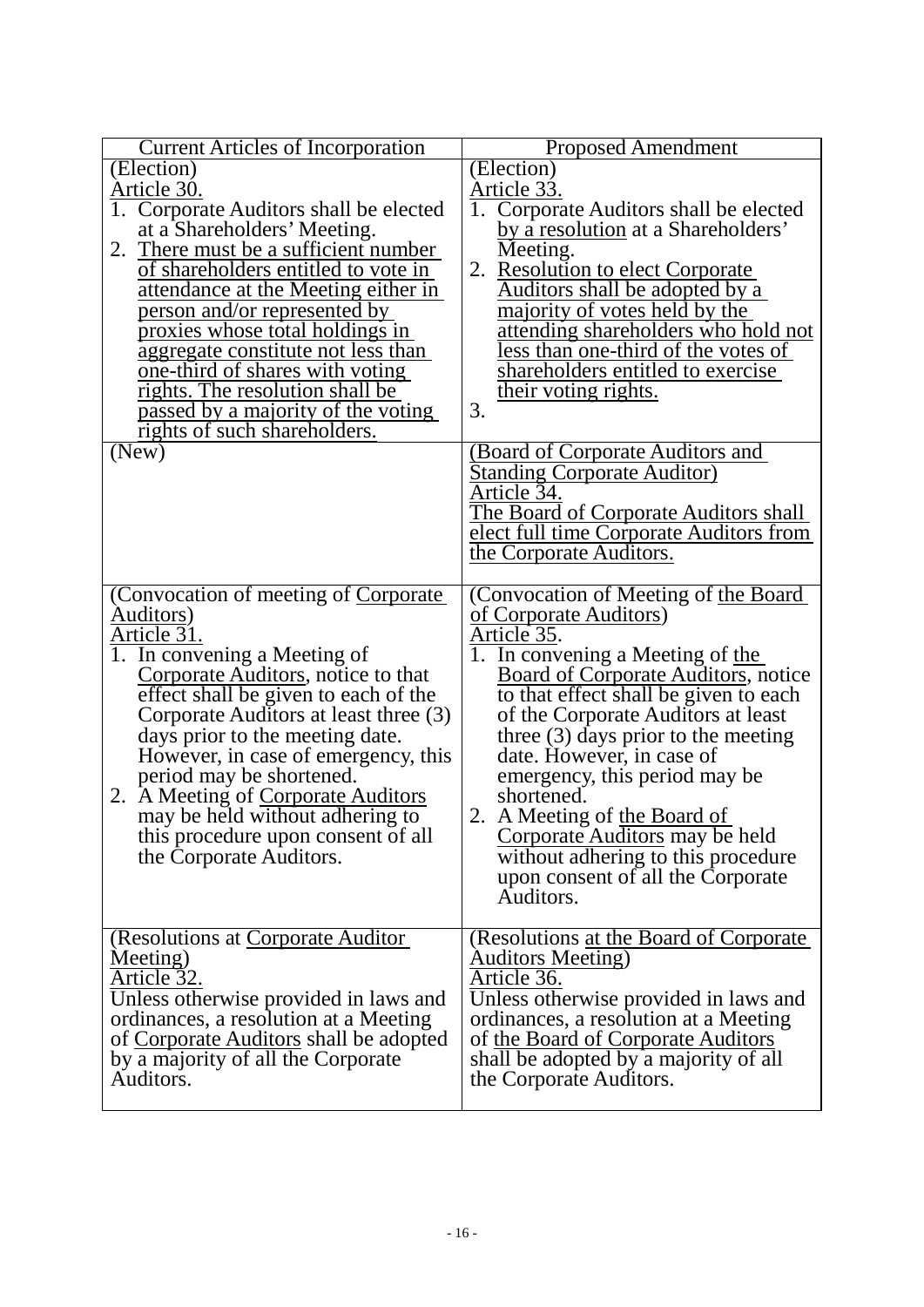| <b>Current Articles of Incorporation</b> | <b>Proposed Amendment</b>                      |
|------------------------------------------|------------------------------------------------|
| (Person to Convene and Preside Over      | (Person to Convene and Preside Over            |
| Meetings of Corporate Auditors)          | Meetings of the Board of Corporate             |
| Article 33.                              | <u>Auditors</u> )                              |
|                                          | Article 37.                                    |
| The person who shall convene and         | The person who shall convene and               |
| preside over the meetings of Corporate   | preside over the meetings of the Board         |
| Auditors shall be mutually elected by    | of Corporate Auditors shall be                 |
| and among the Corporate Auditors,        | mutually elected by and among the              |
| without prejudice to each Corporate      | Corporate Auditors, without prejudice          |
| Auditor's right to convene such a        | to each Corporate Auditor's right to           |
| meeting.                                 | convene such a meeting.                        |
|                                          |                                                |
| (Minutes of Corporate Auditor            | (Minutes of the Board of Corporate)            |
| Meetings)                                | <b>Auditors Meeting</b> )                      |
| Article 34.                              | Article 38.                                    |
| The substance of the proceedings and     | The substance of the proceedings and           |
| results of any Meeting of the Corporate  | results of any Meeting of the Corporate        |
| Auditors shall be recorded or stored in  | Auditors as well as any matters                |
| the Minutes, to which the Corporate      | provided in laws and ordinances on the         |
| Auditors shall affix their names and     | <b>Meeting of the Corporate Auditors</b>       |
| seals or insert electronic signatures.   | shall be recorded or stored in the             |
|                                          | Minutes, to which the Corporate                |
|                                          | Auditors shall affix their names and           |
|                                          | seals or insert electronic signatures.         |
| (Remuneration)                           |                                                |
| Article 35.                              | (Remuneration, etc.)<br>Article 39.            |
| Ceiling on remuneration of the           | Remuneration, etc. of the Corporate            |
| Corporate Auditors shall be determined   | Auditors shall be determined by a              |
| by a resolution of a Shareholders'       | resolution of a Shareholders' Meeting.         |
| Meeting.                                 |                                                |
|                                          |                                                |
| (New)                                    | (Limited Liability Contract with               |
|                                          | <b>Outside Corporate Auditor</b> )             |
|                                          | Article 40.                                    |
|                                          | The Company may conclude a contract            |
|                                          | with an Outside Corporate Auditor to           |
|                                          | bear the onus within the limit of the          |
|                                          | amount of ten million $(10,000,000)$ yen       |
|                                          | or more specified in advance or the            |
|                                          | amount specified by the law,                   |
|                                          | whichever is higher, for the relevant          |
|                                          | <b>Outside Corporate Auditor's liabilities</b> |
|                                          | specified in Article 423, paragraph 1 of       |
|                                          | the Corporate Law providing there is           |
|                                          | no breach of good faith and no serious         |
|                                          | negligence involved.                           |
|                                          |                                                |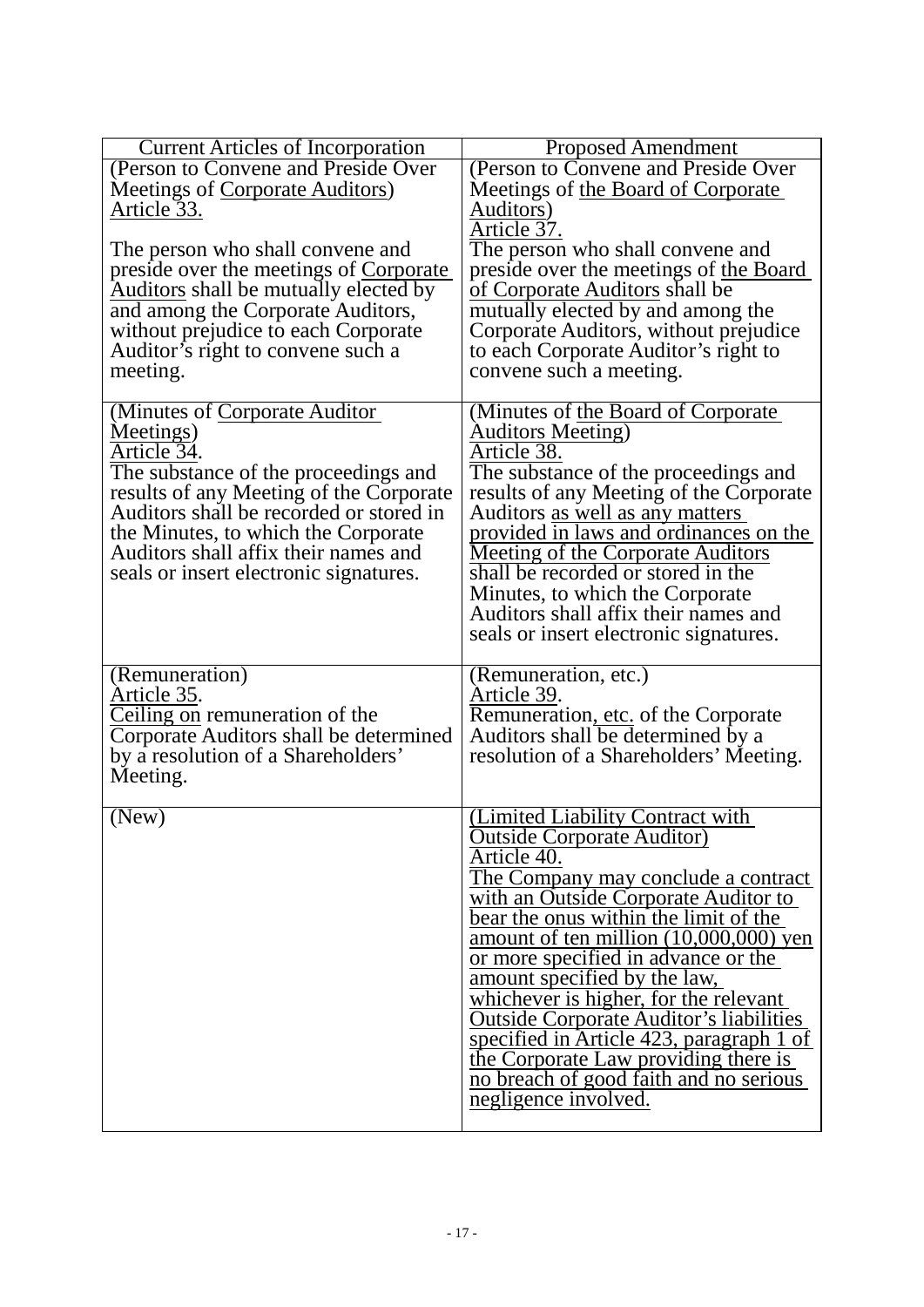| <b>Current Articles of Incorporation</b>                                                                                                                                                               | <b>Proposed Amendment</b>                                                                                                                                                                                                                                                                                                                                                                                                                                                                                                        |
|--------------------------------------------------------------------------------------------------------------------------------------------------------------------------------------------------------|----------------------------------------------------------------------------------------------------------------------------------------------------------------------------------------------------------------------------------------------------------------------------------------------------------------------------------------------------------------------------------------------------------------------------------------------------------------------------------------------------------------------------------|
| (New)                                                                                                                                                                                                  | CHAPTER VI<br><b>ACCOUNTING AUDITORS</b>                                                                                                                                                                                                                                                                                                                                                                                                                                                                                         |
| (New)                                                                                                                                                                                                  | <b>(Establishment of Accounting</b><br>Auditors)<br>Article $4\overline{1}$ .<br>1. The Company shall have<br><b>Accounting Auditors.</b><br>2. Accounting Auditors shall be<br>elected by a resolution of a<br><b>Shareholders' Meeting.</b>                                                                                                                                                                                                                                                                                    |
| (New)                                                                                                                                                                                                  | <u>(Term of Office)</u><br>Article 42.<br>The term of office of each<br><b>Accounting Auditor shall expire at</b><br>the close of the Annual<br><b>Shareholders' Meeting for the last</b><br>business year that ends within one<br>(1) year after their election.<br>Unless otherwise resolved at the<br>2.<br><b>Annual Shareholders' Meeting as</b><br>provided for in the preceding<br>paragraph, the Accounting Auditors<br>shall be regarded as having been<br>reappointed at the relevant Annual<br>Shareholders' Meeting. |
| <u>CHAPTER VI</u><br><b>ACCOUNTS</b>                                                                                                                                                                   | <b>CHAPTER VII</b><br><b>ACCOUNTS</b>                                                                                                                                                                                                                                                                                                                                                                                                                                                                                            |
| (Closing of Accounts)<br><u>Article 36.</u><br>The Company shall close its accounts<br>on March 31 of each year.                                                                                       | (Business Year and Closing of<br>Accounts)<br>Article 43.<br>The business year of the Company<br>shall be from April 1 of the calendar<br>year to March 31 of the following<br>year, and the Company shall close its<br>accounts on the last day of each<br>business year.                                                                                                                                                                                                                                                       |
| (Payment of Dividend)<br>Article 37.<br>Dividend shall be payable to the<br>shareholders or pledges duly recorded<br>or stored in the last Register of<br>Shareholders as of March 31 of each<br>year. | (Record Date of Dividend)<br>Article 44.<br>The record date of the Company's<br>1.<br>year-end dividend shall be March<br>31, every year.<br>2. In addition to the preceding<br>paragraph, a dividend may be<br>distributed setting a record date.                                                                                                                                                                                                                                                                               |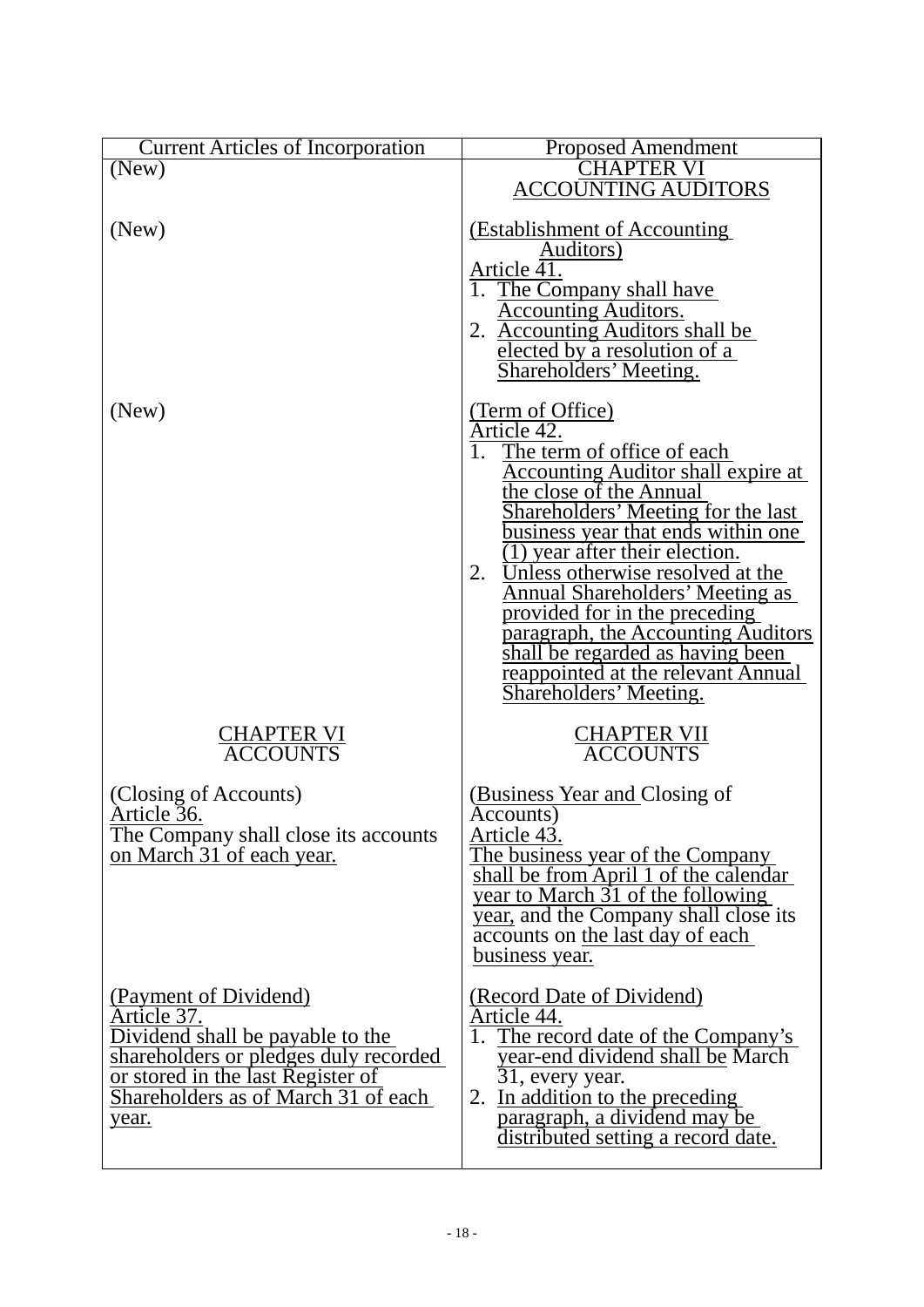| <b>Current Articles of Incorporation</b>                      | <b>Proposed Amendment</b>                 |
|---------------------------------------------------------------|-------------------------------------------|
| (Interim Dividend)                                            | Interim Dividend)                         |
| Article 38.                                                   | Article 45.                               |
| By resolution of the Board of                                 | By resolution of the Board of             |
| Directors, a cash distribution as                             | Directors, an interim dividend may be     |
| provided for in Article 293-5 of the                          | distributed by the Company as of the      |
| Commercial Code of Japan may be                               | record date of September 30 of every      |
| made to the shareholders or pledges                           | year.                                     |
| duly recorded or stored in the last                           |                                           |
| Register of Shareholders as of                                |                                           |
| September 30 of each year.                                    |                                           |
|                                                               |                                           |
| (Exclusion Period of Dividend, etc.)                          | (Exclusion Period of Dividend)            |
| Article 39.                                                   | Article 46.                               |
| If any Dividend or the money                                  | If any Dividend remains outstanding       |
| distributed as provided for in the                            | after a lapse of three (3) years from the |
| preceding Article remains outstanding                         | date of payment, the Company shall be     |
| $\overline{\text{after a lapse of three (3) years from the}}$ | relieved of the obligation to pay the     |
| date of payment, the Company shall be                         | same.                                     |
| relieved of the obligation to pay the                         |                                           |
| same.                                                         |                                           |
|                                                               |                                           |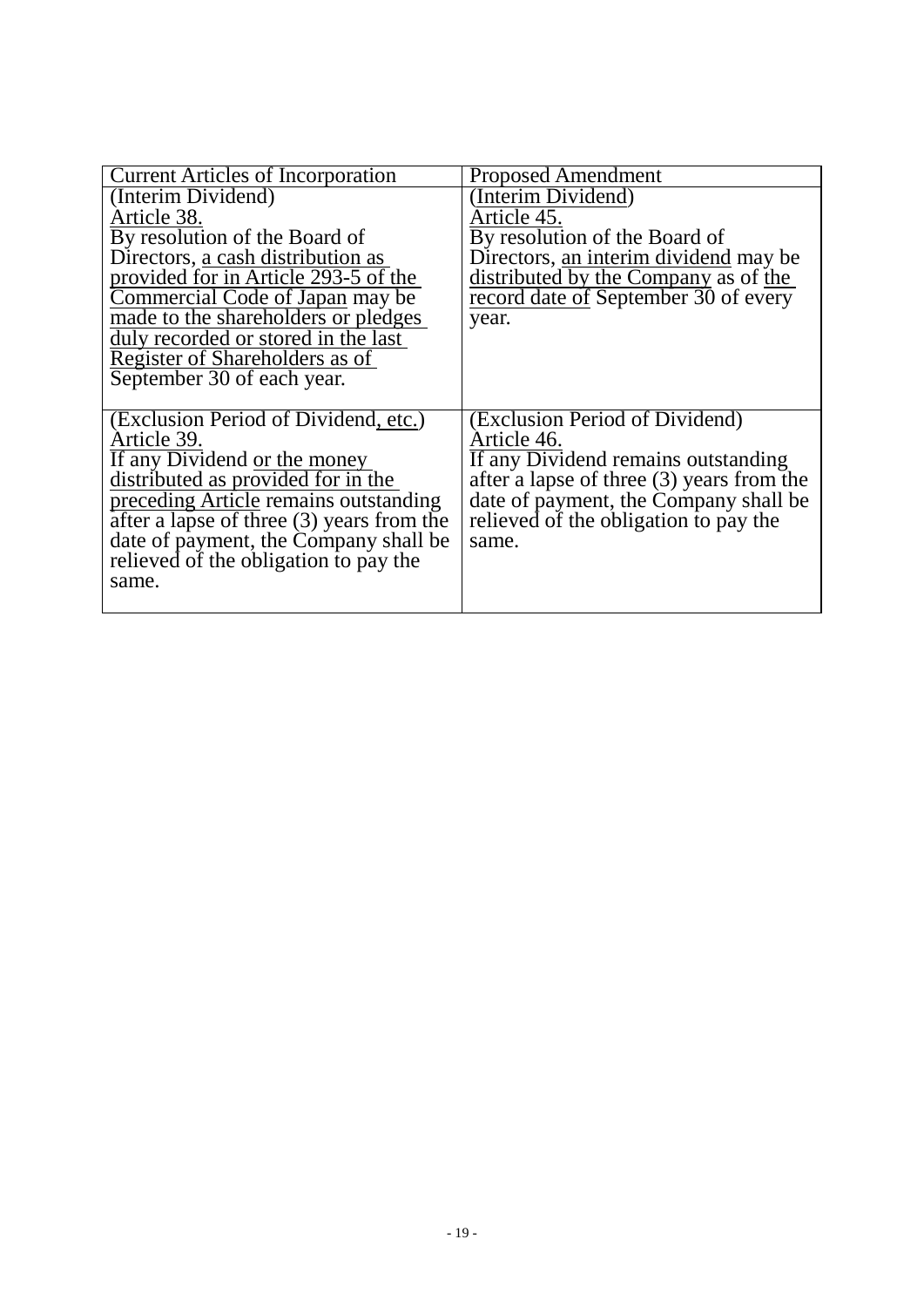#### **Proposition 3:** *Institution of policy governing countermeasures to large-scale acquisitive moves (takeover defenses)*

We propose to introduce a policy governing countermeasures to large-scale acquisitive move (takeover defense) ("The Policy") as a measure to protect against takeover bids judged to be prejudicial to the shareholders' collective interests. The contents are stated in Appendix for Proposition 3 (pages 24 through 38), which was adopted by resolution at the Board of Directors Meeting held on May 19, 2006. As is stated in the Policy, we hereby request our shareholders to approve the proposition by ordinary resolution.

Four corporate auditors of the Company including two outside corporate auditors attended the Board of Directors meeting, which determined the Policy. The corporate auditors in attendance expressed their opinions in support of the Policy on condition that the actual operation of the Policy be appropriately undertaken.

#### **Proposition 4:** *Election of six (6) directors*

At the end of this Annual Shareholders' Meeting, the terms of nine directors, Yoichi Hasegawa, Toshio Shimizu, Fumito Kawamata, Shigeru Soda, Norio Tsutsumi, Toshinori Morita, Shigenori Ishii, Yoshiyuki Ohta and Hisashi Yasui, will expire. Also, at the end of this Annual Shareholders' Meeting, the nine directors, Nobuya Kamisaka, Mamoru Shozui, Toshio Suzuki, Isao Yoshii, Kazuyuki Oda, Akira Otsu, Yoshikazu Minagawa, Jiro Asakura and Eizo Murakami, will resign.

It is requested that six directors be elected at this meeting.

All of the nominees for directors have indicated approval of this proposition. The six nominees are;

| Eiichi Suzuki                               | Yoichi Hasegawa                             |
|---------------------------------------------|---------------------------------------------|
| Date of Birth: June 1, 1944                 | Date of Birth: May 23, 1947                 |
| Director Since: June 1997                   | Director Since: June 2002                   |
| <b>Current Position: Counselor</b>          | <b>Current Position: Managing Director</b>  |
| Toshio Shimizu                              | Norio Tsutsumi                              |
| Date of Birth: January 6, 1947              | Date of Birth: September 4, 1948            |
| Director Since: June 2002                   | Director Since: June 2000                   |
| <b>Current Position: Managing Director</b>  | <b>Current Position: Executive Director</b> |
| Toshinori Morita                            | Keisuke Yoshida                             |
| Date of Birth: September 13, 1949           | Date of Birth: November 11, 1951            |
| Director Since: June 2002                   | <b>Current Position: General Manager of</b> |
| <b>Current Position: Executive Director</b> | Corporate Finance Group                     |

Note: None of the above directorship candidates has any special interests in the Company.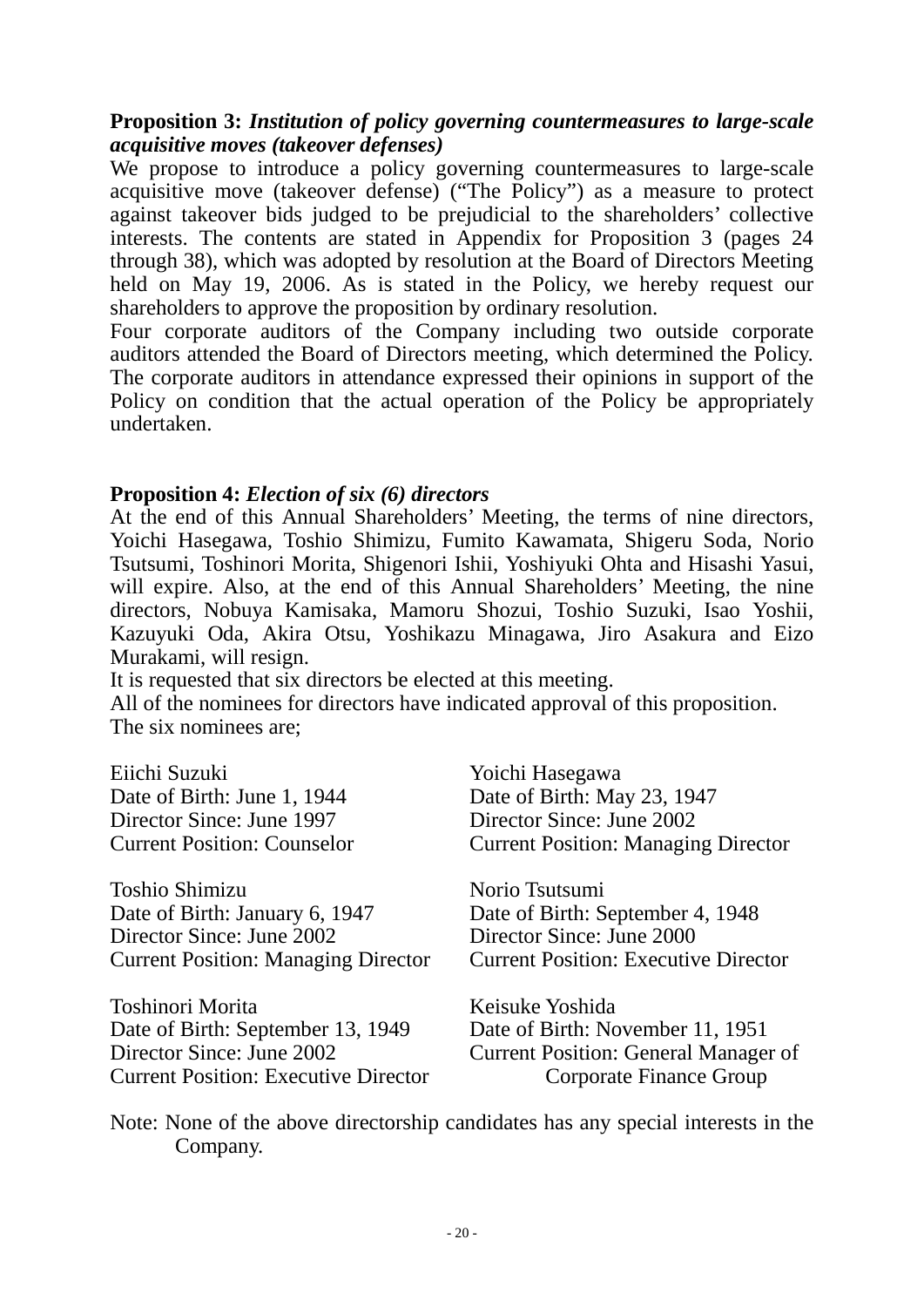### **Proposition 5:** *Election of one (1) substitute corporate auditor*

It is requested that one substitute corporate auditor be elected pursuant to Article 329, Paragraph 2 of the Corporation Law in case the legally required number of external corporate auditors is not met. The nominee is:

Haruo Shigeta Date of Birth: May 14, 1941 Current Position: Kasahara, Kimura Law Office (Currently L&J Law Office) Professor, Graduate School of Professional Accountancy, Aoyama-Gakuin University Professor, School of Law, Aoyama-Gakuin University Honorary professor, Dalian Maritime University, China

Notes: 1) The candidate for the auditor above has no special interest in the Company.

2) Mr. Shigeta meets the qualifications as an external corporate auditor.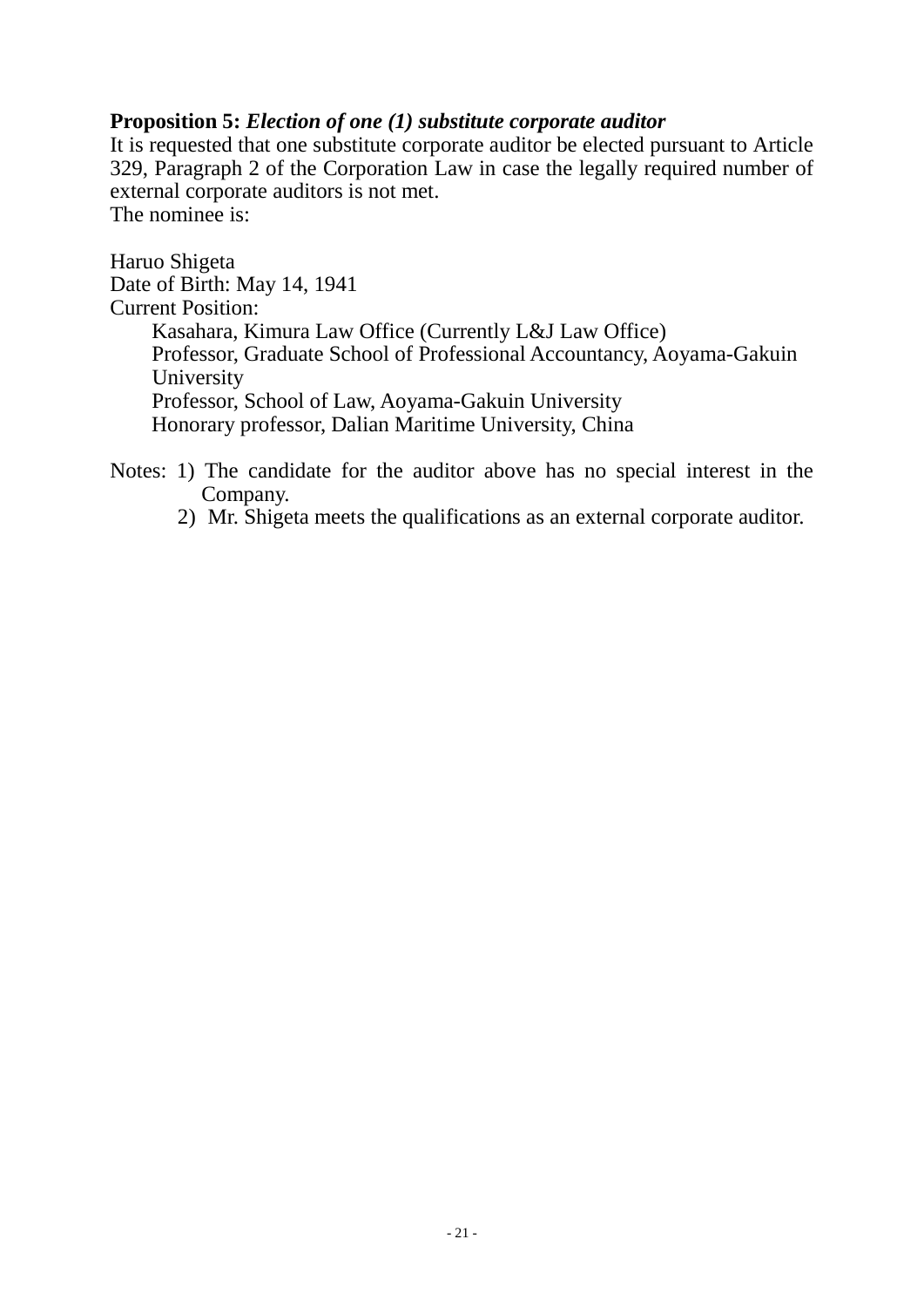#### **Proposition 6:** *Approval of granting retirement allowance to resigning directors and terminal payment of retirement allowance with the abolition of retirement allowance system for directors and corporate directors*

At the end of this Annual Shareholders' Meeting, the terms of Director Fumito Kawamata, Shigeru Soda, Tadanori Ishii, Yoshiyuki Ota and Hisashi Yasui will expire, and Director Nobuya Kamisaka, Mamoru Shozui, Toshio Suzuki, Takumi Yoshii, Kazuyuki Oda, Akira Otsu, Yoshikazu Minagawa, Jiro Asakura and Eizo Murakami will resign from their offices.

It is proposed that the above directors be presented with retirement allowances, within the scope of remuneration allowed under our fixed evaluation standards, for services rendered while in office. The Board of Directors will decide on allowance and timing/method of presentation to the retiring directors.

The Board of Directors reviewed the compensation system for directors as part of its management reforms and resolved at its meeting held on May 19, 2006 that the retirement allowance system for directors be abolished as of the close of this Annual Shareholders' Meeting. Accordingly, no new retirement allowances are to be paid to directors and corporate auditors for the subsequent terms of office, and we would like to make a terminal payment to seven (7) directors in office, Yasuhide Sakinaga, Hiroyuki Maekawa, Tetsuo Shiota, Katsue Yoshida, Satoru Kuboshima, Kozo Eguchi and Takashi Saeki, and another four (4) directors to be reappointed if Proposal 4 is approved, Yoichi Hasegawa, Toshio Shimizu, Norio Tsutsumi and Toshinori Morita, and four (4) corporate auditors in office, Osamu Dei, Ryuji Murai, Koichi Otaki and Kengo Yamashita, within the scope allowed under our fixed evaluation standards, for their respective terms of office from their assumption of office to June 2006.

With regard to the concrete amount, payment method, etc. of the retirement allowance, we propose that those matters be entrusted to the Board of Directors for directors and consultation among the Board of Corporate Auditors for corporate auditors.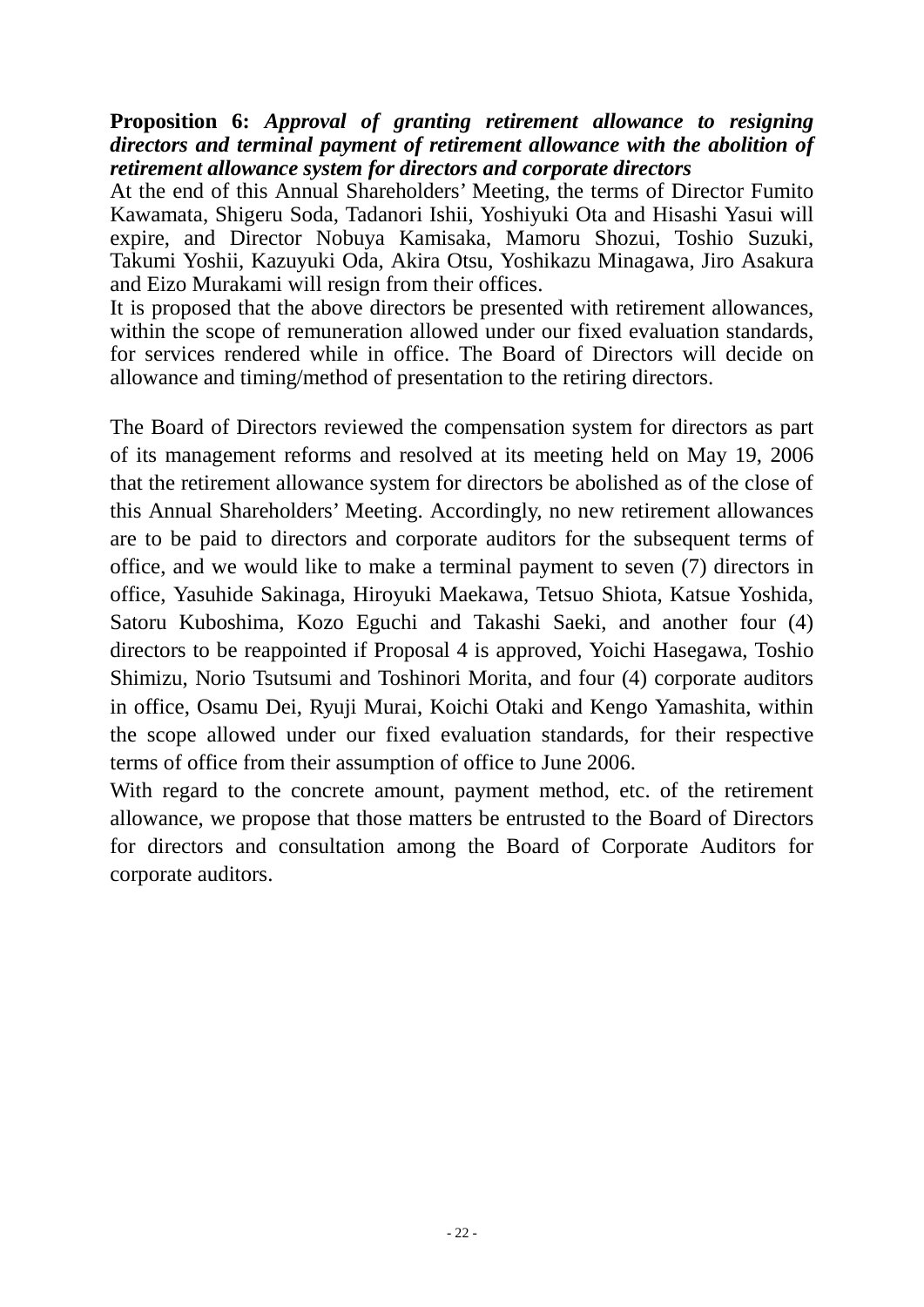#### **Proposition 7: Revision of remuneration amount for directors and corporate auditors**

At the 133rd Annual Shareholders' Meeting on June 28, 2001, it was approved that the remuneration for the Company's corporate auditors to be not more than ¥7 million per month. In consideration of subsequent change in the business environment and the abolishment of the retirement allowance system for directors and corporate auditors, and to prepare for future increase of the number of corporate auditors, we propose to revise the amount of remuneration for corporate auditors to an amount not more than ¥12 million per month. There are four (4) corporate auditors in the Company at present.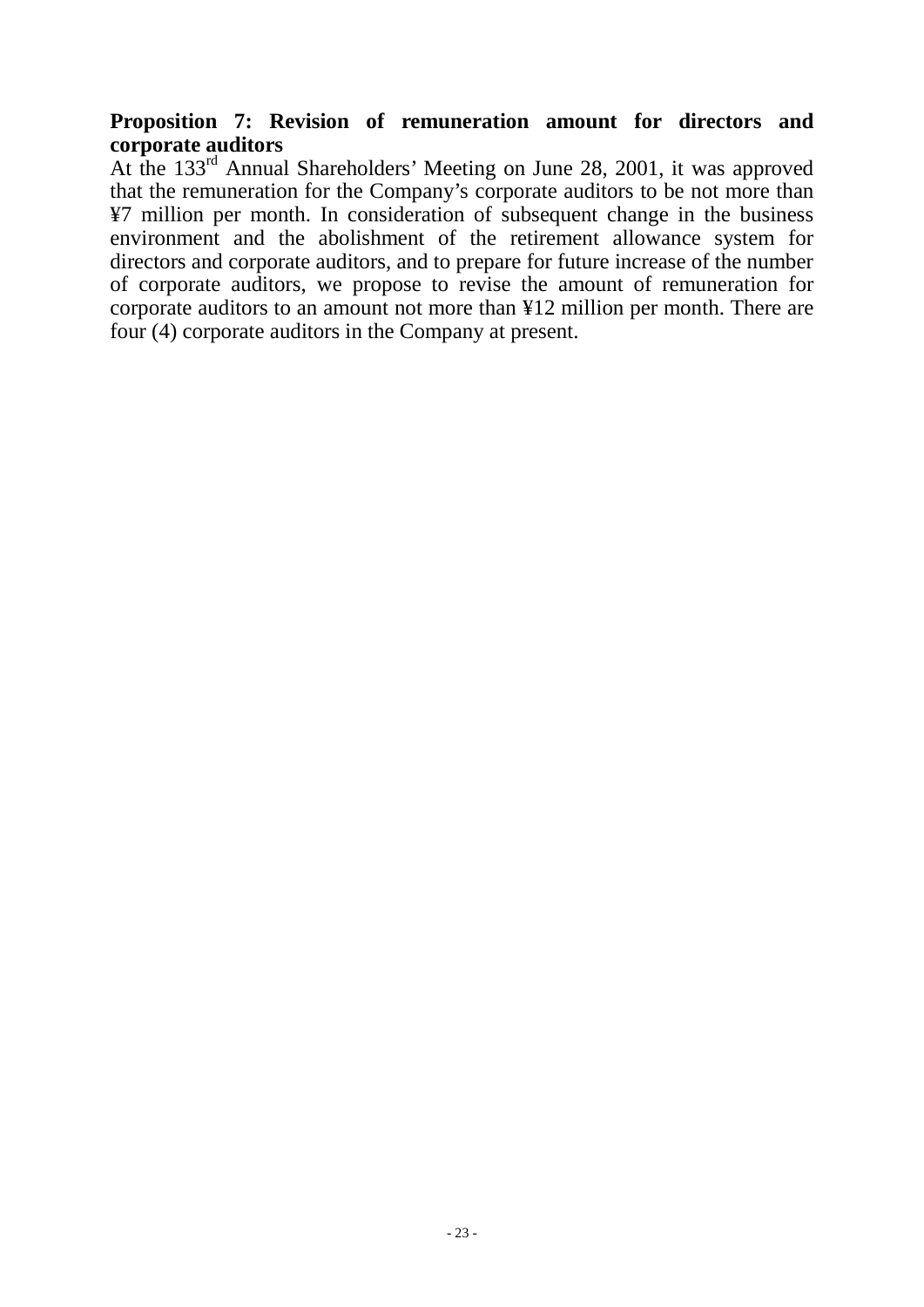# **(Appendix for Proposition 3)**

#### **Institution of Policy Governing Countermeasures to Large-Scale Acquisitive Moves (Takeover Defenses)**

The Board of Directors of Kawasaki Kisen Kaisha, Ltd. (hereinafter referred to as "the Company") has determined at the Board of Directors Meeting held on May 19, 2006 a new policy (hereinafter referred to as "the Policy") regarding possible countermeasures in the event of any specified shareholder or group of shareholders (as stipulated in Note 1) making purchases of the shares, etc. of the Company (as stipulated in Note 3) with a view to securing a ratio of voting rights (as stipulated in Note 2) of 20% or higher, or in the event of any purchases of the shares, etc. of the Company that would result in a specified shareholder or group of shareholders securing a ratio of voting rights of 20% or higher (including open market transactions, public offerings and any other actual methods of purchase, but excluding any purchases by party (ies) that has (have) gained the prior consent of the Board of Directors of the Company; large-scale acquisitive moves of such a nature shall hereinafter be referred to as a "takeover bid," and the party or parties conducting such moves shall hereinafter be referred to as "bidders"), as described below.

Note 1. "Specified shareholder or group of shareholders" shall mean:

(i) Holders (including parties to be contained in holders pursuant to Article 27-23, Paragraph 3 of the Securities and Exchange Law) of shares, etc. (which shall mean shares, etc. as stipulated in Article 27-23, Paragraph 1 of the same law) of the Company and their joint holders (which shall mean joint holders as stipulated in Article 27-23, Paragraph 5 of the same law, and include parties deemed joint holders under Article 27-23, Paragraph 6 of the same law; hereinafter the same)

OR

(ii) Parties undertaking purchases, etc. (which shall mean purchases, etc. as stipulated in Article 27-2, Paragraph 1 of the Securities and Exchange Law, and include purchases, etc. conducted through the securities market of a securities exchange, irrespective of whether or not those are conducted by way of competitive bidding) of shares, etc. (which shall mean shares, etc. as stipulated in Article 27-2, Paragraph 1 of the same law) of the Company, and parties with a special connection (which shall mean parties with a special connection as stipulated in Article 27-2, Paragraph 7 of the same law) with them.

Note 2. "Ratio of voting rights" shall mean:

(i) The ratio of holding shares, etc. (which shall mean ratio of holding of shares, etc. as stipulated in Article 27-23, Paragraph 4 of the Securities and Exchange Law; in this case, in the calculation, the number of shares, etc. held (which shall mean number of shares, etc. held as stipulated in the same Paragraph; hereinafter the same) by their joint holders is taken into account,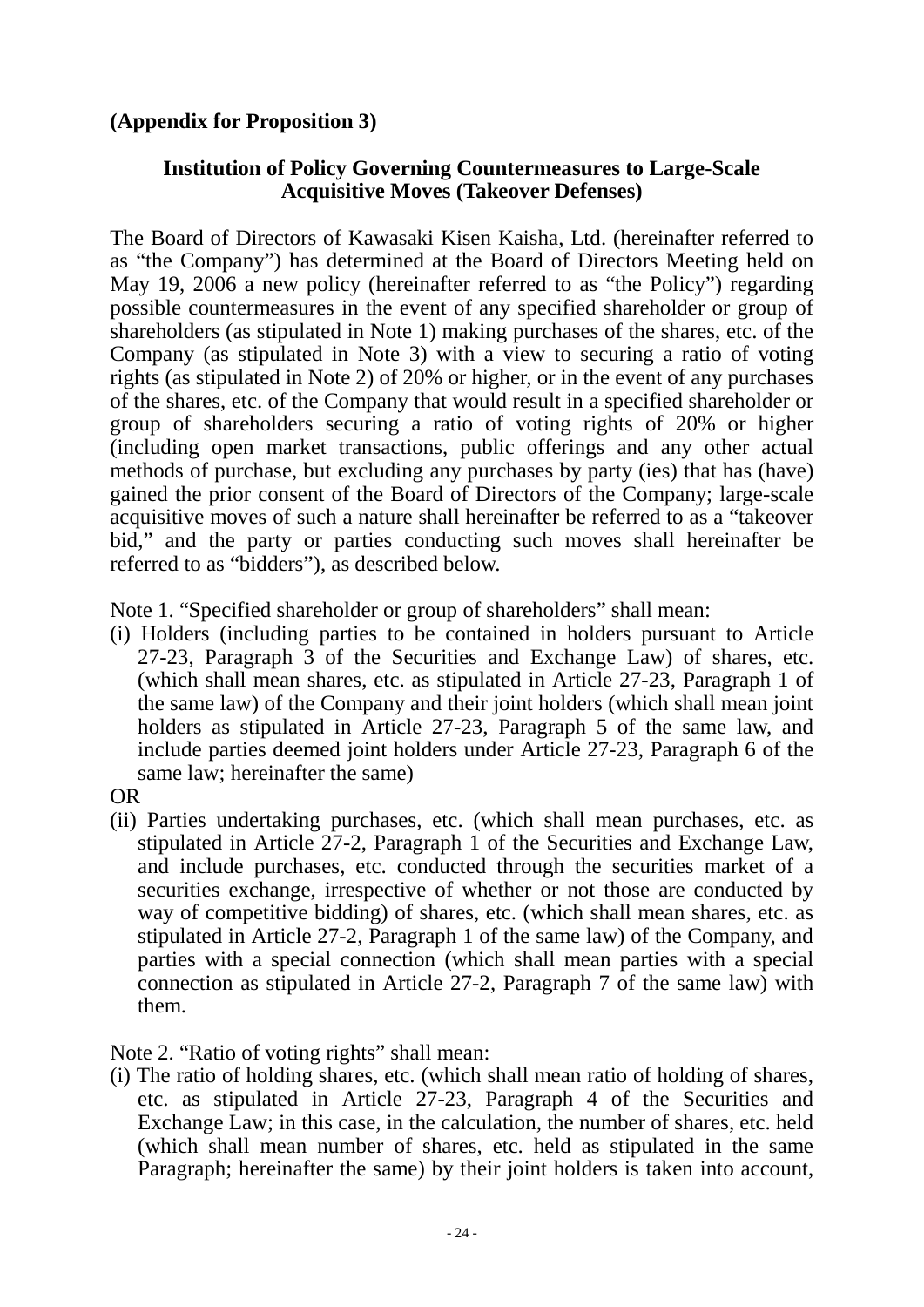provided, however, that upon totaling, duplicate shares held by both holders are excluded) by the said holder, if the specified shareholder or group of shareholders belongs to the category set forth in Note 1 (i).

- OR
- (ii) The aggregate of the ratios of ownership of shares, etc. (which shall mean ratio of ownership of shares, etc. as stipulated in Article 27-2, Paragraph 8 of the same law) by the said bidders and the said parties with a special connection with them, if the specified shareholder or group of shareholders belongs to the category set forth in Notes 1 (ii). For calculation of each ratio of holding of shares, etc. and each ratio of ownership of shares, etc. the total number of shares outstanding (which shall mean those stipulated in Article 27-23, Paragraph 4 of the Securities and Exchange Law) and the total number of voting rights (which shall mean those as stipulated in Article 27-2, Paragraph 8 of the same law) could refer

to those taken from the securities report, semiannual report or treasury stock acquisition status report, whichever is most recently filed by the Company.

Note 3. "Shares, etc." shall mean shares, etc. as stipulated in Article 27-23, Paragraph 1 of the Securities and Exchange Law.

# **1. The Company's Efforts to Increase Corporate Value and Shareholder Profits**

Since its founding in April 1919, the Company has been engaged in international ocean transport. Throughout those years, the Company has formulated a number of business plans, and we have always aimed to firmly establish a system of stable dividend distribution to our shareholders. Recently, ""K" Line Vision 2008," a five year business plan, was launched in April 2004, and various measures have been implemented to enhance corporate value. However, the world economy, principally China, has gone through significant structural changes, and the business environment enveloping maritime transport has also changed significantly from the assumptions made two years ago, starting with the surge in fuel oil prices. The management environment is thus changing constantly. Within this significantly changing business and earnings environment, on March 10th of this year the Company determined anew "K LINE Vision 2008+," including a long-term vision with this year as a new starting point.

The new management plan continues to focus on the 3 basic issues formulated in the previous "'K' Line Vision 2008": (1) establishment of a stable earnings system based on a strengthened corporate foundation, (2) creation of a visionary corporate culture and enhancement of the "K" LINE brand, and (3) strengthening of the corporate governance and risk management systems. Furthermore, as numerical targets for the fiscal year 2008, the Company will strive to expand the scale of its operations to a fleet of 500 vessels and sales of ¥1.1 trillion. In respect to the Company's financial standing, the Company will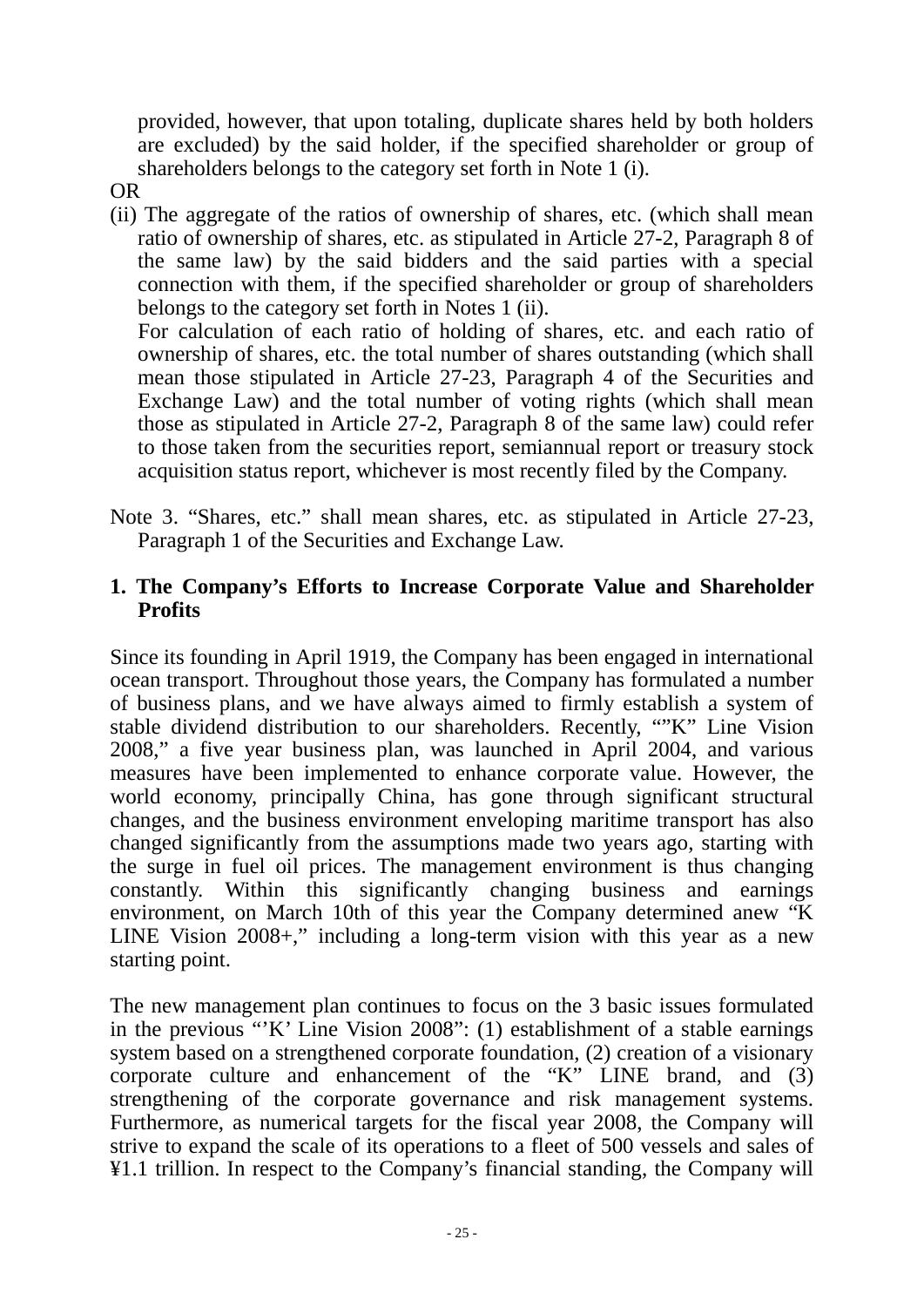strive to secure shareholders' equity of ¥400 billion, a shareholders' equity ratio of approximately 40% and a stable "A" credit rating. Additionally, for the immediate future the Company is aiming at a dividend payout ratio of 20% on a consolidated basis.

Additionally, as a long-term vision, the Company intends by the mid 2010's to expand the scale of its operations to a fleet of 700 ships and sales of ¥1.5 trillion and, with respect to its financial standing, the Company will seek shareholders' equity of ¥750 billion and a shareholders' equity ratio of over 50%.

# **2. The Company's View on Corporate Value**

Corporate value is an aggregate of future earnings which a company will produce, and it is comprised of shareholder value which belongs to shareholders and of other value which belongs to other stakeholders. Corporate value is a forecast value of future value and there is a possibility that it can be easily changed due to various future causes. Accordingly, it is considered to be difficult to calculate accurately (Corporate Value Study Group "Report on Corporate Value").

Also, in respect to the relation between the corporate value and share prices, share prices reflect corporate value accurately only in a perfect market and, as there is a possibility that critical information influencing future earnings has not necessarily been reflected in the share price in the market, we consider that in many cases there is a gap between true corporate value and share prices.

In other words, corporate value, as considered by the Company, is not simply the value shown in share prices but is thought to be that which indicates potential development created in a fair corporate society through the business activities of a firm. Accordingly, even though the purchase price offered by a bidder may be in excess of the share price, we believe there is no guarantee that the corporate value which the bidder seeks to achieve is in excess of the corporate value which present management is aiming for.

In our opinion, it is difficult to gain an accurate grasp of corporate value without a deep understanding of the particularities of the Company's business activities. Accordingly, when shareholders are evaluating a takeover bid by a bidder, we believe it is extremely important that shareholders not only refer to the information provided by the bidder but also to valuations and assessments of the takeover bid provided by the Board of Directors of the Company which is thoroughly familiar with the particularities of the Company's operations.

# **3. Objective of the Bidding Rule**

In respect to the management of the Company which aims at enhancing mid and long-term corporate value in line with the Policy set forth in 1 above, broad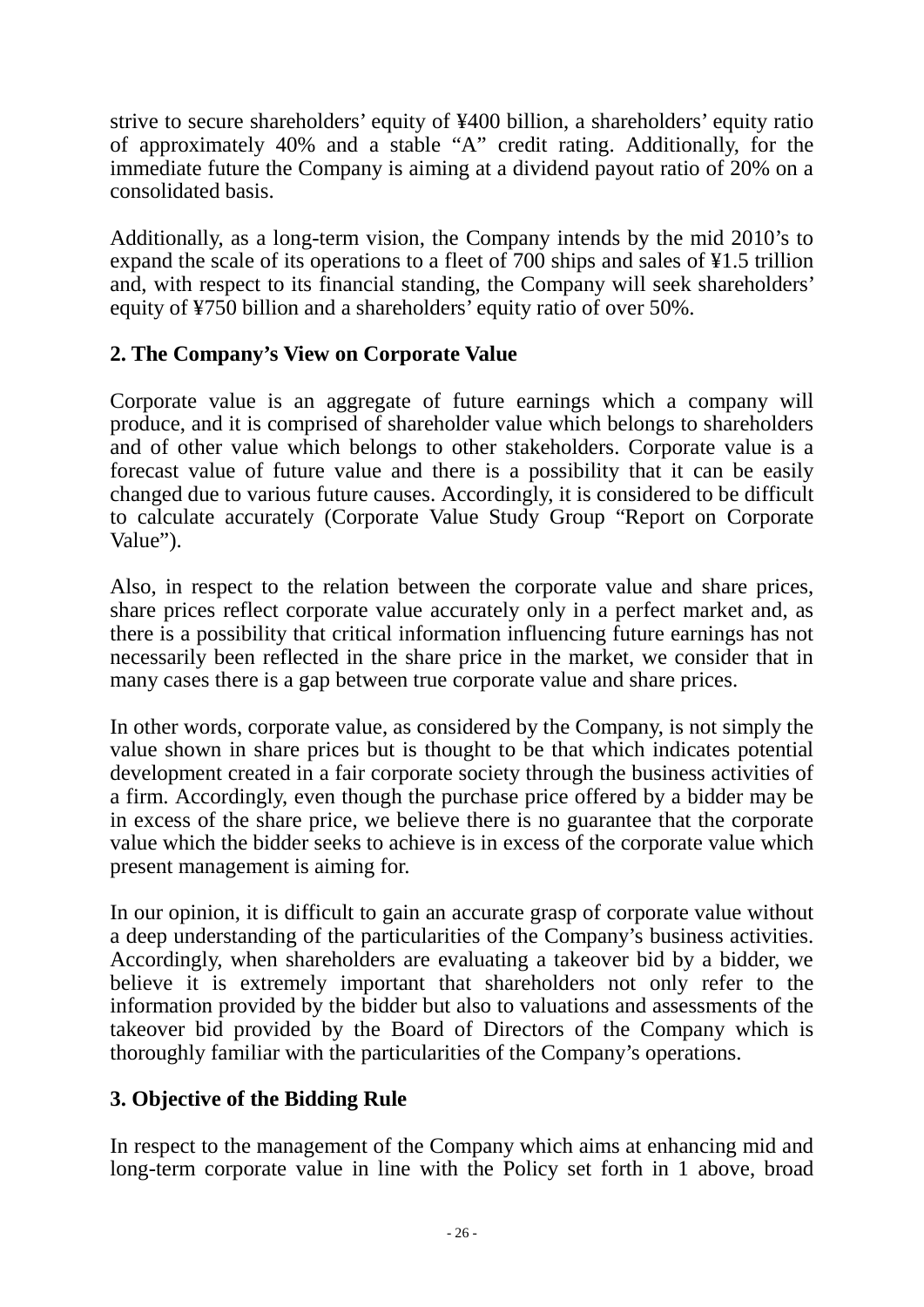know-how, a wealth of experience and a sufficient understanding of the relationship between stakeholders including customers, employees and business partners is indispensable. Without a sufficient understanding of these factors, it will be impossible to properly judge the corporate value which shareholders will be able to achieve in the future. The Company is always striving through its IR activities to allow shareholders to gain an understanding of what should be the appropriate value of the Company's shares. However, when a takeover bid is made with no forewarning, it is essential that shareholders be provided with the necessary and sufficient information from both the bidder and the Board of Directors of the Company in order for the shareholders to correctly judge in a short period of time whether the consideration for the acquisition of the Company's shares being offered by the bidder is appropriate. Furthermore, to shareholders who are considering whether to continue to hold their shares in the Company, the bidder's impact on the Company, its policies concerning the Company's stakeholder including employees, affiliated companies, customers and business partners, and the details of the business and management plans being considered by the bidder when he participates in the management of the Company are critical information when examining whether to maintain one's holdings. Similarly, the opinion held by the Board of Directors of the Company concerning the takeover bid is, we believe, critical information to our shareholders.

Additionally, within takeover bids, there might be cases where such bids do not contribute to the Company's corporate value and to the collective interests of our shareholders, such as where looking at the objective of the takeover bid there is a clear threat to corporate value and to the collective interests of shareholders, where there is a risk that the shareholders will in fact be forced to sell their shares, where sufficient time and information has not been provided for the Board of Directors of the Company and shareholders to consider the purchase terms or where sufficient time and information has not been provided for the Board of Directors of the Company to present an alternative proposal, where it is necessary for the Company to enter into negotiations with the bidder in order to achieve more advantageous terms than the terms presented by the bidder, etc. In particular, in order to enhance the "K" LINE brand value and establish a stable earnings system based on a strengthened corporate foundation which were set forth as basic issues by the Company in its management plan, it is indispensable to fulfill our social responsibilities as a maritime business through, for example, the continuous implementation of safety measures to achieve stable ocean transport and to establish and maintain a long-term business relationship and relationships of trust with our customers. If these factors are not sufficiently understood and, over the mid and long-term, secured, maintained and enhanced, the Company's corporate value and, consequently, the collective interests of shareholders will be damaged.

Considering the above, the Board of Directors of the Company has determined that there is an absolute necessity when there is a takeover bid for a system to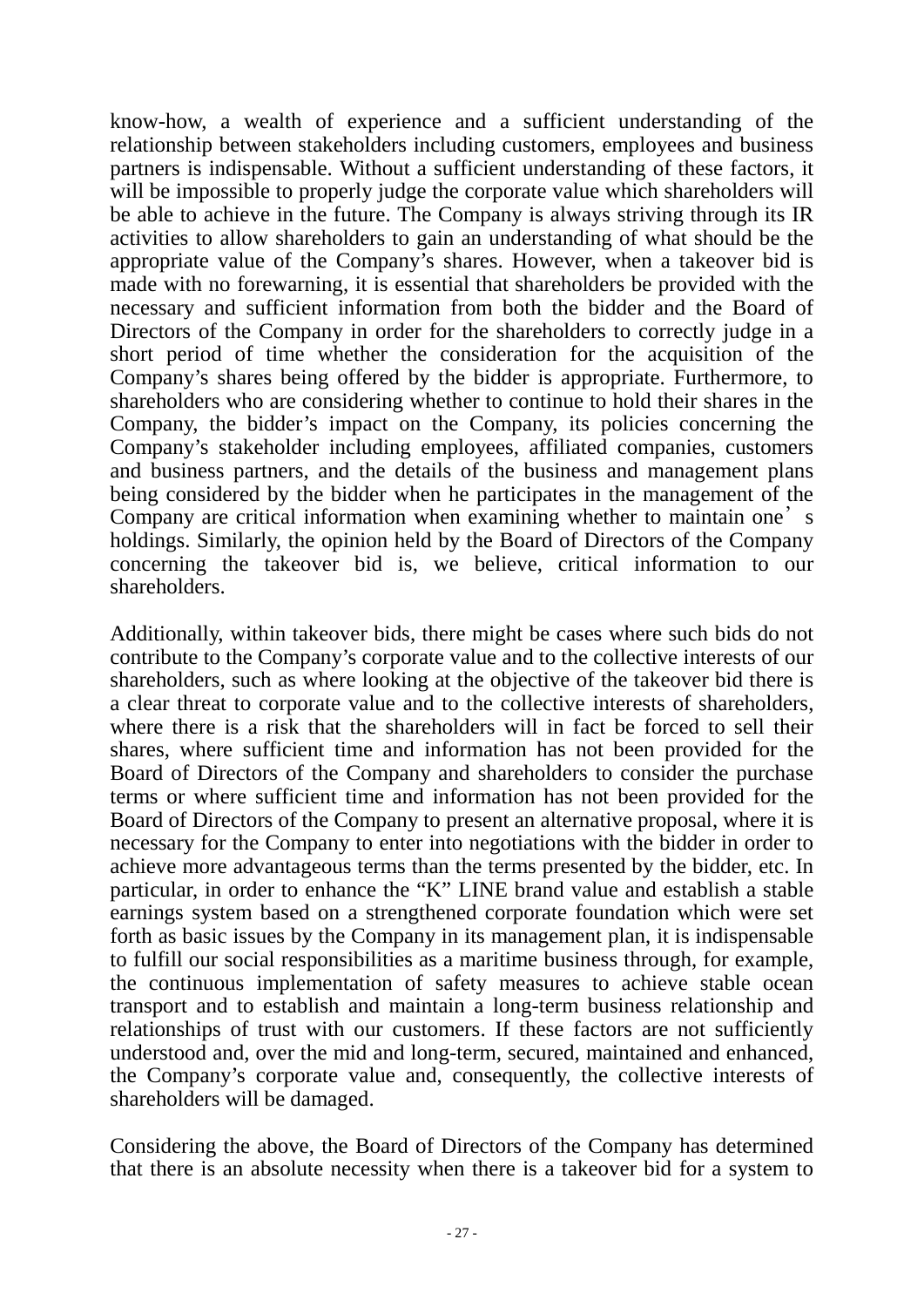obtain necessary and sufficient information concerning the takeover bid for shareholders to make a judgment and for the Board of Directors to negotiate improvements in the bidder's proposals, and to ensure that there is an opportunity to present an alternative proposal to shareholders so as to prevent a takeover bid prejudicial to the Company's corporate value and the collective interests of shareholders. Thus, the Board of Directors has established the following rules on takeover bids.

# **4. Details of Bidding Rules**

### **(1) Details of the Policy**

The bidding rules established by the Board of Directors of the Company stipulate procedures for undertaking negotiation and deliberation with the bidder: (1) to request that the bidder provide to the Board of Directors of the Company in advance of the takeover bid necessary and sufficient information, (2) having secured a certain period for evaluation of the takeover bid by the Board of Directors of the Company, to present to shareholders the business plan and alternative proposal, etc. by the Board of Directors of the Company.

# **(2) Provision of essential information**

Any bidders aiming to make a takeover bid would be required first to submit in writing to the Representative Director of the Company a declaration of intent specifying the name, address, governing law of establishment, name of representative, contact details in Japan of the bidders, and outline of the proposed takeover bid, and expressing their intent that they will observe the bidding rules.

The Company would have ten working days from receipt of the declaration of intent to issue to the bidders a list of the necessary bid-related information required to be initially submitted.

Bidders would then need to submit to the Board of Directors of the Company sufficient information as required to enable shareholders to make judgment and to enable the Board of Directors to form an opinion on the proposed takeover bid (hereinafter referred to as the "necessary bid-related information.")

While the specific content of the necessary bid-related information would differ according to the attributes of the bidders and the intents of the planned takeover bid, general items would include such matters as listed below.

- (i) An outline of the bidders and their group (including information concerning the contents of business of the bidders, and any experience in business areas similar to the Company's business domain)
- (ii) The purpose and contents of the planned takeover bid
- (iii) The basis for calculation of the acquisition price offered for shares of the Company, and evidence of funds to finance the proposed acquisition
- (iv) Management policies, business plans, financial plans, capitalization policies, dividend policy, plans for asset usage and other details which are intended by the bidders subsequent to securing participation in the management of the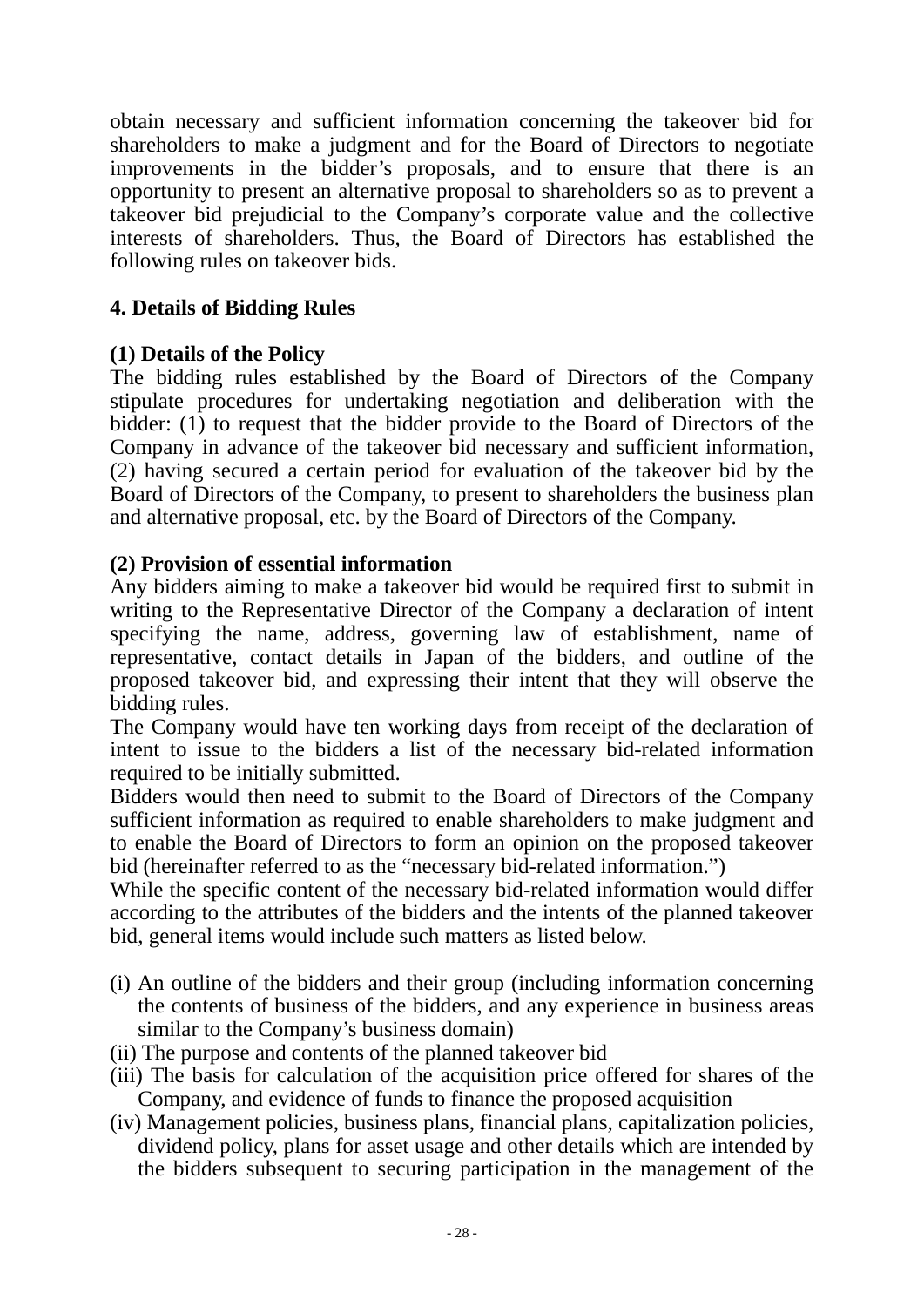Company (hereinafter referred to as the "post-acquisition business policies")

(v) Policies governing the post-acquisition treatment of the Company's employees, suppliers, customers and others with an interest in the Company

After careful analysis of the information submitted by the bidders, the Board of Directors might request from the bidders additional information if it considered the information provided insufficient to allow the shareholders of the Company to make judgment and the Board of Directors of the Company to form an opinion on the proposed bid. This process could also be repeated until the Board of Directors of the Company deemed the information submitted as sufficient as the necessary bid-related information.

In the event of any takeover bid, the Board of Directors of the Company would undertake to disclose to shareholders all or part of such matters of (1) the fact that a takeover bid had been made, and (2) the necessary bid-related information provided by the bidders as the Board of Directors of the Company deems necessary to guide the decisions of shareholders, at such time as is considered appropriate.

# **(3) Evaluation period**

The Board of Directors of the Company believes that, once the bidders had submitted all necessary bid-related information to the Board of Directors, the bid process would then require a period of time (hereinafter referred to as the "The Board of Directors' evaluation period") to allow the Board of Directors to study and assess the bid; to conduct any negotiations concerning the terms of the bid; and to form the opinion and formulate an alternative proposal. The Board of Directors' evaluation period would last 60 days in the case of all-cash (yen-denominated) takeover bid for Company's shares through open market purchases, and 90 days in the case of any other types of takeover bid.

Accordingly, a takeover bid could only start once the Board of Directors' evaluation period had elapsed. During the Board of Directors' evaluation period, the Board of Directors of the Company would study and evaluate sufficiently the necessary bid-related information provided by the bidders by seeking advice of independent third-party experts, prudently formulate the opinion, and disclose such opinion.

The Board of Directors would, as necessary, be authorized to conduct negotiations with the bidders with the aim of securing better terms of the takeover bid and submit an alternative proposal.

# **(4) Establishment of Special Committee**

In order to properly execute the Policy and to prevent arbitrary decisions from being made by the Board of Directors, the Board of Directors of the Company resolved to establish a Special Committee and adopted rules for this committee (please refer to Appendix 2 for an outline of these rules). In order to enable fair and neutral judgments to be made, there will be three or more members in the Special Committee who will be elected from the Company's outside corporate auditors and outside experts (Note 5) who are independent (Note 4) from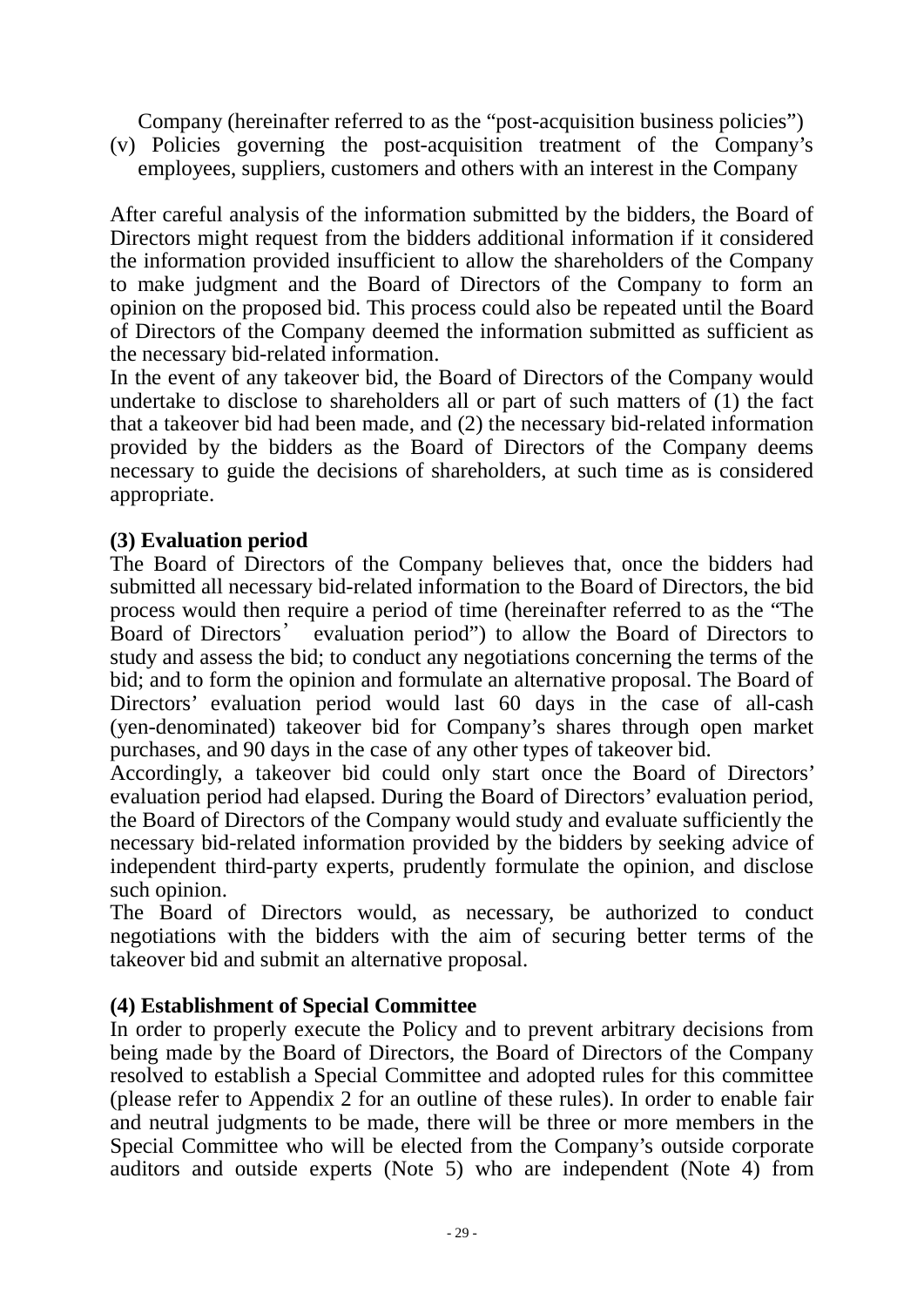management undertaking the operations of the Company.

In the Policy, in the event the bidder observes the bidding rules as described in 5.(1) below, defensive measures will not, in principle, be taken in respect to said takeover bid. If, however, the bidder does not observe the bidding rules as described in 5.(2) below, there are cases where defensive measures will be taken. In this manner, objective requirements have been established for the implementation of the defensive measures, but when making a critical decision on this Policy such as taking the exceptional defensive measures set forth in 5.(1) and when taking the defensive measures as set forth in 5.(2) below, the Board of Directors of the Company will, in principle, consult with the Special Committee, paying the utmost respect for the said advice given by the Special.

Note 4: Independence indicates a status where one does not have duties for the execution of operations.

# Note 5: Outside experts

Those who will be eligible for selection are corporate managers with a wealth of management experience, lawyers, certified public accountants, academics who focus their research principally on the Corporation Law, etc. and those who have similar qualifications.

# **5. Policy in Response to a Takeover Bid**

# **(1) Bidder's observance of bidding rules**

In case the bidders had observed the bidding rules stipulated by the Policy, the Board of Directors would not, in principle, take any defensive countermeasures against the takeover bid even if the Board of Directors has an opinion against the takeover bid, in which case actions to be taken at most by the Board of Directors would seek to convince shareholders by expressing publicly opposition to the bidders' proposal and formulating and disseminating an alternative proposal of its own. Shareholders would be free to decide whether or not to accept the proposed takeover bid based on consideration of the proposed terms of the takeover bid and the necessary bid-related information, and an opinion by the Board of Directors of the Company on the proposed terms of the takeover bid, and an alternative proposal if proposed.

Even if the bidding rules were observed, if the proposed takeover bid was judged to be clearly considered for the purposed takeover bid to be seriously prejudicial to the collective interests of the shareholders of the Company, such as in the case where unrecoverable damage would be incurred to the Company as a result of the takeover bid, the proposed takeover bid would be deemed a case described in the next section, and the Board of Directors of the Company would then be authorized to take measures permitted under the Corporation Law and the Articles of Incorporation of the Company including an exceptional allocation of rights to subscribe for new shares to protect the interests of shareholders, based on the Board of Directors' duty of care. When the Board of Directors of the Company studies and evaluates whether or not the proposed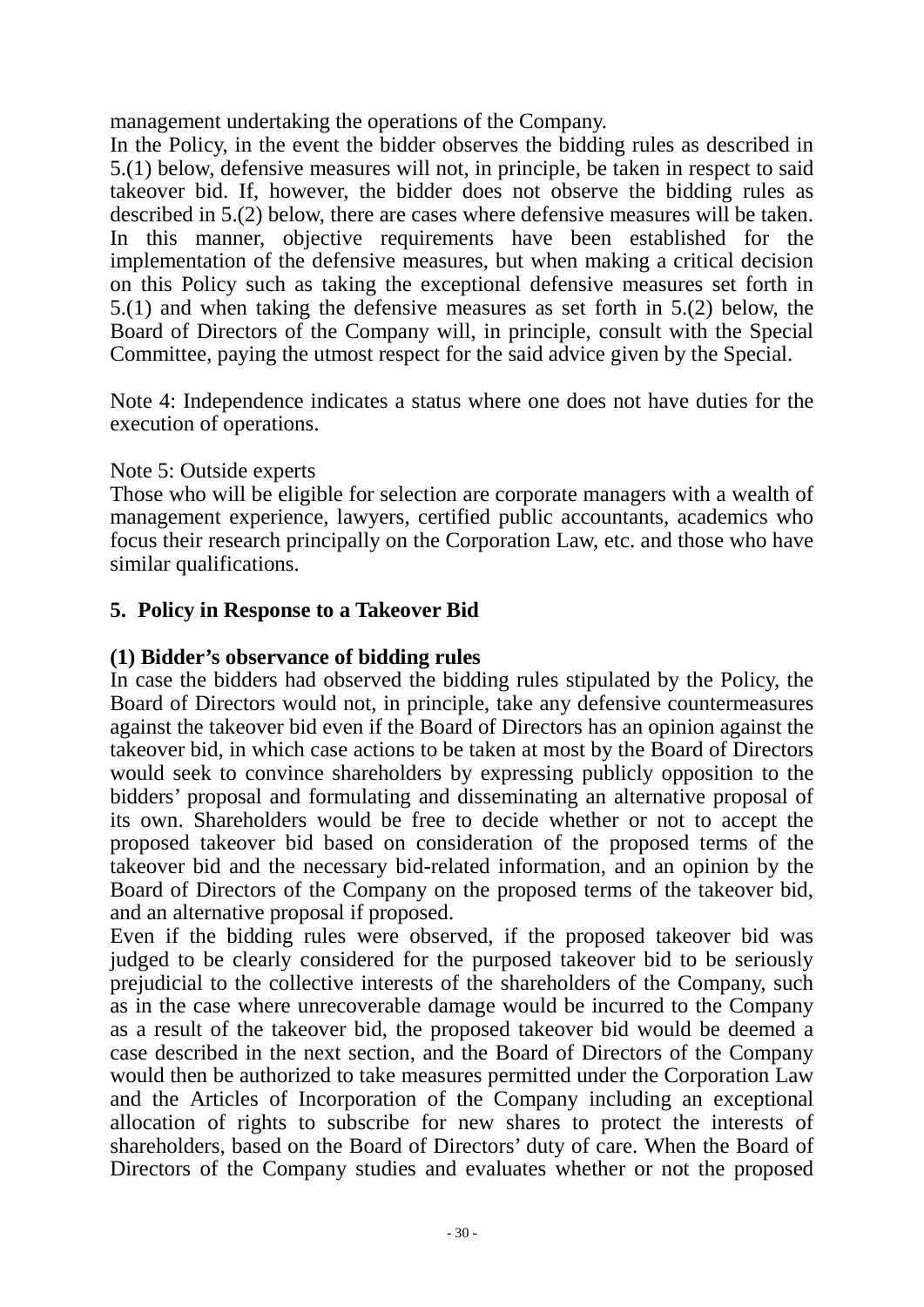takeover bid is seriously prejudicial to the collective interests of shareholders of the Company, to ensure the objectivity and rationality, the Board of Directors shall give due consideration to the actual contents of the bidders and the proposed takeover bid (such as its purpose, methodology, target, and kind and amount of acquisition price) and to the impact of the proposed takeover bid on the collective interests of shareholders of the Company, based on the necessary bid-related information (including post-acquisition business policies) submitted by the bidders and, in consultation with outside experts, etc. The Board of Directors of the Company would then decide on whether the takeover bid is seriously prejudicial to the collective interests of shareholders after obtaining an advice from the Special Committee.

# **(2) Bidder not compliant with bidding rules**

If the Board of Directors judges that the proposed takeover bid corresponds to any of the following cases, irrespective of the acquisition methods, the Board of Directors of the Company would be authorized to take measures permitted by Corporation Law and any other laws and the Articles of Incorporation of the Company to protect the collective interests of shareholders, including the allocation of rights to subscribe for new shares.

# **(3) Consultations to the Special Committee**

In the event that defensive measures are taken in (1) or (2) above, the Special Committee will be consulted in advance about these measures with respect to whether they correspond to the following cases.

- (a) A case where the bidding rules have not been observed
- (b) A case of acquisition in which there is a possibility that it will cause clear damage to the collective interests of shareholders of the Company as a result of the acts set forth below.
	- 1. An attempt to acquire shares simply for the purpose of driving up the share price and selling these shares onto the Company or connected parties at a high price, without any real intention to participate in the management of the Company
	- 2. An attempt to acquire shares for the purpose of conducting a so-called "scorched-earth" management, such as transferring to the acquirer or group enterprises of any such intellectual property, know-how, confidential information or corporate secrets, or major suppliers and/or customers as are vital to the management of the business of the Company, by way of gaining short-term control over the management of the Company
	- 3. An attempt to acquire shares by intending any misappropriation of the Company's assets as collateral for any debts of the acquirer or group enterprises or as funds for repayments of any such debts, after gaining control over the management of the Company
	- 4. An attempt to acquire shares for the purpose of the sale or other disposal of high-priced assets unrelated to the current business of the Company such as real estate or securities by way of gaining short-term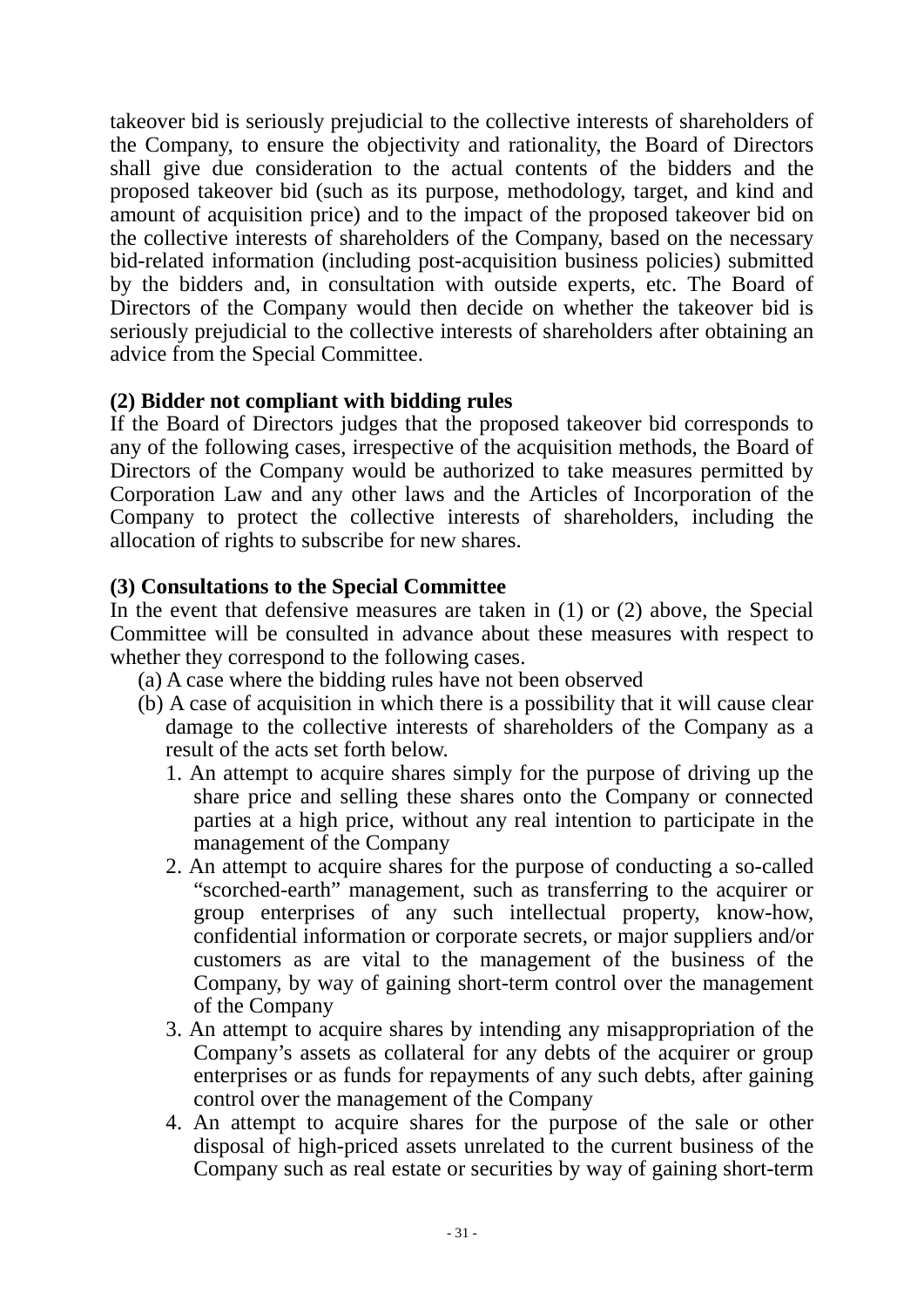control over the management of the Company and then funding of a temporary large dividend by using the earnings retained from the sale or other disposition, or causing a short-term boost in the share price through such temporary large dividend and then selling off the acquired shares at a high price

- (c) A case of purchases in which the acquisition could result in actual coercion on shareholders to sell shares, such as a forcible two-stage acquisition process (in which the bidders do not, for the initial bid, offer to purchase all the shares and in the second stage, set unfavorable terms or make terms ambiguous for the acquisition of shares, and thereby the bidder tries to purchase shares in the open market)
- (d) A case of acquisition in which a reasonable amount of time required in order for the Company to present an alternative plan in respect to said acquisition is not given
- (e) A case of acquisition in which a necessary bid-related information and any other information reasonably required in order to judge the acquisition are not provided
- (f) A case where the terms of the acquisition (including the amount and kind of acquisition price, the timing of the acquisition, the legality of the acquisition method, the probability of executing the acquisition, policies, etc. governing the post-acquisition treatment of the Company's stakeholders including its employees, business partners and customers) are, considering the intrinsic value of the Company, are insufficient or inappropriate
- (g) A case where there is a risk that the acquisition will significantly interfere with the interests of customers or where the safety or public nature of the maritime industry is impeded because the bidder's post-acquisition management policies or business plan is insufficient or inappropriate

With regard to concrete measures to be taken, those measures deemed most appropriate by the Board of Directors of the Company at the time in question would be selected. As a concrete defensive measure, an outline of the cases where a gratis allocation of rights to subscribe for new shares will be made is set forth in Appendix 1. In the event of an actual gratis allocation of rights to subscribe for new shares, the timing of the exercise or conditions on the exercise of such rights to subscribe for new shares will be established taking into consideration the effectiveness as a defensive measure, such as by making a condition of the exercise of said rights that those allocated with the rights to subscribe for new shares are not associated with a specified shareholder group holding more than a certain ratio of voting rights.

In order to be able to flexibly implement gratis allocation of rights to subscribe for new shares, the Company will register the issuance of the rights to subscribe for new shares.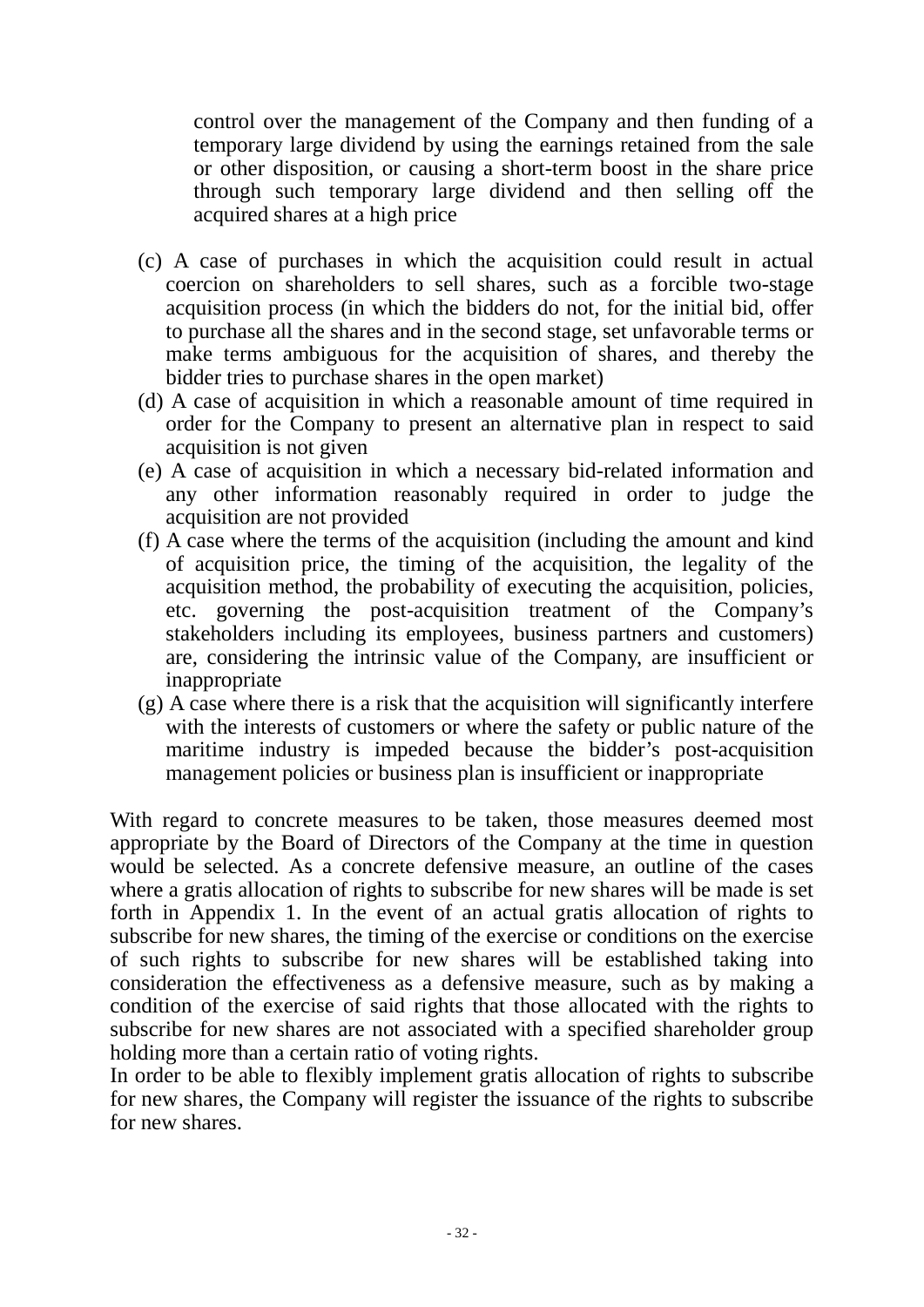#### **6. The commencement of the application, the effective period, the continuation and abolition of the bidding rules**

The Policy will take effect on condition that shareholders of the Company approve and adopt the Policy by ordinary resolution at this shareholders' meeting.

The effective period of the Policy will be three years (up to the time of the annual shareholders' meeting to be held in June 2009) from the date of this shareholders' meeting, and the continuation (including continuation having made partial amendments) of the Policy will be determined based on the approval by ordinary resolution at a separate shareholders' meeting of the Company.

Additionally, even following the approval of the Policy at the shareholders' meeting, the Policy will be abolished at the point in time when (1) a resolution is adopted with the intent to abolish the Policy in a shareholders' meeting of the Company or (2) a resolution is adopted with the intent to abolish the Policy by the Board of Directors of the Company which is composed of Directors elected in a shareholders' meeting of the Company.

(For reference) Supplemental information on establishment of the Special Committee

The name and positions of the five nominees to be appointed members of the Special Committee at its initial establishment: Junnosuke Furukawa (Chief Executive Counselor, Member of the Board of Furukawa Electric Co., Ltd.), Shun Kobayashi (President of Nissay Information Technology Co., Ltd.) and Haruo Shigeta (Professor at Graduate School of Professional Accountancy, Aoyama-Gakuin University and attorney at law) as outside experts; and Ryuji Murai and Kengo Yamashita as the Company's outside corporate auditors. All of them indicated approval on the appointment. None of the nominees has any special interests in the Company, and all of the nominees are highly independent from the Company's management.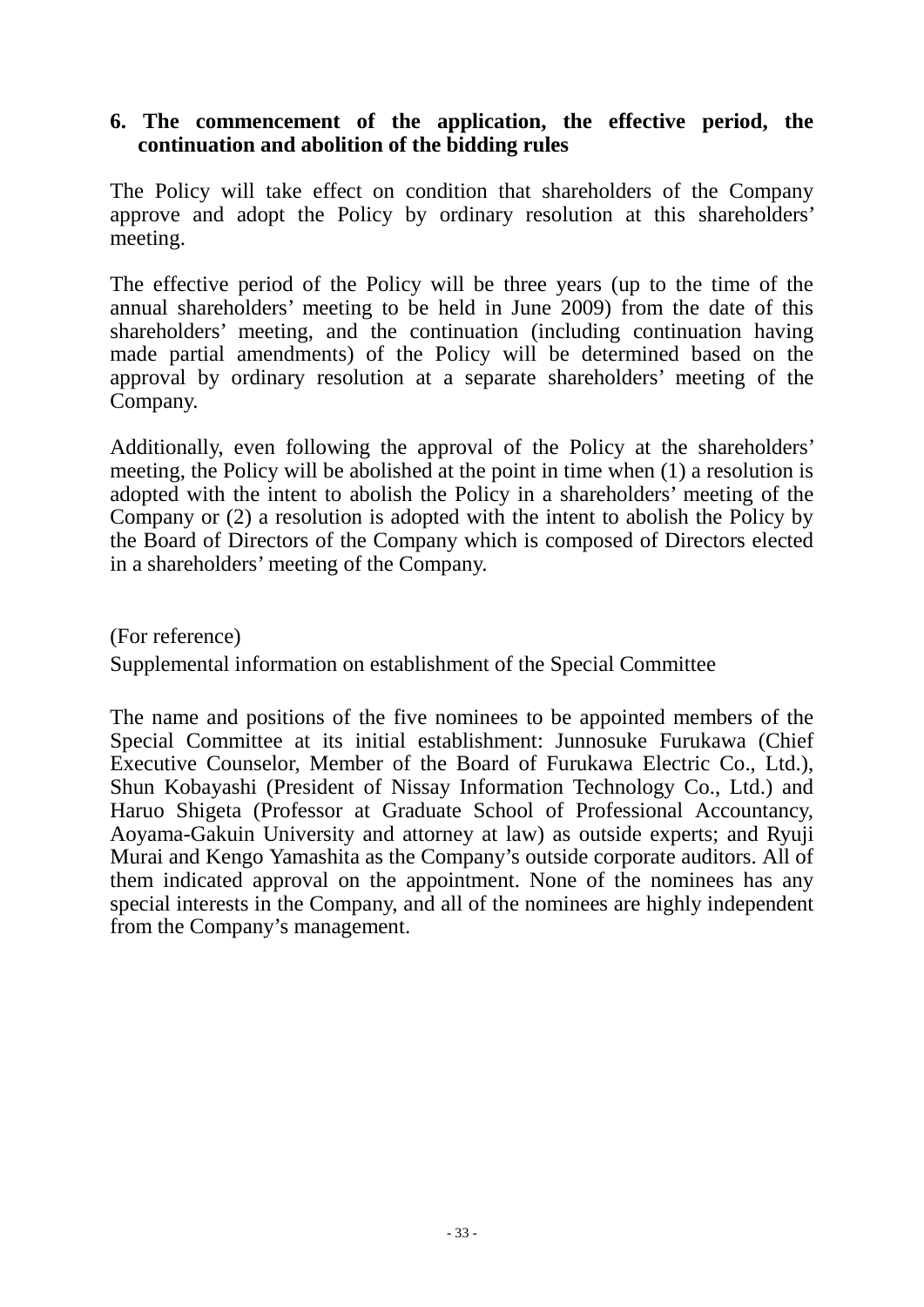# **Appendix 1**

# **Outline of Rights to Subscribe for New Shares**

1. Allocation method of rights to subscribe for new shares (gratis allocation of rights to subscribe for new shares)

Shareholders entered or recorded in the final register of shareholders or register of beneficial shareholders on such allocation date as is determined separately by the Board of Directors of the Company (hereinafter referred to as "allocation date") in a resolution for gratis allocation of rights to subscribe for new shares (hereinafter referred to as "resolution for gratis allocation of rights to subscribe for new shares") pursuant to the provisions of Articles 277, 278 and 279 of the Corporation Law shall be allocated according to a ratio of one right to subscribe for new shares for one share owned by such shareholder (however, excluding any treasury stock of the Company held by the Company at that same point in time).

2. Total number of rights to subscribe for new shares to be allocated

The number of rights to subscribe for new shares shall be limited to the total number of shares last outstanding on the allocation date (however, excluding any treasury stock of the Company held by the Company at that same point in time). There may be cases where the Board of Directors of the Company undertake an allocation of rights to subscribe for new shares more than once.

3. Date when gratis allocation of rights to subscribe for new shares takes effect

The date shall be determined separately by the Board of Directors of the Company.

4. Type of rights to subscribe for new shares

The type of shares for rights to subscribe for new shares shall be shares of the common stock of the Company.

5. Total number of shares for rights to subscribe for new shares

- (a) The number of shares for one right to subscribe for new shares shall equal one at the outset.
- (b) Total number of shares for rights to subscribe for new shares shall be not more than the total number of shares last outstanding on the allocation date (however, excluding any treasury stock of the Company held by the Company at that same point in time at the outset.

6. The amount contributed and its calculation method upon exercise of rights to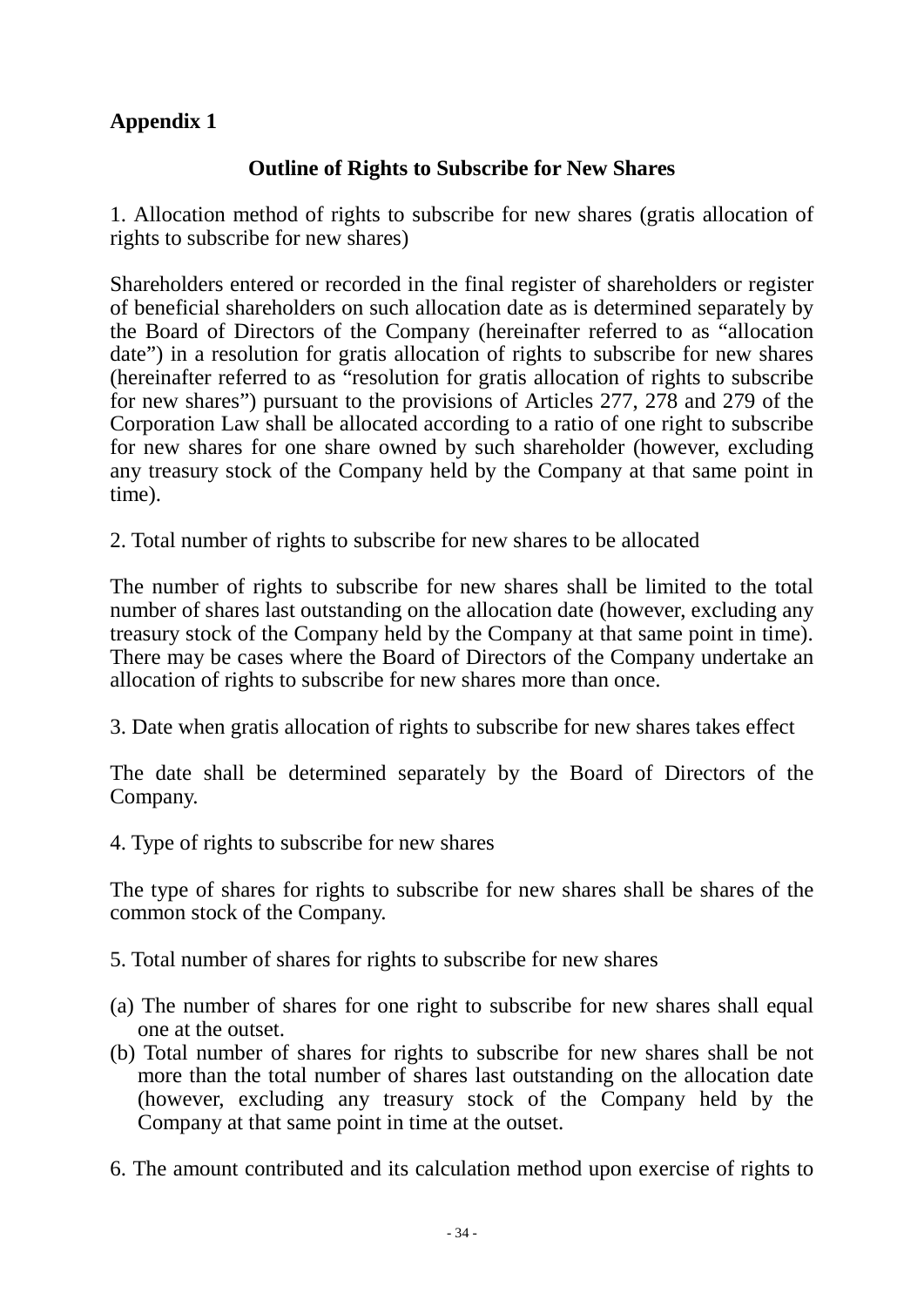subscribe for new shares

The amount contributed upon exercise of rights to subscribe for new shares shall be more than one yen.

7. Exercise period for rights to subscribe for new shares

Exercise period for rights to subscribe for new shares shall be determined separately by the Board of Directors of the Company, within a period that starts from the date when the gratis allocation takes effect to the date following the passage of 6 months.

8. Increases in capital or capital reserves when shares issued through the exercise of rights to subscribe for new shares

When common stock of the Company is issued through exercise of rights to subscribe for new shares, the total increase of capital shall be the maximum increase amount of capital, etc. calculated in accordance with Article 40 of the Corporate Accounting Rules (Ministry of Justice Ordinance No. 13, 2006).

9. Limitations on assignment

Assignment of rights to subscribe for new shares shall require an approval of the Board of Directors of the Company.

10. Terms and conditions for exercise

Parties stipulated in each of the following items as a bidder or as other certain parties with a special connection with them shall not be entitled to exercise rights to subscribe for new shares. Details shall be determined separately at resolution for gratis allocation of right to subscribe for new shares by the Board of Directors of the Company.

- (1) Holders of specified large shares (as stipulated in Note 1)
- (2) Joint holder of (1) above (joint holder shall mean any parties as stipulated in Article 27-23, Paragraph 5 of the Securities and Exchange Law, including parties deemed joint holders pursuant to Paragraph 6 of the same Article).
- (3) Purchasers of specified large shares (as stipulated in Note 2)
- (4) Parties with a special connection with them
- (5) Parties that acquire or succeed to the rights to subscribe for new shares from any such parties as specified in (1) to (4) above without the consent of the Board of Directors of the Company
- (6) Related parties to any such parties as are specified in (1) to (5) above (as stipulated in Note 3)

(Note 1) "Holders of specified large shares" shall mean holders of shares, etc. issued by the Company and recognized by the Board of Directors of the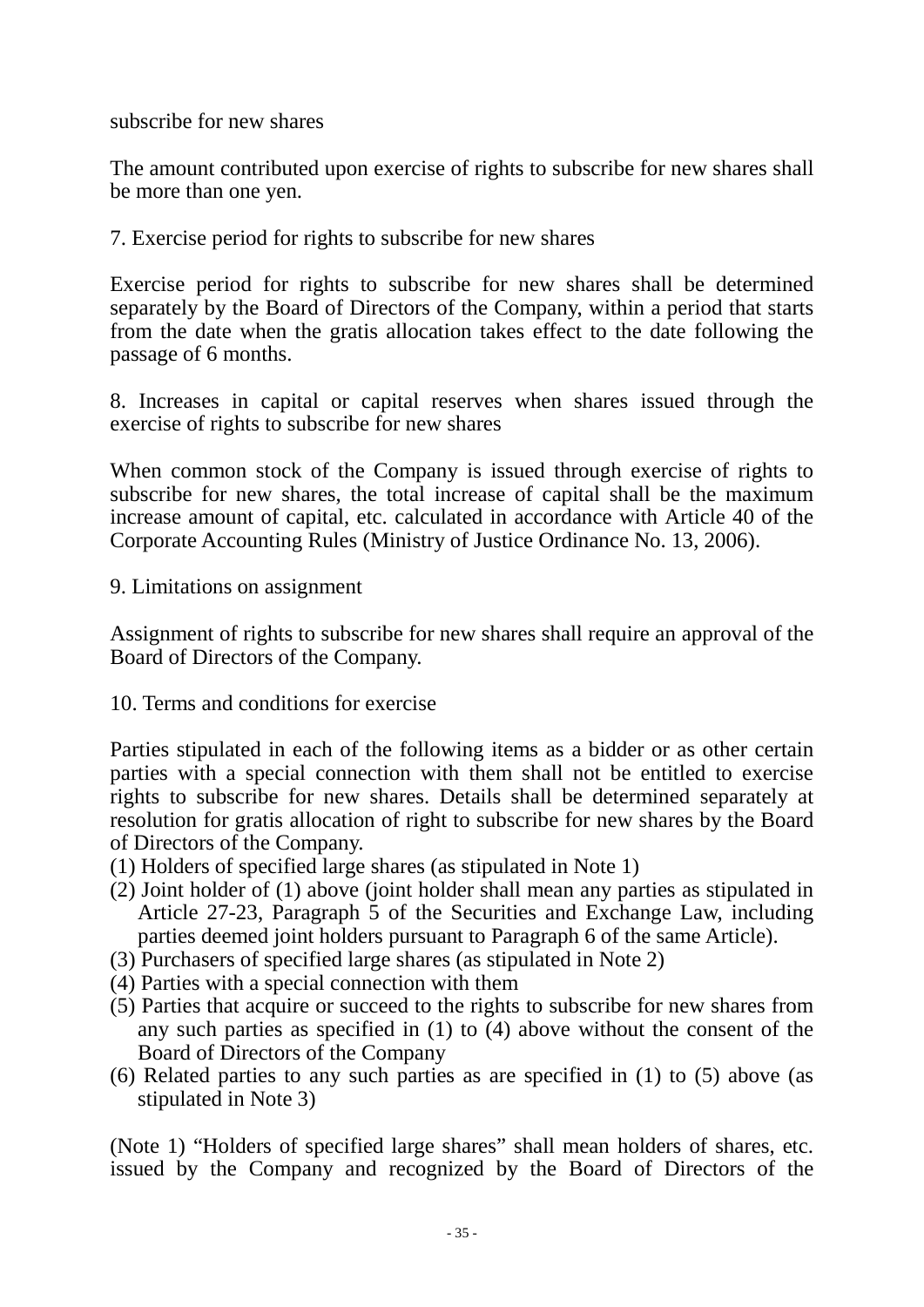Company to be holders whose ratio of holding of shares, etc. concerning such share, etc. is 20% or higher.

(Note 2) "Purchasers of specified large shares" shall mean any parties that give public notice of the commencement of purchases, etc. of shares, etc. (as stipulated in Article 27-2, Paragraph 1 of the Securities and Exchange Law. Hereinafter the same being applicable in (3) of this Appendix) issued by the Company by way of public offering for purchases, and whose ratio of ownership of shares, etc. of shares, etc. owned by such parties after such purchases, etc. (including any instances deemed equivalent to such ownership as stipulated in Article 7, Paragraph 3 of the Securities and Exchange Law Enforcement Ordinance) is 20% or higher where the above ratio aggregated with the ratio of ownership of shares, etc. of any parties with a special connection with the party or parties making the aforementioned purchases.

(Note 3) "Related party" to a first party shall mean any parties that are under the substantial control of the first party and that are considered by the Board of Directors of the Company to be controlled by the first party, or are considered by the Board of Directors of the Company to be acting in concert with the first party.

### 11. Acquisition Terms

The Company may acquire any rights to subscribe for new shares, excluding those held by parties that are unable to exercise said rights to subscribe new shares in accordance with the stipulations in the previous section, on such date as determined separately by the Board of Directors of the Company. In such a case, the Company, in exchange for acquiring said rights to subscribe for new shares, shall deliver one share of common stock per one right to subscribe for new shares to the holders of rights to subscribe for new shares.

The Company may also acquire all rights to subscribe for new shares without consideration on such date as determined separately by the Board of Directors of the Company, whenever it wishes up until the day immediately preceding the first day of exercise period of rights to subscribe for new shares, if the Board of Directors of the Company recognizes that it is appropriate for the Company to acquire rights to subscribe for new shares.

12. Matters relating to the delivery of rights to subscribe for new shares and conditions thereof at the time of a merger (limited to a case in which the Company will cease to exist), an absorption spin-off, an independent spin-off, a share exchange, or share transfer

The Board of Directors of the Company shall determine separately these matters.

13. Adjustments of the number of shares for rights to subscribe for new shares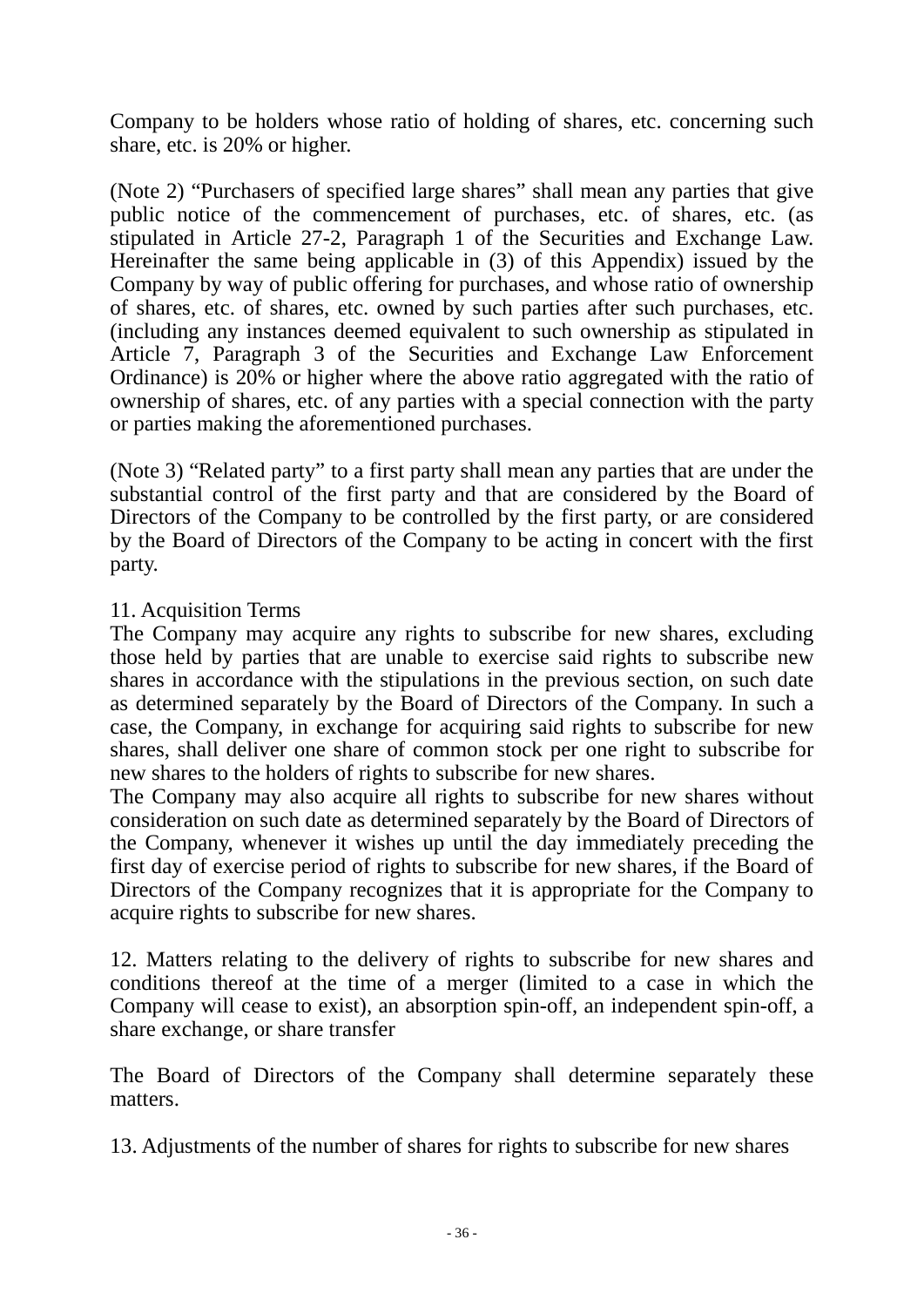Following the allocation of rights to subscribe for new shares, the Company shall make required adjustments in the event of a share-split or reverse share-split of the shares, or a gratis allocation of rights to subscribe for new shares, or any other act that affects or could affect the outstanding number of shares of the Company such as a merger, etc.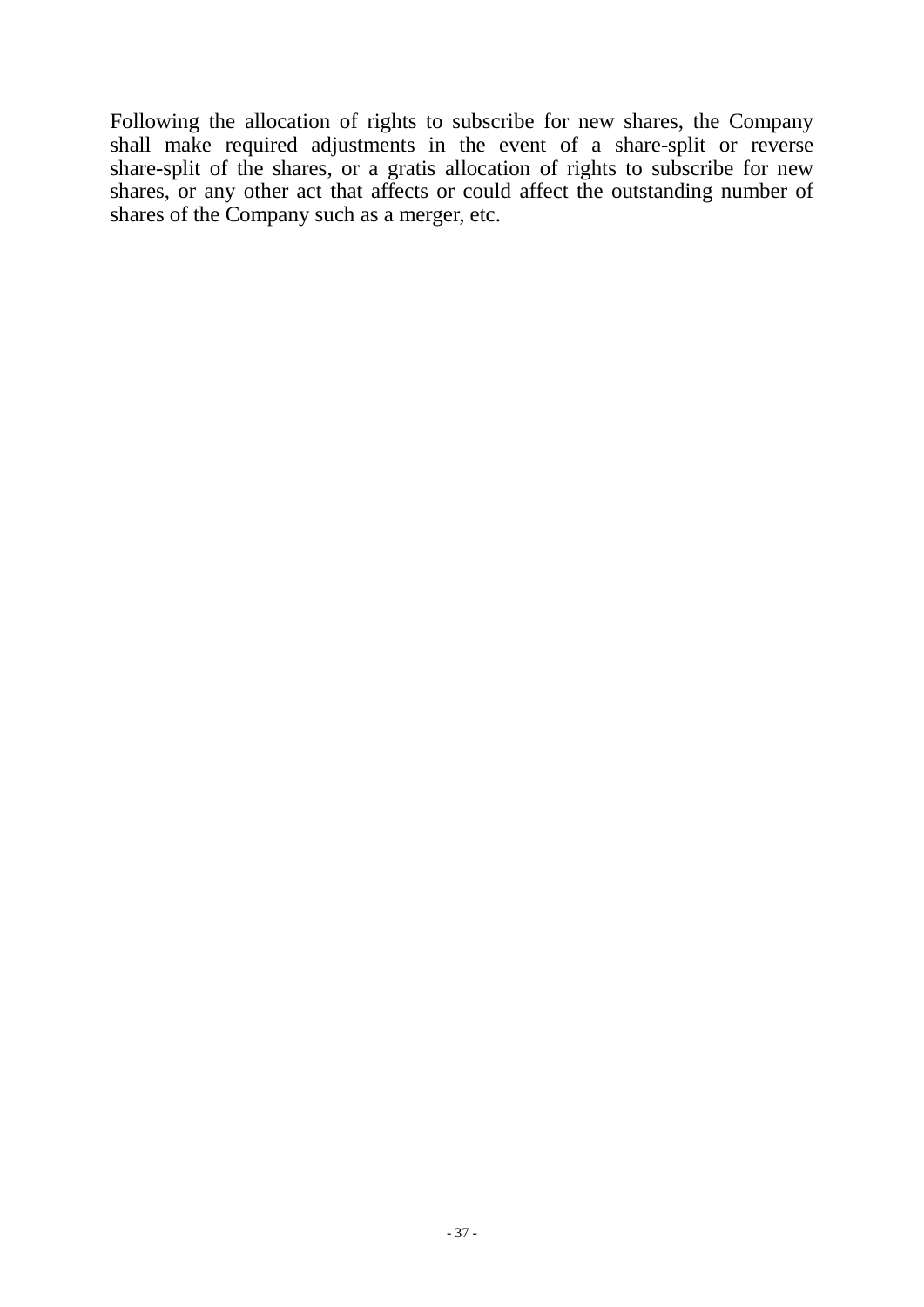# **Appendix 2**

# **Outline of Rules Governing the Special Committee**

The Special Committee shall be established by resolution of the Board of Directors of the Company.

In order to enable fair and neutral judgments to be made, three or more members of the Special Committee shall be elected by the Board of Directors of the Company from the Company's outside corporate directors and outside experts who are independent from management undertaking the operations of the Company.

The Special Committee shall determine such matters as listed below and advise the Board of Directors of the Company about the contents of the determination together with reasons and basis thereto. The Board of Directors of the Company shall make the final decision with the utmost respect for the advice given by the Special Committee.

- (1) Implementation of defensive measures permitted by the Corporation Law, other laws and the Articles of Incorporation of the Company, such as the gratis allocation of rights to subscribe for new shares to defend against a takeover.
- (2) Acquisition of rights to subscribe for new shares, suspension of their allocation or the cancellation of other defensive measures based on the post-acquisition negotiations with the party proposing the takeover.
- (3) Important matters equivalent to the two items above
- (4) Other matters in which the Special Committee's advice is sought by the Board of Directors of the Company.

The Special Committee may, at the expense of the Company, seek the advice of lawyers, securities companies, investment banks and other outside specialists.

Resolutions by the Special Committee shall require a majority vote in favor at a meeting of the Special Committee at which all of the members are present.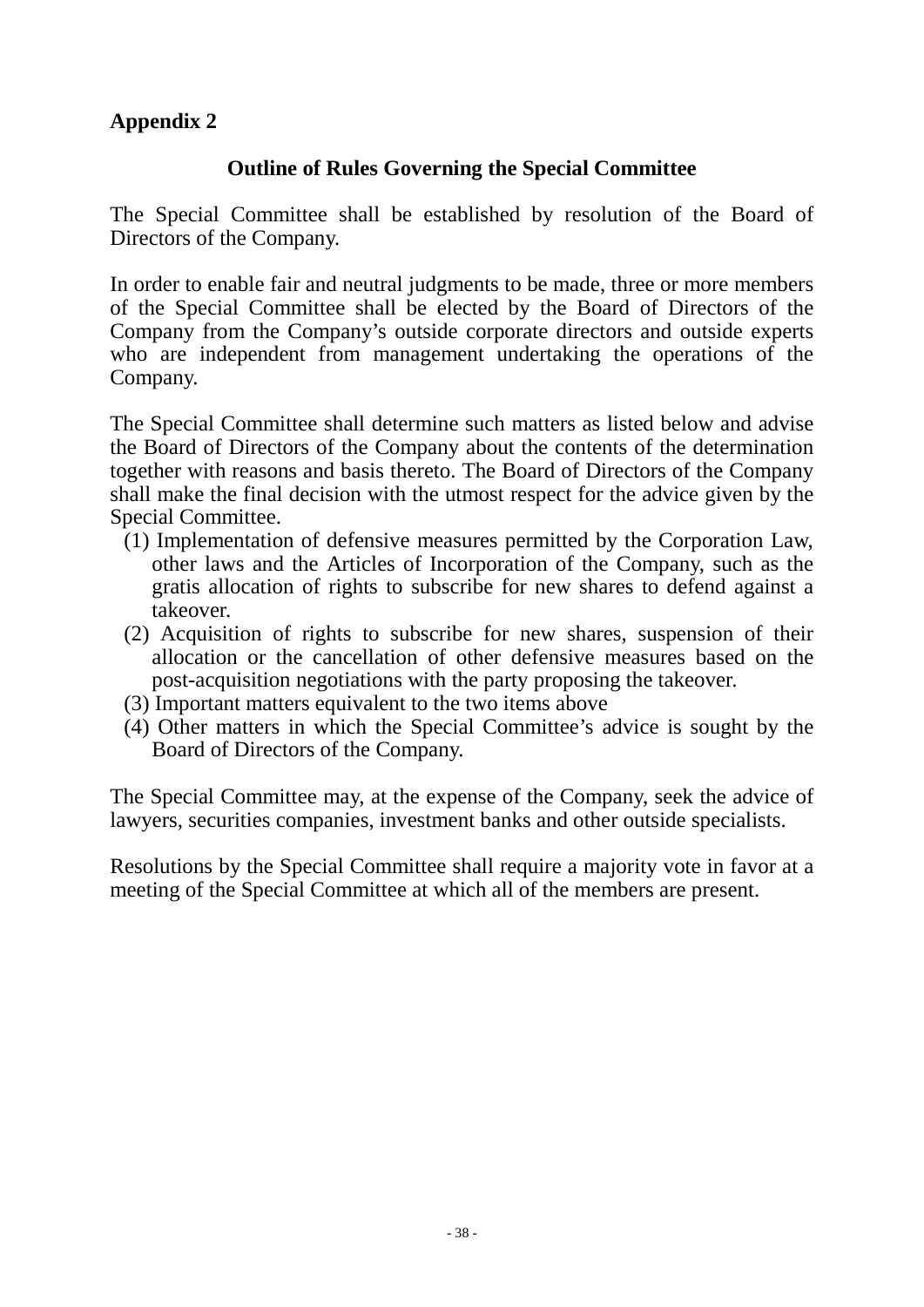June 5, 2006

To our Shareholders

Kawasaki Kisen Kaisha, Ltd.

#### **Exercise of Voting Rights via the Internet, etc.**

You can only exercise your voting rights via the Internet, etc. by accessing the dedicated website for this vote [\(http://www.web54.net\)](http://www.web54.net/). Please be sure you have read and understood the following before using it:

1. System requirements

To exercise your voting rights via the Internet, you need the following systems environment:

- (1) The resolution of your monitor screen should be at least 800 x 600 (SVGA).
- (2) The following applications must be available:
	- a. Microsoft® Internet Explorer Ver. 5.01 SP2 (or higher) b. Adobe<sup>®</sup> Acrobat<sup>®</sup> Reader<sup>TM</sup> Ver. 4.0 (or higher); Adobe® Reader® Ver.6.0 (or higher).
		- \*Microsoft®, and Internet Explorer are registered trademarks or marques of Microsoft Corporation in the United States and other countries.
		- \*Adobe® Acrobat® Reader<sup>™</sup>, and Adobe® Reader® are registered trademarks or marques of Adobe Systems Incorporated in the United States and other countries.
		- \*These software programs are distributed free of charge from the respective companies' websites.
- (3) Connection to the Internet may be restricted depending on your Internet connection setting environment, for example, the firewalls. Contact your systems administrator should you have any questions or problems.

2. Handling of votes

- If you vote on the Internet for multiple times, only the last vote exercised will be recorded as the effective vote.
- If you vote both via the Internet and by mail, the one that arrives last will be recorded as the effective vote.

If both a vote via the Internet and by mail writing arrives on the same day, the one exercised over the Internet will be recorded as the effective vote.

- The deadline for voting is 5pm, Friday, June 23, 2006. We kindly request you to exercise your vote early.
- 
- 3. Handling of password<br>■ The password is a means to verify identity of a person who exercises voting right as the shareholder in question. Be sure to keep it as well as your registered seal and security code in a safe place. We will not respond to any inquiry about your password by telephone, etc. ■ If you repeatedly enter a wrong password for a certain number of times, it will be blocked
- and disabled. If you wish to have a password reissued, please follow the instructions on the screen for the necessary procedures.
- 4. Computer-related technical inquiries, etc.

■ If you have any technical questions regarding the operation of a personal computer, etc. for voting on this site, contact the following:

Dedicated phone line for The Chuo Mitsui Trust and Banking Company, Limited, Securities Agency Web Support<br>
[Telephone number within Japan] 0120-65-2031

**EXECUTE:** For any other inquiries (including your registered address or number of shares), contact the following:

Securities Agency Business Center, The Chuo Mitsui Trust and Banking Company, Limited

[Telephone number within Japan] 0120-78-2031

(Business hours: 9:00 – 17:00 except Saturdays, Sundays and official holidays)